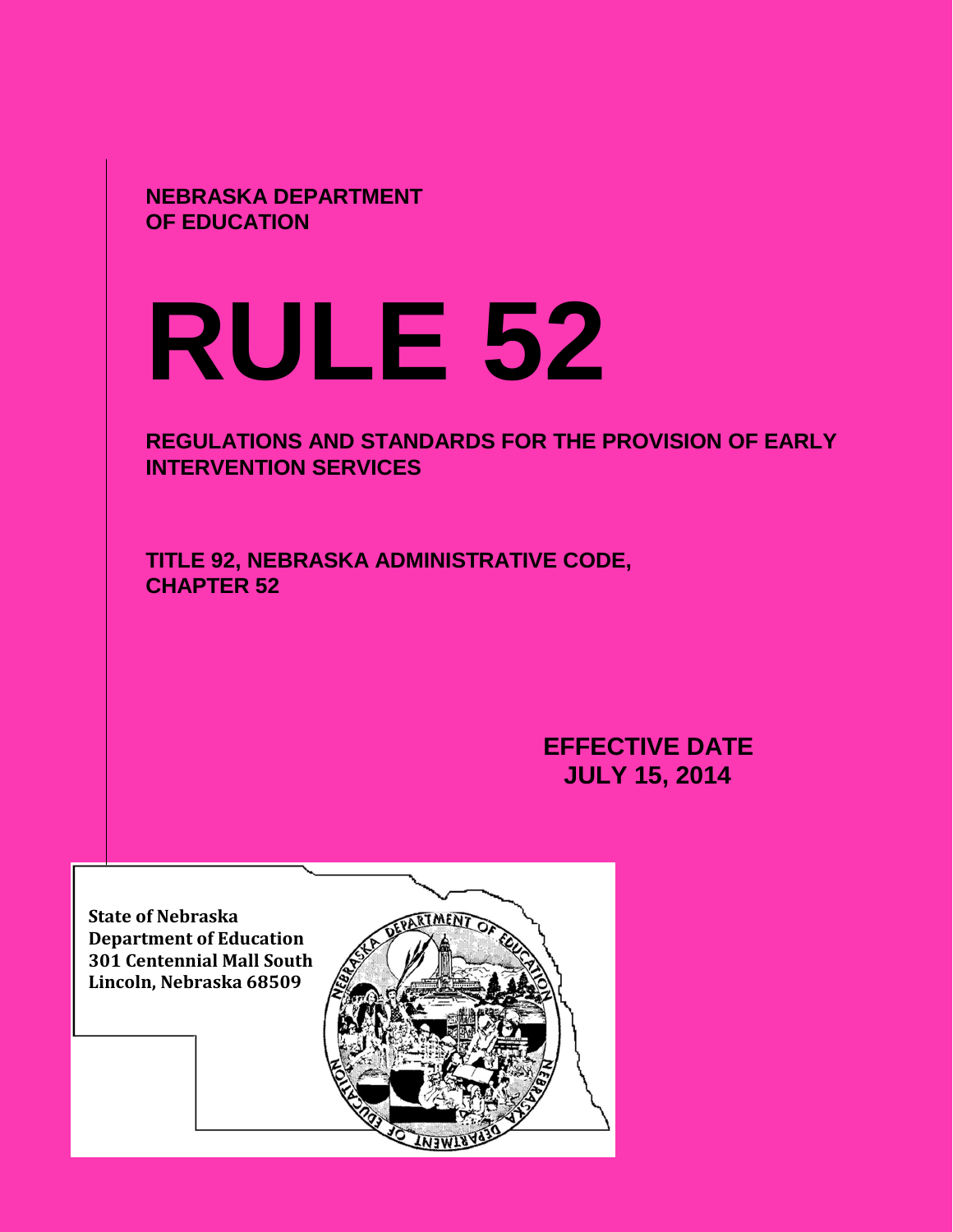TITLE 92 - NEBRASKA DEPARTMENT OF EDUCATION CHAPTER 52 – REGULATIONS AND STANDARDS FOR THE PROVISION OF EARLY INTERVENTION **SERVICES** 

# **A***LPHABETICAL TABLE OF CONTENTS*

| <b>SUBJECT</b>                                                                                              | <b>STATUTORY AUTHORITY</b>                                               | <b>CODE</b><br><b>SECTION</b> |
|-------------------------------------------------------------------------------------------------------------|--------------------------------------------------------------------------|-------------------------------|
| Declaration of Responsibility                                                                               | 43-2507                                                                  | 001                           |
| <b>Statutory Authority</b>                                                                                  | 43-2516, 43-2507.02, 79-1160,<br>79-318, 79-319                          | 002                           |
| <b>Definition of Terms</b>                                                                                  | 43-2516, 20 USC 1471-1444<br>43-2507.01, 43-2507.02, 43-2505,<br>79-1127 | 003                           |
| Identification, Referral, and Eligibility for<br>Determination of Infants and Toddlers<br>with Disabilities | 43-2516, 20 USC 1471-1444,<br>43-2505, 79-1118.01                        | 006                           |
| Individualized Family Service Plan (IFSP)                                                                   | 43-2516, 20 USC 1471-1444,<br>43-2507.02, 43-2507.01                     | 007                           |
| <b>Planning Region Teams</b>                                                                                | 43-2516, 79-1135                                                         | 005                           |
| <b>Procedural Safeguards</b>                                                                                | 43-2516, 20 USC 1471-1444                                                | 009                           |
| Qualifications of Early Intervention Personnel                                                              | 20 USC 1471-1444                                                         | 010                           |
| Responsibility for Early Intervention Programs                                                              | 43-2516, 20 USC 1471-1444, 79-1158                                       | 004                           |
| Transition to Preschool and Other Programs                                                                  | 20 USC 1412                                                              | 008                           |
| Transportation for Infants and Toddlers with<br>Disabilities and their Families                             | 43-2516, 79-318, 79-319, 79-1160,<br>79-1129                             | 012                           |
| Use of Funds for Early Intervention Services                                                                | 43-2516, 20 USC 1471-1444                                                | 011                           |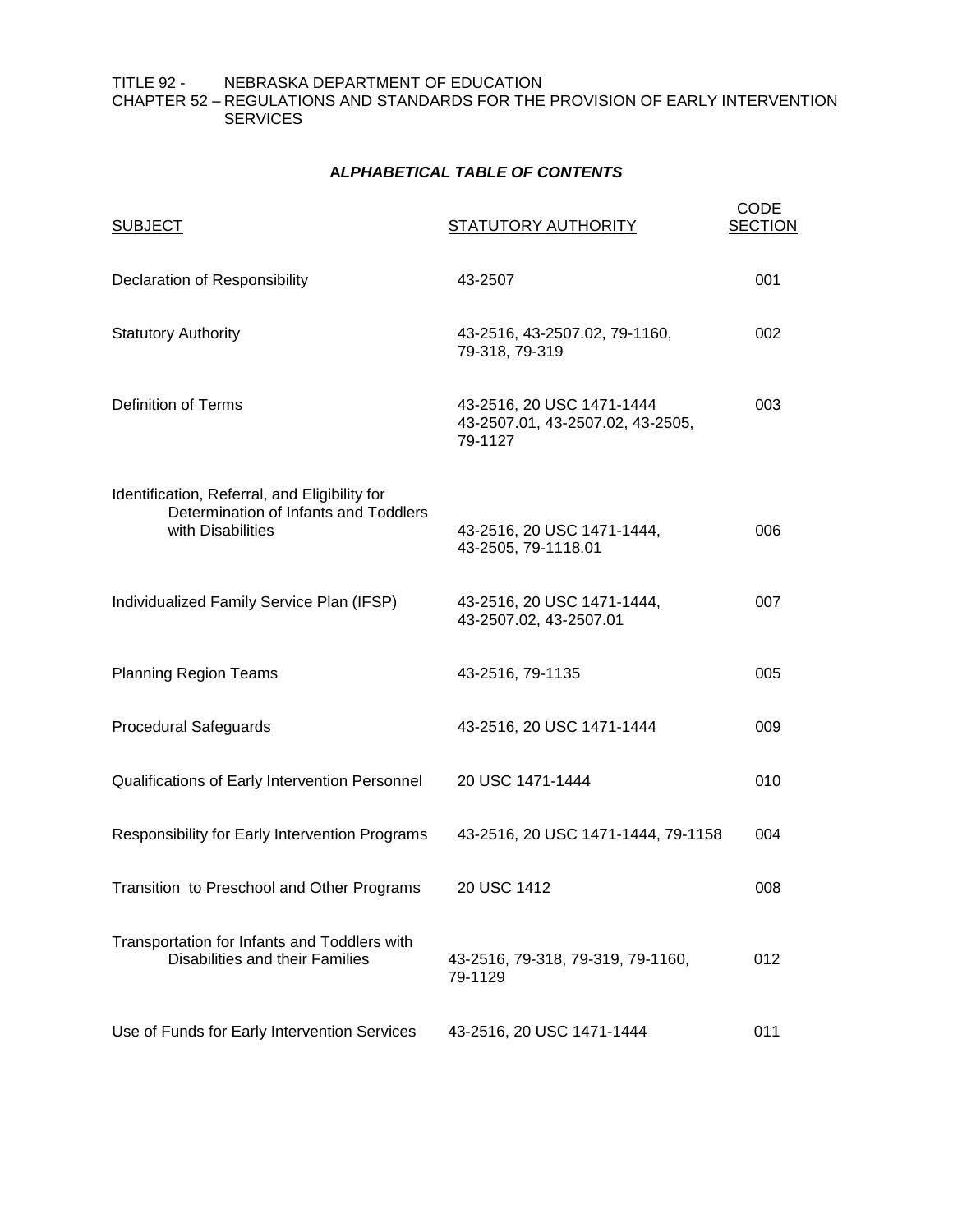## TITLE 92 - NEBRASKA DEPARTMENT OF EDUCATION CHAPTER 52 – REGULATIONS AND STANDARDS FOR THE PROVISION OF EARLY INTERVENTION **SERVICES**

# *NUMERICAL TABLE OF CONTENTS*

| <b>SUBJECT</b>                                                                                         | <b>STATUTORY AUTHORITY</b>                                                | <b>CODE</b><br><b>SECTION</b> |
|--------------------------------------------------------------------------------------------------------|---------------------------------------------------------------------------|-------------------------------|
| Declaration of Responsibility                                                                          | 43-2507                                                                   | 001                           |
| <b>Statutory Authority</b>                                                                             | 43-2516, 43-2507.02, 79-1160,<br>79-318, 79-319                           | 002                           |
| <b>Definition of Terms</b>                                                                             | 43-2516, 20 USC 1471-1444,<br>43-2507.01, 43-2507.02,<br>43-2505, 79-1127 | 003                           |
| Responsibility for Early Intervention Programs                                                         | 43-2516, 20 USC 1471-1444, 79-1158                                        | 004                           |
| <b>Planning Region Teams</b>                                                                           | 43-2516, 79-1135                                                          | 005                           |
| Identification, Referral and Eligibility<br>Determination of Infants and Toddlers<br>with Disabilities | 43-2516, 20 USC 1471-1444<br>43-2505, 79-1118.01                          | 006                           |
| Individualized Family Service Plan (IFSP)                                                              | 43-2516, 20 USC 1471-1444<br>43-2507.02, 43-2507.01                       | 007                           |
| Transition to Preschool and Other Programs                                                             | 20 USC 1412                                                               | 008                           |
| <b>Procedural Safeguards</b>                                                                           | 43-2516, 20 USC 1471-1444                                                 | 009                           |
| Qualifications of Early Intervention Personnel                                                         | 20 USC 1471-1444                                                          | 010                           |
| Use of Funds for Early Intervention Services                                                           | 43-2516, 20 USC 1471-1444                                                 | 011                           |
| Transportation for Infants and Toddlers with<br>Disabilities and their Families                        | 43-2516, 79-318, 79-319, 79-1160<br>79-1129                               | 012                           |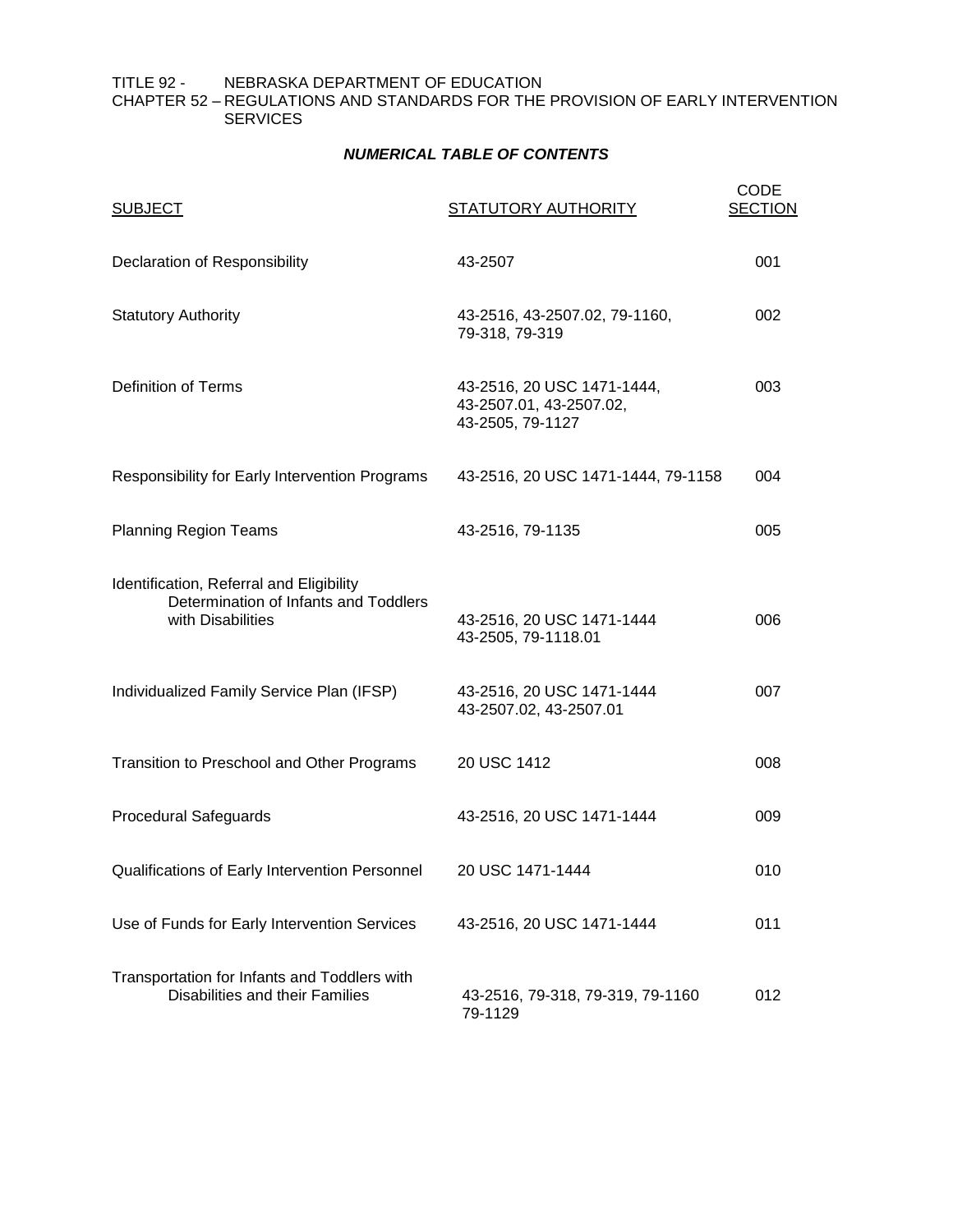## 001 Declaration of Responsibility

Neb. Rev. Stat. §43-2507 requires planning for FAPE early intervention services shall be the responsibility of each collaborating agency. The planning shall address a statewide FAPE early intervention services program (EISP) of comprehensive, coordinated, family-centered, community based, and culturally competent FAPE early intervention services to all eligible infants or toddlers with disabilities and their families in Nebraska.

## 002 Statutory Authority

This Chapter is adopted pursuant to the statutory authority vested in the Nebraska Department of Education in Neb. Rev. Stat. §§43-2516, 43-2507.02, 79-1160, 79-318, and 79-319.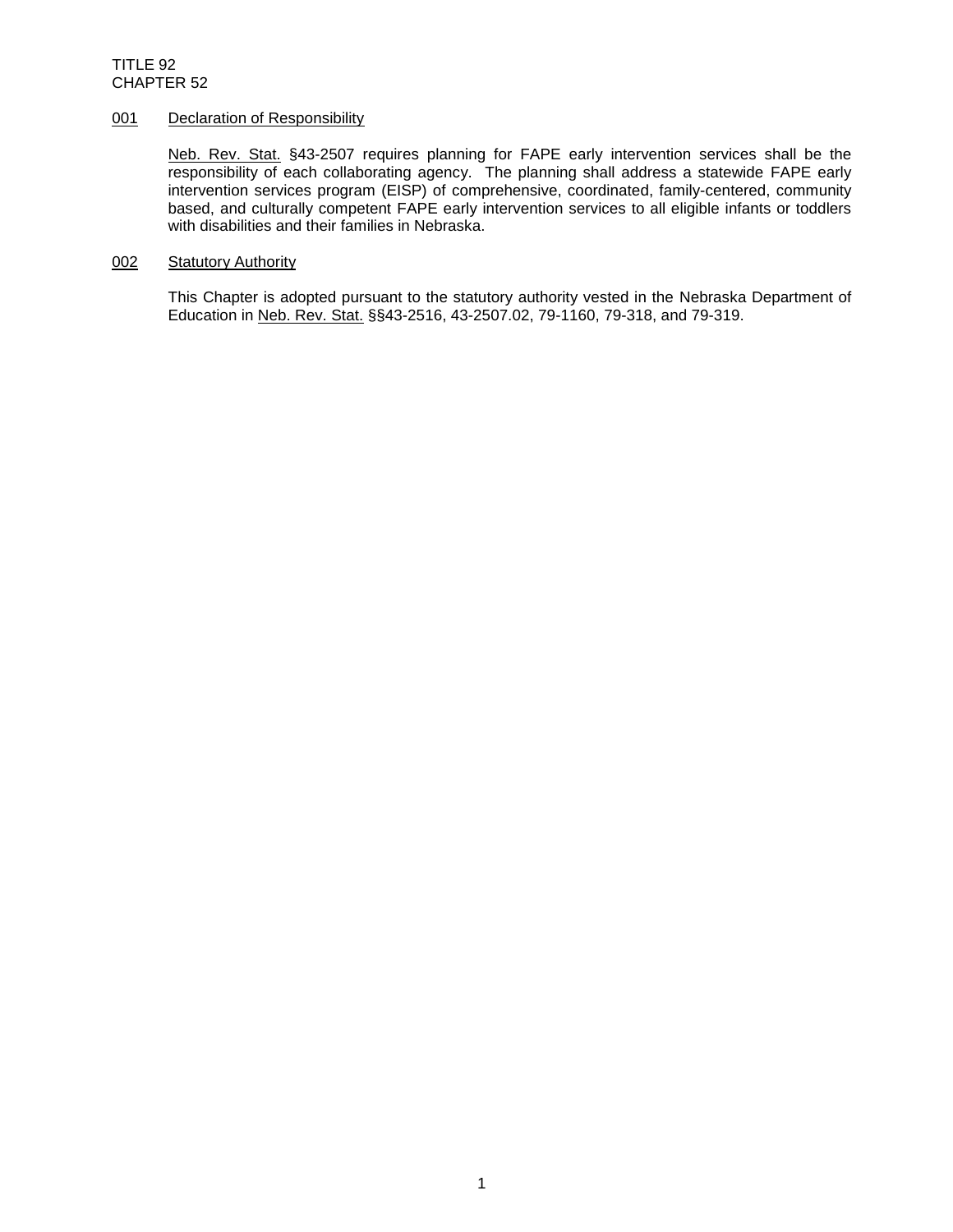### 003 Definition of Terms

- 003.01 *Approved Cooperative* means two or more school districts or an Educational Service Unit (ESU) approved by the Nebraska Department of Education pursuant to 92 NAC 51-004.07 to jointly perform special education functions, including receipt of special education payments.
- 003.02 *Child* means an individual under the age of six and may include an infant or toddler with a disability as defined in 92 NAC 52-003.15.
- 003.03 *Co-Lead Agencies* means the Department of Health and Human Services and the State Department of Education.
- 003.04 *Consent* means that the parent has been fully informed of all information relevant to the activity for which consent is sought, in the parent's native language as defined in 92 NAC 52-003.17; the parent understands and agrees in writing to the carrying out of the activity for which the parent's consent is sought, and the consent form describes that activity and lists the early intervention records (if any) that will be released and to whom they will be released; and the parent understands that the granting of consent is voluntary on the part of the parent and may be revoked at any time. If a parent revokes consent, that revocation is not retroactive (i.e., it does not apply to an action that occurred before the consent was revoked).
- 003.05 *Day* means calendar day, unless otherwise indicated.

## 003.06 *Early Intervention Services*

- 003.06A Early intervention services means developmental services that --
	- 003.06A1 Are provided under public supervision;
	- 003.06A2 Are selected in collaboration with parents;
	- 003.06A3 Are provided at no cost, except subject to 34 CFR 303.520 and 303.521, where Federal or State law provides for a system of payments by families, including a schedule of sliding fees;
	- 003.06A4 Are designed to meet the developmental needs of an infant or toddler with a disability and the needs of the family to assist appropriately in the infant's or toddler's development, as identified by the IFSP Team, in any one or more of the following areas, including --
		- 003.06A4a Physical development;
		- 003.06A4b Cognitive development;
		- 003.06A4c Communication development;
		- 003.06A4d Social or emotional development; or
		- 003.06A4e Adaptive development;
	- 003.06A5 Meet the standards of the State in which the early intervention services are provided, including the requirements of Part C of the IDEA;
	- 003.06A6 Include services identified under 003.06B;
	- 003.06A7 Are provided by qualified personnel as that term is defined in 92 NAC 52-003.22, including the types of personnel listed in 003.06B;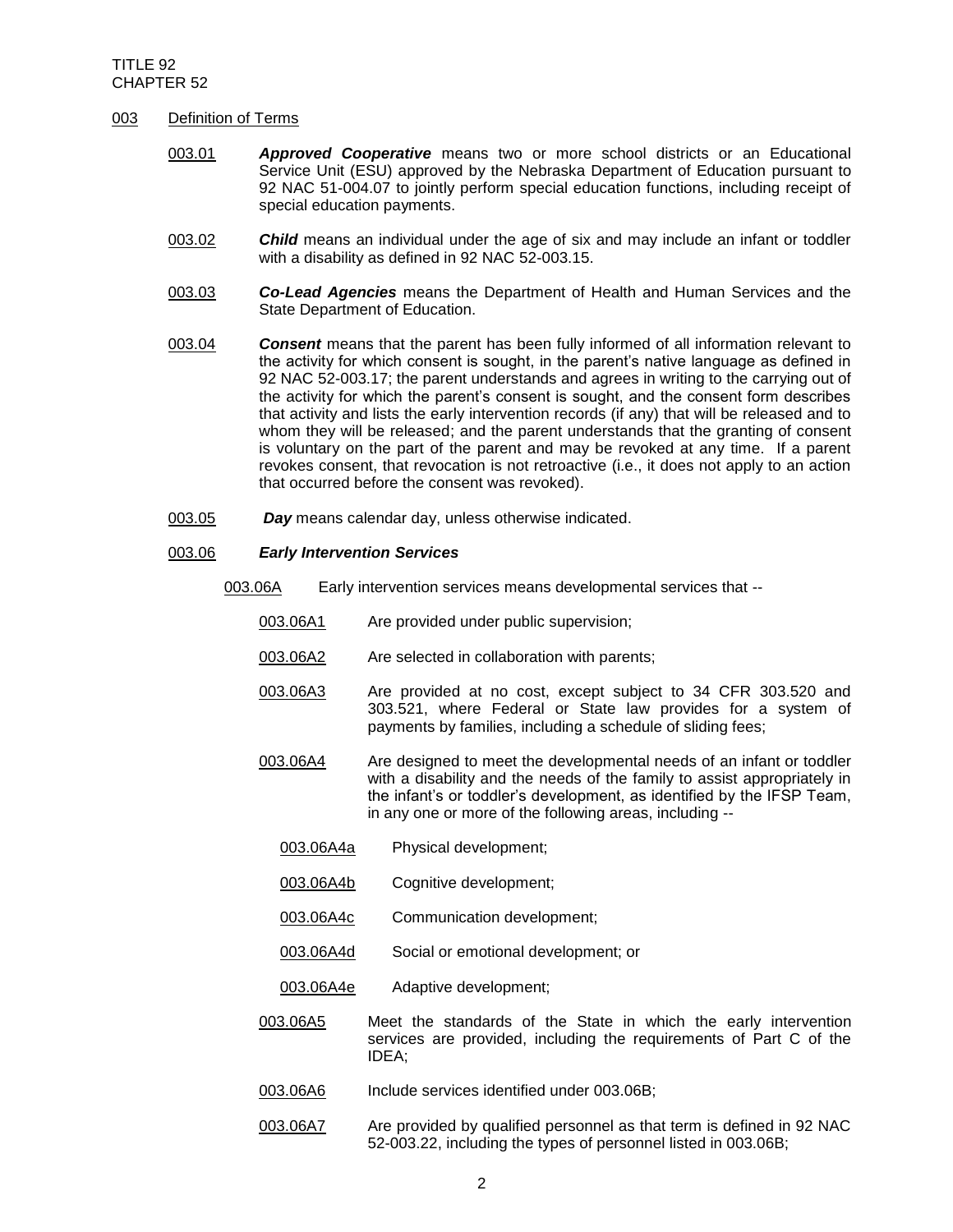- 003.06A8 To the maximum extent appropriate, are provided in natural environments as defined in 92 NAC 52-003.18 and consistent with 92 NAC 52-007.06; and
- 003.06A9 Are provided in conformity with an IFSP adopted in accordance with 92 NAC 52-007.
- 003.06B Subject to 92 NAC 52-003.06D, early intervention services include the following services defined in this paragraph:
	- 003.06B1 *Assistive Technology device* means any item, piece of equipment, or product system, whether acquired commercially off the shelf, modified or customized, that is used to increase, maintain, or improve the functional capabilities of an infant or toddler with a disability. The term does not include a medical device that is surgically implanted, including a cochlear implant, or the optimization (e.g. mapping), maintenance, or replacement of that device.
	- 003.06B2 *Assistive technology service* means any service that directly assists an infant or toddler with a disability in the selection, acquisition, or use of an assistive technology device. The term includes;
		- 003.06B2a The evaluation of the needs of an infant or toddler with a disability, including a functional evaluation of the infant or toddler with a disability in the child's customary environment;
		- 003.06B2b Purchasing, leasing, or otherwise providing for the acquisition of assistive technology devices by infants or toddlers with disabilities;
		- 003.06B3c Selecting, designing, fitting, customizing, adapting, applying, maintaining, repairing, or replacing assistive technology devices;
		- 003.06Bd Coordinating and using other therapies, interventions, or services with assistive technology devices, such as those associated with existing education and rehabilitation plans and programs;
		- 003.06Be Training or technical assistance for an infant or toddler with a disability or, if appropriate, that child's family; and
		- 003.06Bf Training or technical assistance for professionals (including individuals providing education or rehabilitation services) or other individuals who provide services to, or are otherwise substantially involved in the major life functions of, infants and toddlers with disabilities.
	- 003.06B3 *Audiology services* include:
		- 003.06B3a Identification of children with auditory impairments, using at-risk criteria and appropriate audiological screening techniques;
		- 003.06B3b Determination of the range, nature, and degree of hearing loss and communication functions, by use of audiological evaluation procedures;
		- 003.06B3c Referral for medical and other services necessary for the habilitation or rehabilitation of an infant or toddler with a disability who has an auditory impairment;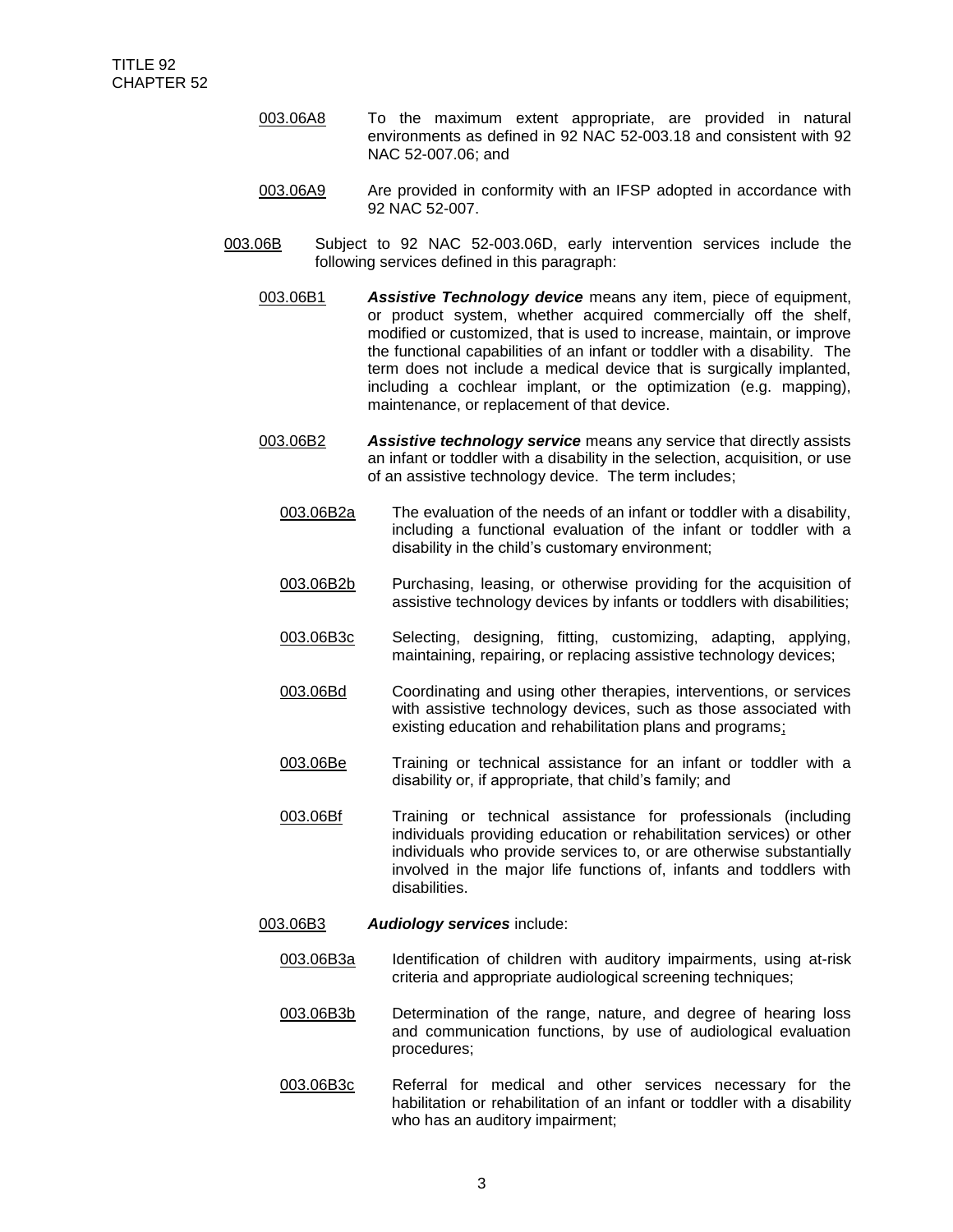- 003.06B3d Provision of auditory training, aural rehabilitation, speech reading and listening devices, orientation and training, and other services;
- 003.06B3e Provision of services for prevention of hearing loss; and
- 003.06B3f Determination of the child's individual amplification, including selecting, fitting, and dispensing appropriate listing and vibrotactile devices, and evaluating the effectiveness of those devices.
- 003.06B4 *Family training; counseling; and home visits* means services provided, as appropriate, by social workers, psychologists, and other qualified personnel to assist the family of an infant or toddler with a disability in understanding the special needs of the child and enhancing the special needs of the child and enhancing the child's development.
- 003.06B5 *Health services* means services necessary to enable an otherwise eligible child to benefit from the other early intervention services during the time that the child is eligible to receive early intervention services.
	- 003.06B5a The term includes such services as clean intermittent catherization, tracheostomy care, tube feeding, the changing of dressings or colostomy collection bags, and other health services; and consultation by physicians with other service providers concerning the special health care needs of infants and toddlers with disabilities that will need to be addressed in the course of providing other early intervention services.
	- 003.06B5b The term does not include:
		- 003.06B5b1 Services that are surgical in nature (such as cleft palate surgery, surgery for club foot, or the shunting of hydrocephalus); purely medical in nature (such as hospitalization for management of congenital heart ailments, or the prescribing of medicine or drugs for any purpose); or related to the implementation, optimization (e.g., mapping), maintenance, or replacement of a medical device that is surgically implanted, including a cochlear implant.
			- 003.06B5b1(a) Nothing in this Chapter limits the right of an infant or toddler with a disability with a surgically implanted device (e.g., cochlear implant) to receive the early intervention services that are identified in the child's IFSP as being needed to meet the child's developmental outcomes.
		- 003.06B5b1(b) Nothing in this Chapter prevents the early intervention service provider from routinely checking that either the hearing aid or the external components of a surgically implanted device (e.g., cochlear implant) of an infant or toddler with a disability are functioning properly;
		- 003.06B5b2 Devices (such as heart monitors, respirators and oxygen, and gastrointestinal feeding tubes and pumps) necessary to control or treat a medical condition; and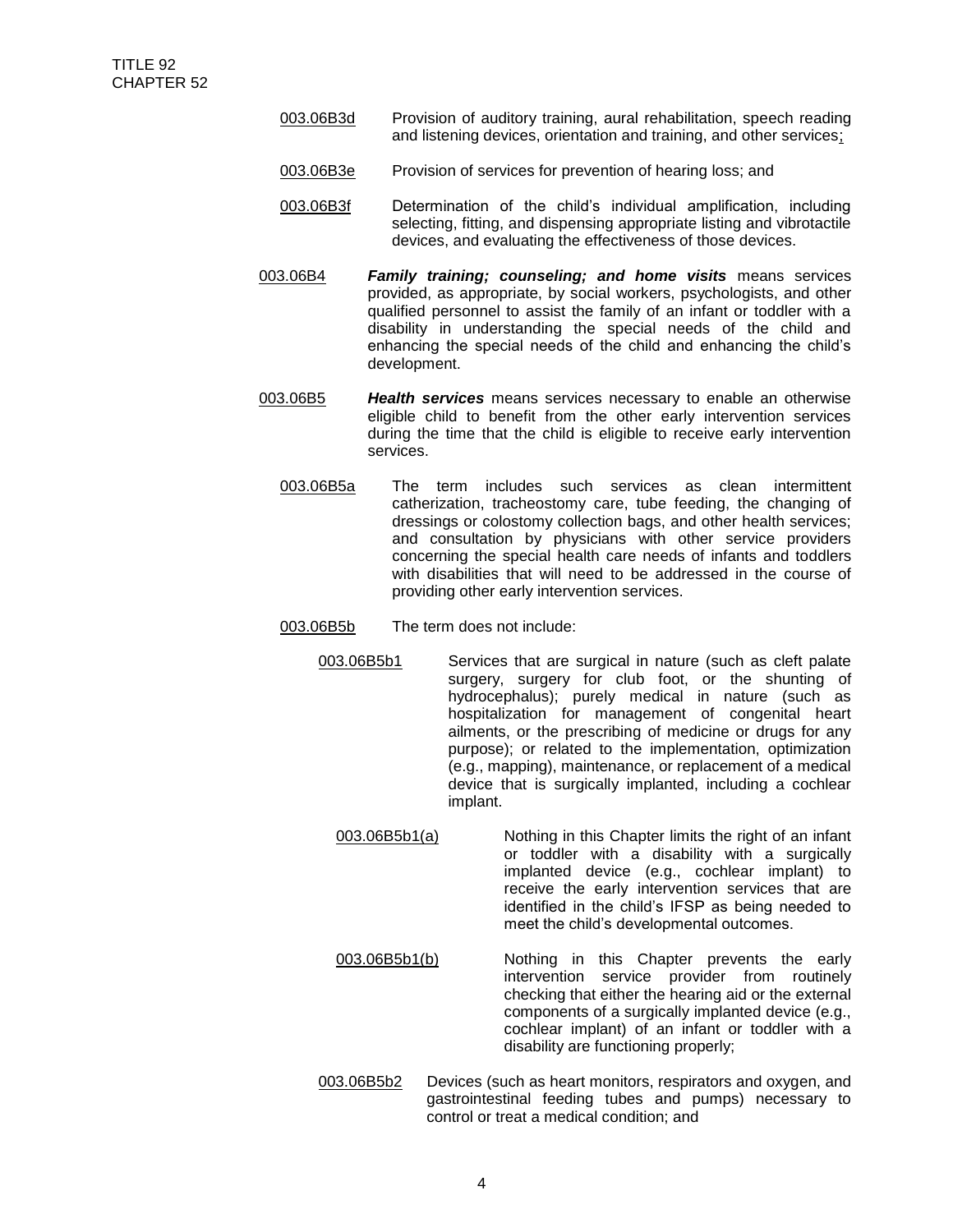- 003.06B5b3 Medical-health services (such as immunizations and regular "well-baby" care) that are routinely recommended for all children.
- 003.06B6 *Medical services* means services provided by a licensed physician for diagnostic or evaluation purposes to determine a child's developmental status and need for early intervention services.
- 003.06B7 *Nursing services* include the assessment of health status for the purpose of providing nursing care, including the identification of patterns of human response to actual or potential health problems; the provision of nursing care to prevent health problems, restore or improve functioning, and promote optimal health and development; and the administration of medications, treatments, and regimens prescribed by a licensed physician.
- 003.06B8 *Nutrition services* include:
	- 003.06B8a Conducting individual assessments in nutritional history and dietary intake; in anthropometric, biochemical and clinical variables; in feeding skills and feeding problems; and in food habits and food preferences;
	- 003.06B8b Developing and monitoring appropriate plans to address the nutritional needs of children eligible under 92 NAC 52, based on the findings of the individual assessments in 92 NAC 52- 003.06B8a; and
		- 003.06B8b1 Making referrals to appropriate community resources to carry out nutrition goals.
- 003.06B9 *Occupational therapy* includes services to address the functional needs of an infant or toddler with a disability related to adaptive development, adaptive behavior, and play, and sensory, motor, and postural development. These services are designed to improve the child's functional ability to perform tasks in home, school, and community settings, and include: identification, assessment, and intervention; adaptation of the environment, and selection, design, and fabrication of assistive and orthotic devices to facilitate development and promote the acquisition of functional skills; and prevention or minimization of the impact of initial or future impairment, delay in development, or loss of functional ability.
- 003.06B10 *Physical Therapy* includes services to address the promotion of sensorimotor function through enhancement of musculoskeletal status, neurobehavioral organization, perceptual and motor development, cardiopulmonary status, and effective environmental adaptation. These services include:
	- 003.06B10a Screening, evaluation, and assessment of children to identify movement dysfunction;
	- 003.06B10b Obtaining, interpreting and integrating information appropriate to program planning to prevent, alleviate, or compensate for movement dysfunction and related functional problems; and
	- 003.06B10c Providing individual and group services or treatment to prevent, alleviate, or compensate for, movement dysfunction and related functional problems.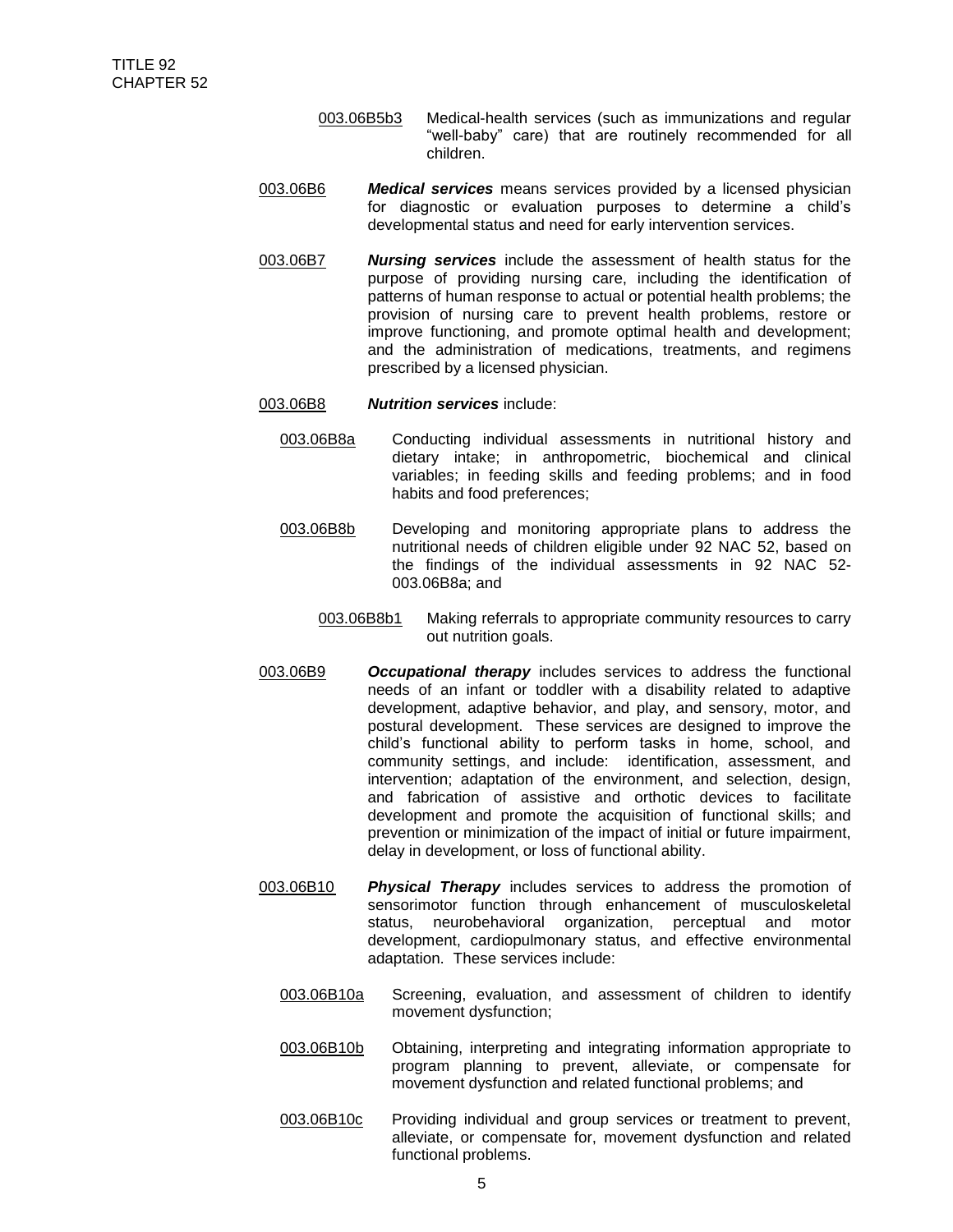- 003.06B11 *Psychological services* include:
	- 003.06B11a Administering psychological and developmental tests and other assessment procedures;
	- 003.06B11b Interpreting assessment results;
	- 003.06B11c Obtaining, integrating and interpreting information about child behavior and child and child family conditions related to learning, mental health, and development; and
	- 003.06B11d Planning and managing a program of psychological services, including psychological counseling for children and parents, family counseling, consultation on child development, parent training, and education programs.
- 003.06B12 *Services coordination services* means services provided by a services coordinator to assist and enable an infant or toddler with a disability and the child's family to receive the services and rights, including procedural safeguards.
- 003.06B13 *Sign language and cued language services* include teaching sign language, cued language, and auditory/oral language, providing oral transliteration services (such as amplification), and providing sign and cued language interpretation.
- 003.06B14 *Social work services* include:
	- 003.06B14a Making home visits to evaluate a child's living conditions and patterns of parent-child interaction;
	- 003.06B14b Preparing a social or emotional developmental assessment of the infant or toddler within the family context;
	- 003.06B14c Providing individual and family-group counseling with parents and other family members, and appropriate social skill-building activities with the infant or toddler with a disability and parents;
	- 003.06B14d Working with those problems in the living situation (home, community, and any center where early intervention services are provided) of an infant or toddler with a disability and the family of that child that affect the child's maximum utilization of early intervention services; and
	- 003.06B14e Identifying, mobilizing and coordinating community resources and services to enable the infant or toddler with a disability and the family to receive maximum benefit from early intervention services.
- 003.06B15 *Special Instruction* include:
	- 003. 06B15a The design of learning environments and activities that promote the infant's or toddler's acquisition of skills in a variety of developmental areas, including cognitive processes and social interaction;
	- 003. 06B15b Curriculum planning, including the planned interaction of personnel, materials, and time and space, that leads to achieving the outcomes in the IFSP for the infant or toddler with a disability;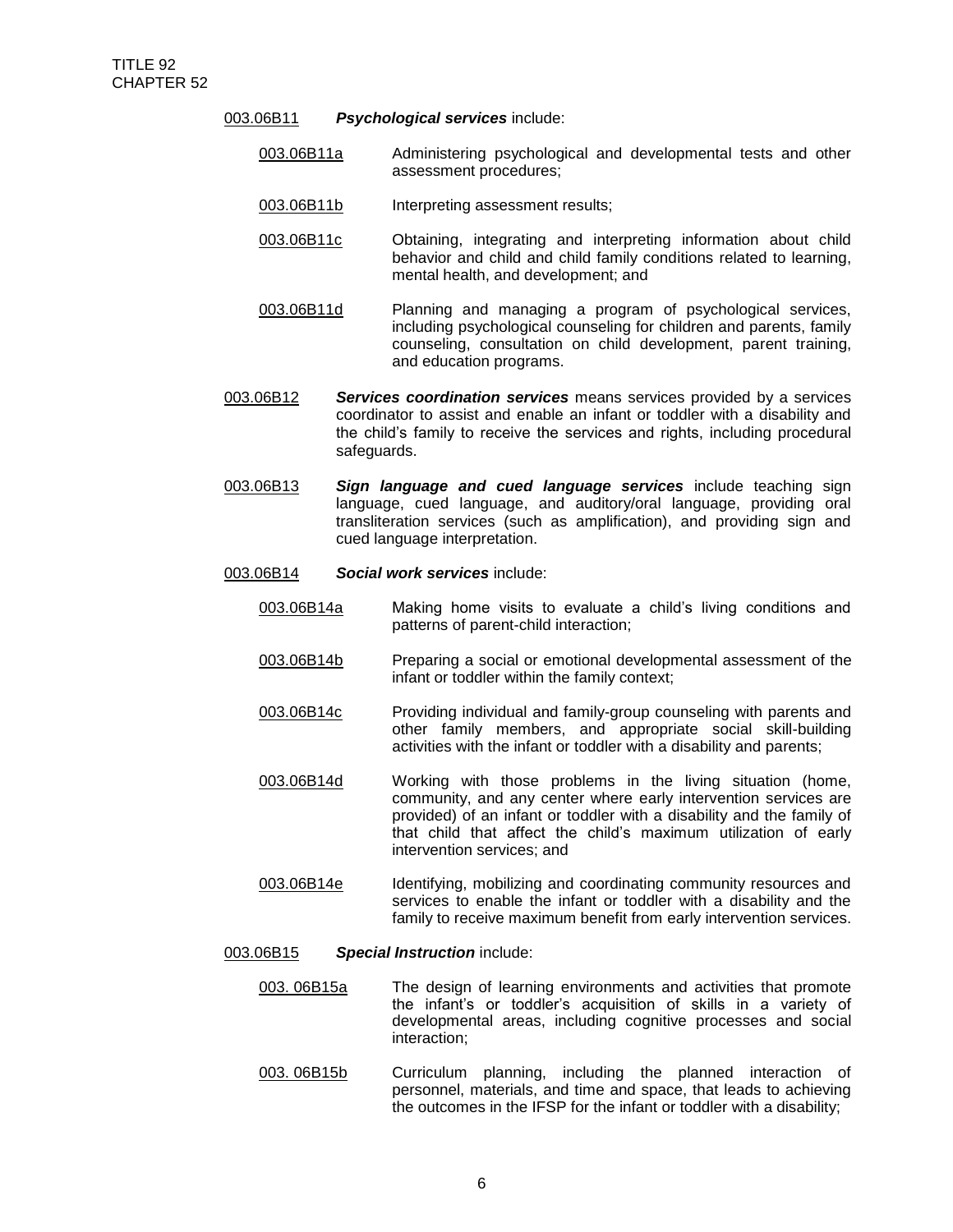- 003. 06B15c Providing families with information, skills, and support related to enhancing the skill development of the child; and
- 003. 06B15d Working with the infant or toddler with a disability to enhance the child's development.

#### 003.06B16 *Speech-language pathology services* include:

- 003.06B16a Identification of children with communication or language disorders and delays in development of communication skills, including the diagnosis and appraisal of specific disorders and delays in those skills;
- 003.06B16b Referral for medical or other professional services necessary for the habilitation or rehabilitation of children with communication or language disorders and delays in development of communication skills; and
- 003.06B16c Provision of services for the habilitation, rehabilitation, or prevention of communication or language disorders and delays in development of communication skills.
- 003.06B17 *Transportation and related costs* include the cost of travel and other costs that are necessary to enable an infant or toddler with a disability and the child's family to receive early intervention services.
- 003.06B18 *Vision Services* mean:
	- 003.06B18a Evaluation and assessment of visual functioning, including the diagnosis and appraisal of specific visual disorders, delays and abilities that affect early childhood development;
	- 003.06B18b Referral for medical or other professional services necessary for the habilitation or rehabilitation of visual functioning disorders or both; and
	- 003.06B18c Communication skills training, orientation and mobility training for all environments, visual training, and additional training necessary to activate visual motor abilities.
- 003.06C The following are types of qualified personnel who provide early intervention services under Part C of the IDEA:
	- 003.06C1 Audiologists;
	- 003.06C2 Family therapists;
	- 003.06C3 Nurses;
	- 003.06C4 Occupational therapists;
	- 003.06C5 Orientation and mobility therapists;
	- 003.06C6 Pediatricians and other physicians for diagnostic and evaluation purposes;
	- 003.06C7 Physical therapists;
	- 003.06C8 Psychologists;
	- 003.06C9 Registered dieticians;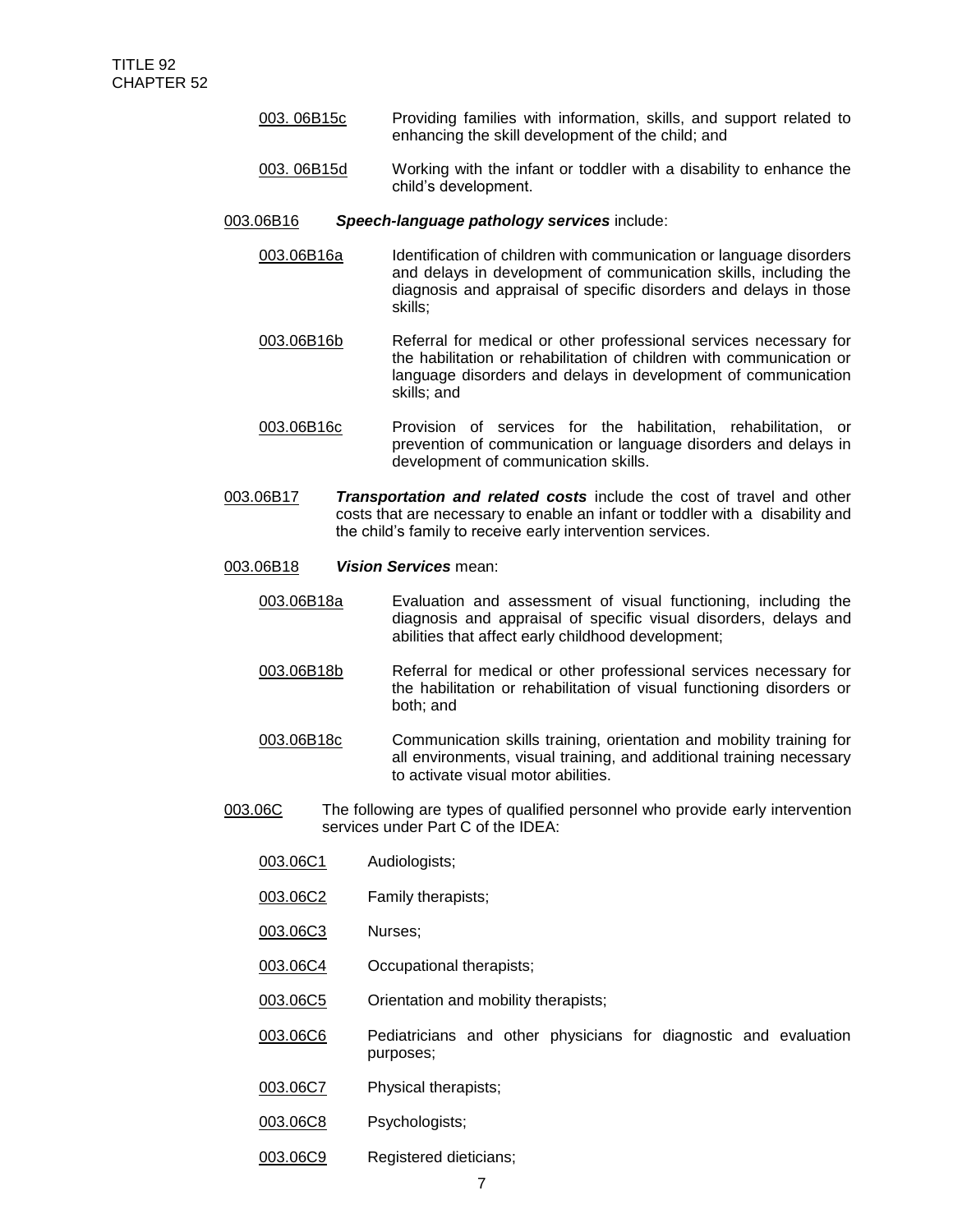- 003.06C10 Social Workers;
- 003.06C11 Special educators, including teachers of children with hearing impairments (including deafness) and teachers of children with visual impairments (including blindness);
- 003.06C12 Speech and language pathologists; and
- 003.06C13 Vision specialists, including ophthalmologists and optometrists.
- 003.06D The services and personnel identified in 003.06B and 003.06C do not comprise exhaustive lists of the types of service that may constitute early intervention services or the types of qualified personnel that may provide early intervention services. Nothing in this section prohibits the identification in the IFSP of another type of services as an early intervention service provided that the service meets the criteria identified in 003.06A or of another type of personnel that may provide early intervention services in accordance with this Chapter, provided such personnel meet the requirements of 92 NAC 52-003.22.
- 003.07 *Evaluation* means the procedures used by qualified personnel to determine a child's initial and continuing eligibility under this Chapter consistent with the definition of infant or toddler with a disability in 92 NAC 52-003.15.
- 003.08 *FAPE early intervention services* means those early intervention services that are part of a free appropriate public education for a child under 92 NAC 51. Such services must meet the requirements of both 92 NAC 51 and 92 NAC 52.
- 003.09 *Free appropriate public education or FAPE*, means special education and related services that are provided at public expense, under public supervision and direction, and without charge; meet the requirements of 92 NAC 51 and the requirements of Part B of IDEA; include an appropriate preschool, elementary school or secondary school education in the state; and are provided in conformity with an individualized education program that meets the requirements of 92 NAC 51-007.
- 003.10 *Homeless children* means children who meet the definition given to homeless children and youth in Section 725 (42 U.S.C. 11434a) of the McKinney-Vento Assistance Act as amended in 42 USC 11431 *et seq*.
- 003.11 *Include or Including* means that the items are not all of the possible items that are covered, whether like or unlike the ones named.
- 003.12 *Indian* includes an individual who is a member of an Indian tribe.
- 003.13 *Indian tribe* means any Federal or State Indian tribe, band, rancheria, pueblo, colony, or community including any Alaska Native village or regional village corporation (as defined in or established under the Alaska Native Claims Settlement Act, 43 U.S.C. 1601 *et seq*.).
- 003.14 *Individualized Family Service Plan or IFSP* means a written plan for providing early intervention services to an infant or toddler with a disability under this Chapter and the infant's or toddler's family that is based on the evaluation and assessment described in 92 NAC 52-006.05 through 006.07; that includes the content specified in 92 NAC 52-007; that is implemented as soon as possible once parental consent for the early intervention services in the IFSP is obtained and that is developed in accordance with the IFSP procedures in 92 NAC 52-007.
- 003.15 *Infant or toddler with a disability* means an individual under three years of age who needs early intervention services because the individual --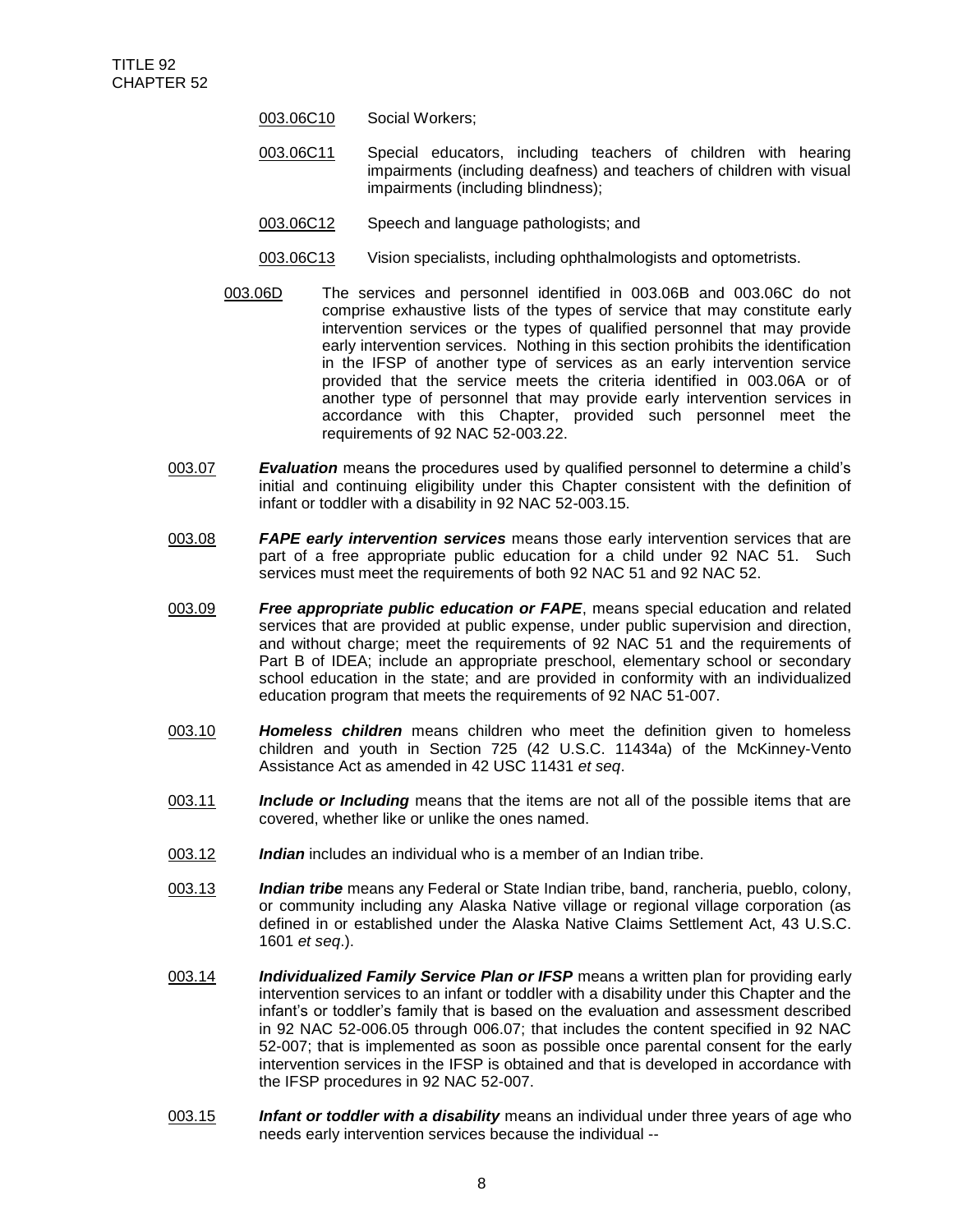- 003.15A Is experiencing a developmental delay, as measured by appropriate diagnostic instruments and procedures, in one or more of the following areas:
	- 003.15A1 Cognitive development,
	- 003.15A2 Physical development, including vision and hearing,
	- 003.15A3 Communication development,
	- 003.15A4 Social or emotional development,
	- 003.15A5 Adaptive development; or
- 003.15B Has a diagnosed physical or mental condition that has a high probability of resulting in a developmental delay; and includes conditions such as chromosomal abnormalities, genetic or congenital disorders, sensory impairments, inborn errors of metabolism, disorders reflecting disturbance of the development of the nervous system, congenital infections, severe attachment orders, and disorders secondary to exposure to toxic substances, including fetal alcohol syndrome; or
- 003.15C Is experiencing any of the other disabilities described in 92 NAC 51-006.04.
- 003.15D Toddlers with disabilities who reach age three during the school year shall remain eligible throughout that school year.
- 003.16 *Multidisciplinary* means the involvement of two or more separate disciplines or professions and with respect to:
	- 003.16A The evaluation of the child and assessments of the child and family, may include one individual who is qualified in more than one discipline or profession; and
	- 003.16B Pursuant to 480 NAC 10, the IFSP team must include the involvement of the parent and two or more individuals from separate disciplines or professions and one of these individuals must be the services coordinator.

### 003.17 *Native language*:

- 003.17A When used with respect to an individual who is limited English proficient or LEP (as that term is defined in section 602(18) of the IDEA) native language means the language normally used by that individual, or, in the case of a child, the language normally used by the parents of the child except for evaluations and assessments conducted pursuant to 92 NAC 52-006.05D, the language normally used by the child, if determined developmentally appropriate for the child by qualified personnel conducting the evaluation or assessment.
- 003.17B When used with respect to an individual who is deaf or hard of hearing, blind or visually impaired, or for an individual with no written language, includes the mode of communication that is normally used by the individual (such as sign language, braille, or oral communication).
- 003.18 *Natural environments* means settings that are natural or typical for a same-aged infant or toddler without a disability, may include the home or community settings, and must be consistent with the provisions of 92 NAC 52-007.06.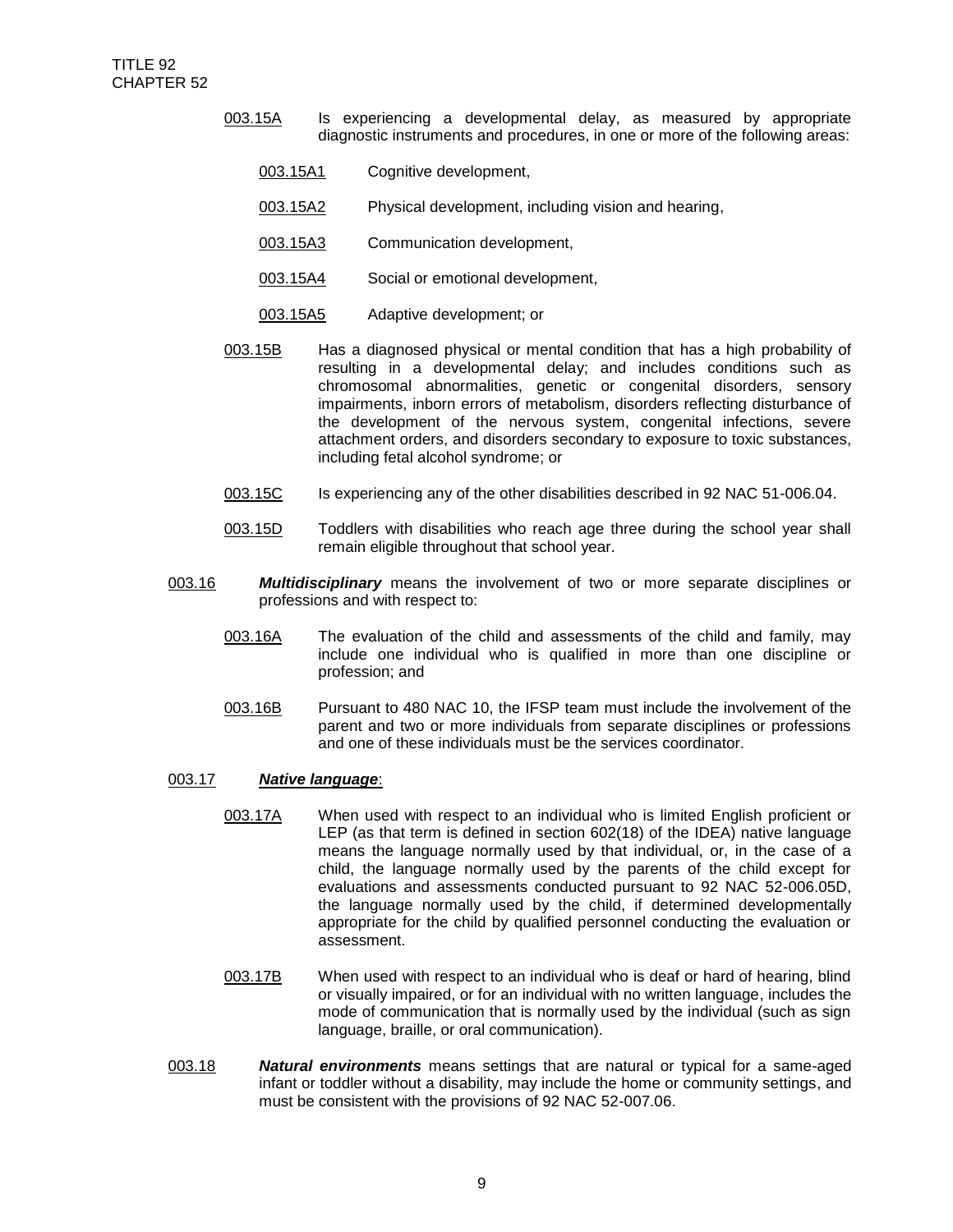- 003.19 *Notice* means prior written notice that must be provided to parents a reasonable time before the school district or approved cooperative proposes or refuses to initiate or change the identification, evaluation, or placement of the infant or toddler, or the provision of early intervention services to the infant or toddler with a disability and their family.
- 003.20 **Parent** means:
	- 003.20A A biological or adoptive parent of a child;
	- 003.20B A guardian generally authorized to act as the child's parent, or authorized to make early intervention, educational, health or developmental decisions for the child (but not the State if the child is a ward of the State);
	- 003.20C An individual acting in the place of a biological or adoptive parent (including a grandparent, stepparent, or other relative) with whom the child lives, or an individual who is legally responsible for the child's welfare; or
	- 003.20D A surrogate parent who has been appointed in accordance with 92 NAC 52- 009.04.
	- 003.20E Except as provided in 92 NAC 52-003.20E1 the biological or adoptive parent, when attempting to act as the parent under 92 NAC 52 and when more than one party is qualified under 92 NAC 52-003.20 to act as a parent, must be presumed to be the parent for purposes of this section unless the biological or adoptive parent does not have legal authority to make educational or early intervention service decisions for the child.
		- 003.20E1 If a judicial decree or order identifies a specific person or persons under 92 NAC 52-003.20A through 003.20D to act as the "parent" of a child to make educational or early intervention service decisions on behalf of a child, then the person or persons must be determined to be the "parent" for purposes of this Chapter, except that if an early intervention service provider or a public agency provides any services to a child or any family member of that child, that early intervention service provider or public agency may not act as the parent for that child.
- 003.21 *Public agency* as used in this Chapter includes the Nebraska Department of Education and any other agency or political subdivision of the State.
- 003.22 *Qualified personnel* means personnel who have met State approved or recognized certification, licensing, registration, or other comparable requirements that apply to the areas in which the individuals are conducting evaluations or assessments or providing early intervention services.
- 003.23 *Screening Procedures* means activities that are carried out under 92 NAC 52- 006.03 by the school district or approved cooperative to identify, at the earliest possible age, infants and toddlers suspected of having a disability and in need of early intervention services; and includes the administration of appropriate instruments by personnel trained to administer those instruments. Screening is an optional procedure.
- 003.24 *School year* for an infant or toddler with a disability shall be September 1 through August 31.
- 003.25 *Scientifically based research* has the meaning given the term in section 9101(37) of the Elementary and Secondary Education Act of 1965, as amended (ESEA). In applying the ESEA to the regulations in this Chapter any reference to "education activities and programs" refers to "early intervention services".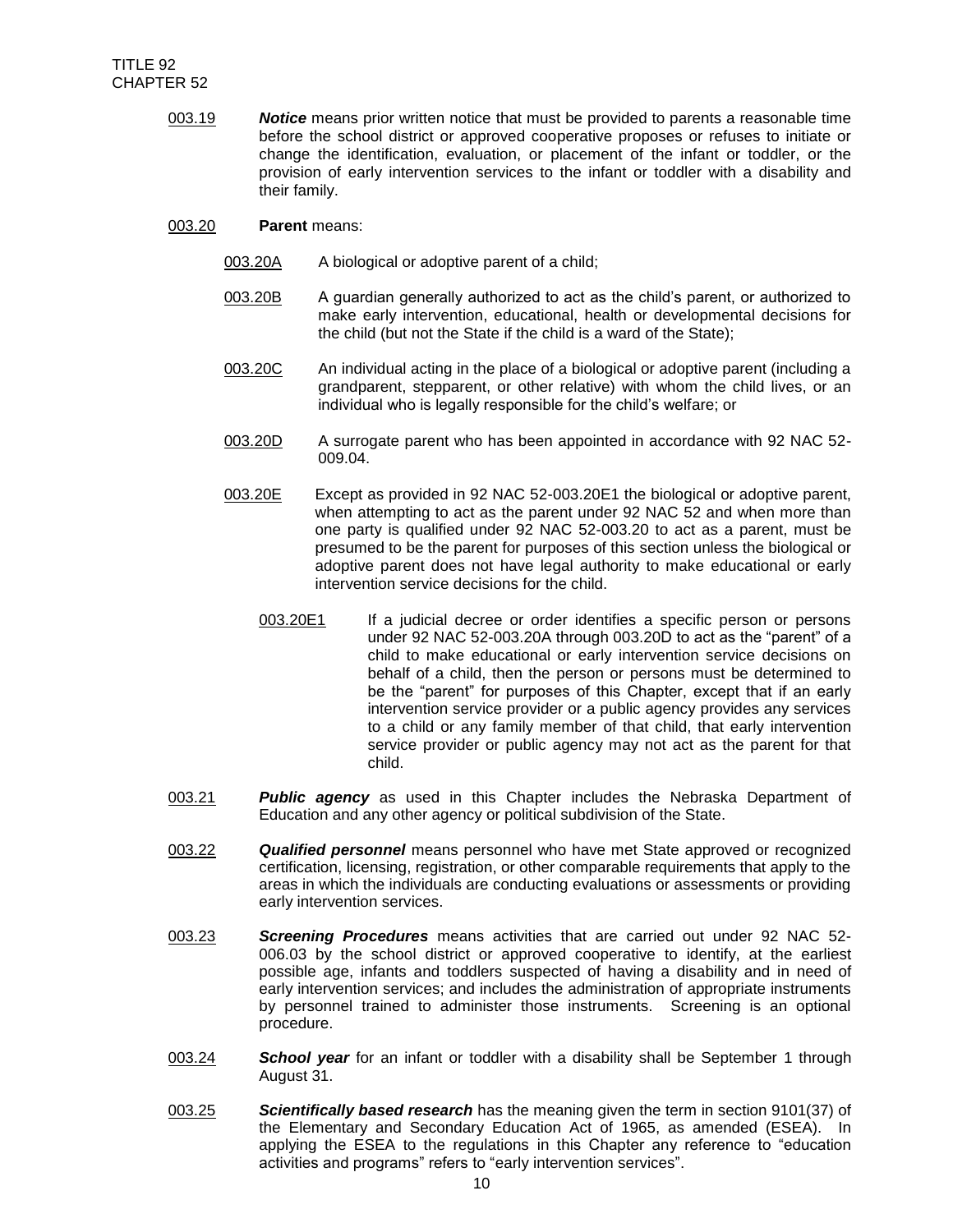## 004 Responsibility for Early Intervention

- 004.01 General Responsibility
	- 004.01A Early identification of infants and toddlers with disabilities is provided by the Co-Lead Agencies through a public awareness campaign and a central directory.
	- 004.01B School districts and approved cooperatives shall provide early identification of infants and toddlers with disabilities through the child find activities described in Section 006.01 through 006.01C of this Chapter.
	- 004.01C School districts and approved cooperatives shall provide, at no cost to families, evaluations and assessments of infants and toddlers who are referred because of possible disabilities in order to determine eligibility for early intervention services.
	- 004.01D Services coordination services and the development of the IFSPs are provided to infants and toddlers with disabilities at no cost to families by the Department of Health and Human Services pursuant to 480 NAC 10.
	- 004.01E School districts and approved cooperatives shall provide FAPE early intervention services (those early intervention services that are part of FAPE under 92 NAC 51) to eligible infants and toddlers with disabilities at no cost to families.
	- 004.01F For other early intervention services not mandated by the Special Education Act (early intervention services that are not part of FAPE under 92 NAC 51) and not paid for through any other source, including, but not limited to, insurance, Medicaid, or third-party payor, payment for such services shall be the responsibility of the parent, guardian, or other person responsible for the eligible infant or toddler.
	- 004.01G Each school district or approved cooperative that has a direct role in the provision of FAPE early intervention services is responsible for making a good faith effort to assist each eligible child in achieving the outcomes in the child's IFSP. However, 92 NAC 52 does not require that any school district or approved cooperative be held accountable if an eligible child does not achieve the growth projected in the child's IFSP.
- 004.02 Monitoring and Enforcement
	- 004.02A All school districts and approved cooperatives must comply with the requirements of this Chapter concerning the provision of FAPE early intervention services to infants and toddlers with disabilities and will be monitored for compliance with such regulations at least once every three years.
	- 004.02B Failure to comply with the provisions of state and federal statute and administrative rules concerning FAPE early intervention services for infants and toddlers with disabilities shall result in notification to the school district or approved cooperative of specific program deficiencies by the NDE Office of Special Education.
	- 004.02C School districts or approved cooperatives providing FAPE early intervention services shall be afforded 45 calendar days to respond to the initial notification with a report of the resolution of deficiencies or a plan for resolution.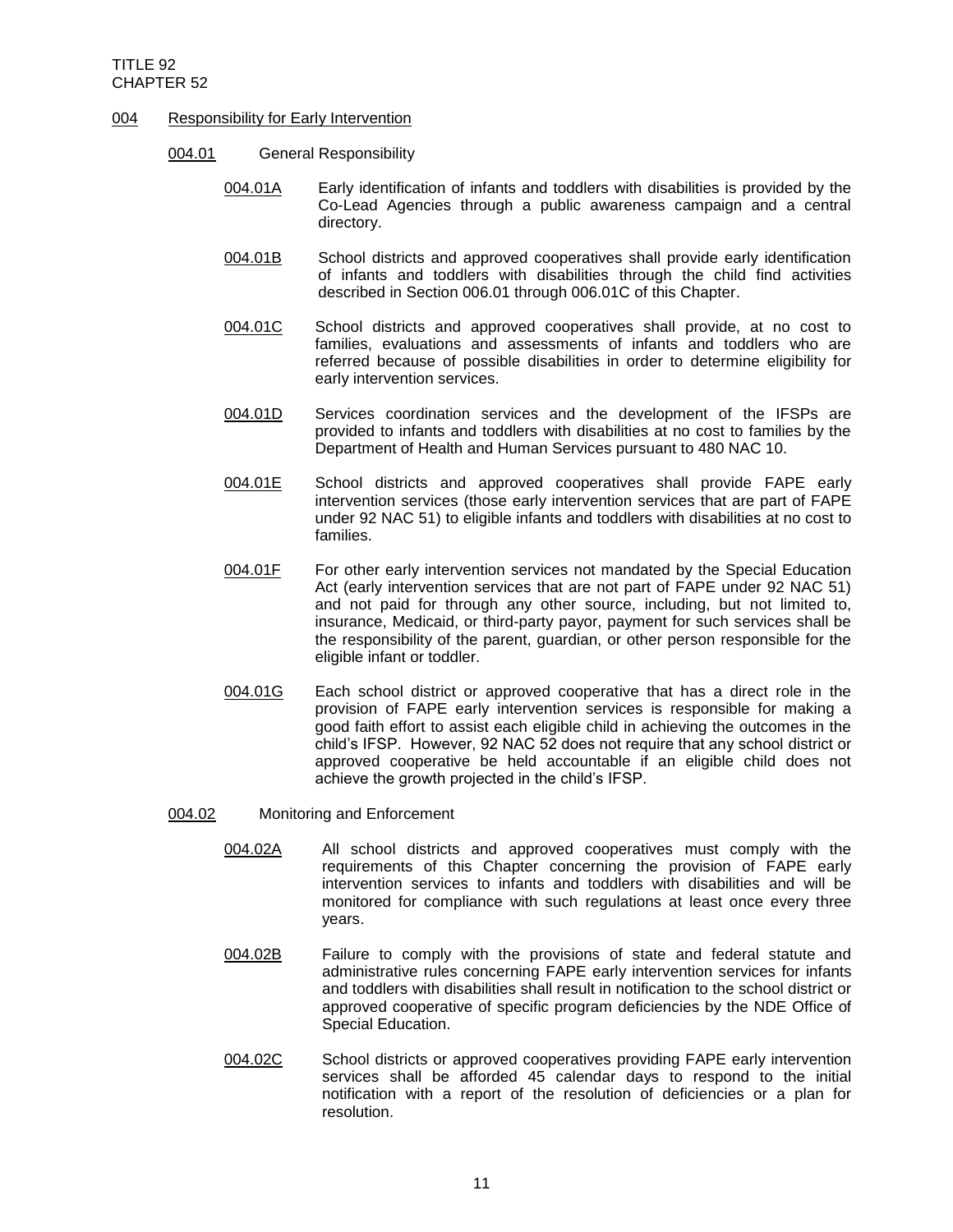- 004.02D School districts or approved cooperatives failing to respond as set forth in 92 NAC 52-004.02C shall be afforded an additional 30 calendar days following contact from the Administrator of the NDE Office of Special Education or the designee of the Administrator to submit a plan for resolution of deficiencies.
	- 004.02E Deficiencies must be corrected as soon as possible, and in no case later than one year after the school district or approved cooperative has been notified of the non-compliance. Deficiencies not corrected according to the timelines set forth in 92 NAC 52-004.02 shall be subject to the procedures outlined in 92 NAC 51-004.09.
- 004.02F School districts or approved cooperatives not meeting the requirements of this Chapter concerning the provision of FAPE early intervention services to infants and toddlers shall be in violation of the law. No state or federal funds shall be paid as long as such violation exists, but no deduction shall be made from any funds required by the Constitution of the State of Nebraska to be paid to such program.
- 004.03 Reporting of Information Regarding Infants and Toddlers with Disabilities
	- 004.03A Individual child information shall be reported electronically via the NDE Portal. Each school district or approved cooperative shall maintain and report the following information for infants and toddlers with disabilities receiving services according to an Individual Family Service Plan (IFSP).
		- 004.03A1 Name (or identifier approved by the Nebraska Department of Education) and birthdate;
		- 004.03A2 County and district of legal residence;
		- 004.03A3 Program setting;
		- 004.03A4 Type of disability;
		- 004.03A5 Race/ethnicity and gender;
		- 004.03A6 Type(s) of service received;
		- 004.03A7 Date and reason for exiting FAPE early intervention services;
		- 004.03A8 State Ward Status and indication of appointment of surrogate, if required; and
		- 004.03A9 Initial verification date and disability pursuant to 92 NAC 52-006.
	- 004.03B This data shall be updated at least annually to reflect change(s) in the information in 92 NAC 52-004.03C and 004.03D.
	- 004.03C School districts, approved cooperatives and state operated schools shall prepare an accurate and unduplicated child count as of October 1 of each year. The October 1 child count must be approved and submitted by the district administrator or designee via the portal on or before October 31 of each year.
	- 004.03D School districts, approved cooperatives and state operated schools shall prepare an accurate and unduplicated year-end child count as of June 30 of each year. The June 30 year-end child count must be approved and submitted by the district administrator or designee via the portal on or before June 30 of each year.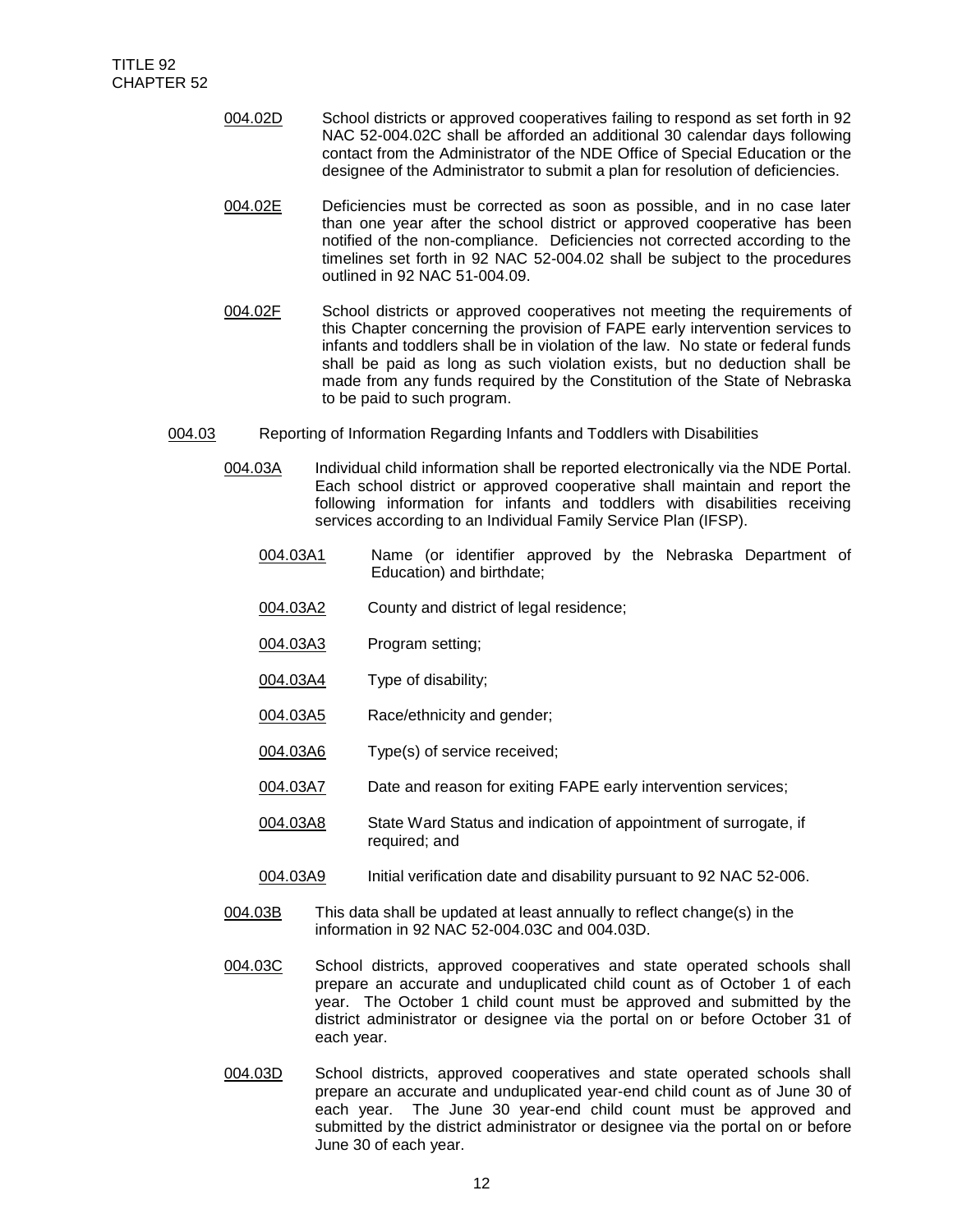## 005 Early Childhood Interagency Planning Region Teams

- 005.01 Each school district shall demonstrate participation in a plan of services for children with disabilities who are less than five years of age. Such plans shall be prepared by each planning region established pursuant to Neb. Rev. Stat. §79-1135 and be updated annually and shall address:
	- 005.01A Gaps and barriers in service delivery;
	- 005.01B Child Find;
	- 005.01C Training and technical assistance;
	- 005.01D Parent involvement; and
	- 005.01E Resources.
- 005.02 Annual Meetings
	- 005.04A The annual meeting must be conducted prior to July 1 of each year.
	- 005.04B The date and place of the annual meeting shall be disseminated within the region so that all school districts, approved cooperatives, service providers, parents, and non-public agencies serving children below age five have access to the information.
	- 005.04C A written report of the annual meeting shall be prepared, which includes a list of participants and identified gaps and barriers. The written report shall be submitted to the Nebraska Department of Education.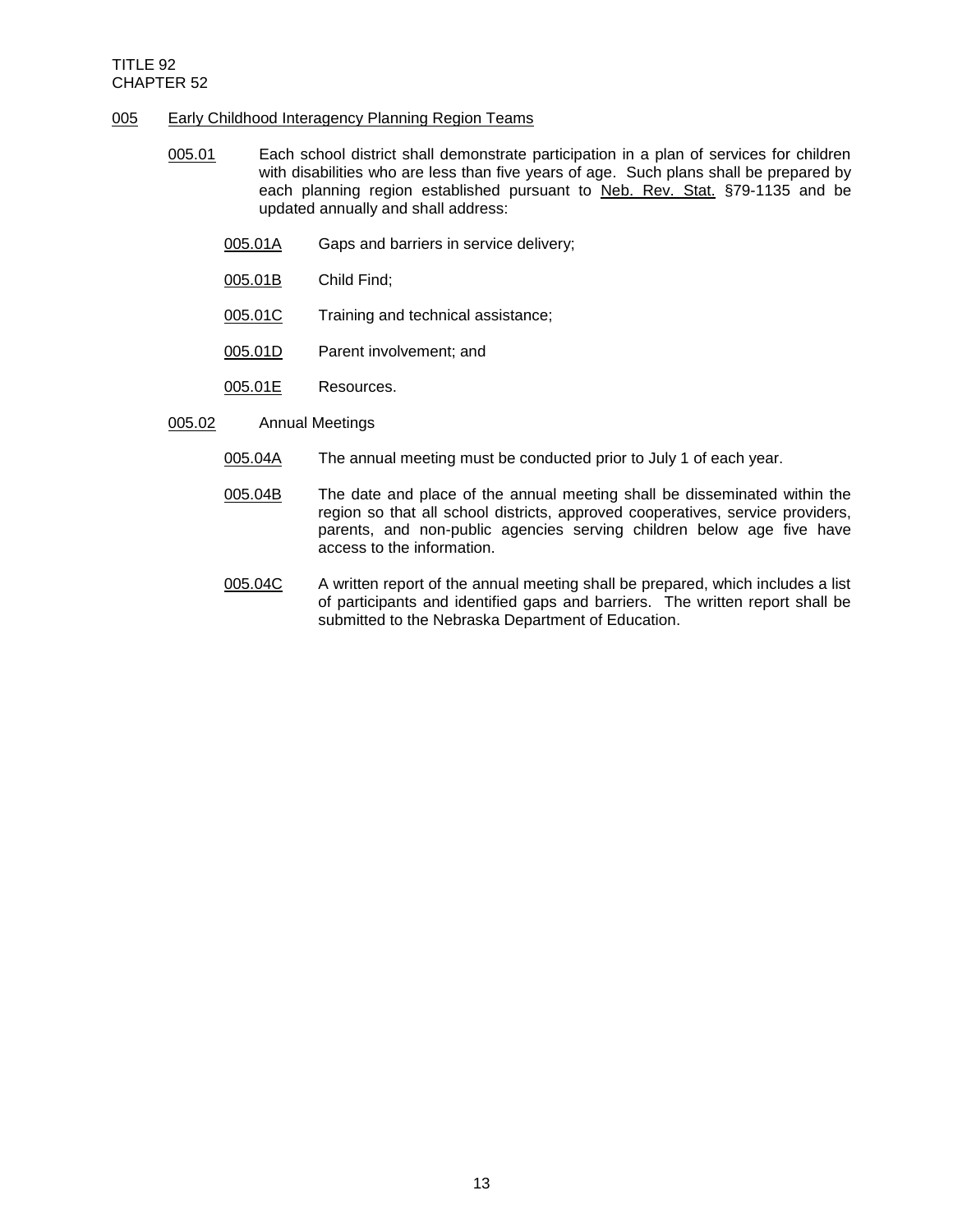## 006 Identification, Referral and Eligibility Determination of Infants and Toddlers with Disabilities

- 006.01 School districts and approved cooperatives, as part of the child find system, must ensure that all infants and toddlers with disabilities within the district or approved cooperative who are eligible for early intervention services are identified, located and evaluated, including:
	- 006.01A Indian infants and toddlers with disabilities residing on a reservation geographically located in the State (including coordination, as necessary, with tribes, tribal organization, and consortia);
	- 006.01B Infants and toddlers with disabilities who are homeless, in foster care and wards of the State; and
	- 006.01C Infants and toddlers with disabilities who are the subjects of substantiated cases of child abuse or neglect, or are identified as directly affected by illegal substance abuse or withdrawal symptoms resulting from prenatal drug exposure.
	- 006.01D Referral Procedures
		- 006.01D1 School districts and approved cooperatives shall refer a child under the age of three to the agency responsible for providing services coordination in the Planning Region as soon as possible but in no case later than seven (7) days after becoming aware that the child may be eligible for early intervention services.
		- 006.01D2 A child under the age of three who is the subject of a substantiated case of child abuse or neglect; or is identified as directly affected by illegal substance abuse or withdrawal symptoms resulting from prenatal drug exposure must be referred to the Early Intervention Program (the agency responsible for providing services coordination in the Planning Region).
	- 006.02 Post-Referral (45 Days) Timeline
		- 006.02A Except as provided in 92 NAC 52-006.02B, school districts and approved cooperatives shall complete any screening under 92 NAC 52-006.03 (if the parent consents); the initial evaluation and the initial assessments of the child and the family under 92 NAC 52-006.05; and shall participate in the initial Individualized Family Service Plan (IFSP) meeting under 92 NAC 52-007.03 within 45 calendar days from the date of referral.
		- 006.02B Subject to 92 NAC 52-006.02C, the 45 calendar day timeline described in 92 NAC 52-006.02A does not apply for any period when:
			- 006.02B1 The child or parent is unavailable to participate in the screening (if applicable), the initial evaluation, the initial assessments of the child and family, or the initial IFSP meeting due to exceptional family circumstances that are documented in the child's early intervention records; or
			- 006.02B2 The parent has not provided consent for the screening (if applicable), the initial evaluation, or the initial assessment of the child, despite documented, repeated attempts by the services coordinator to obtain parental consent.
		- 006.02C In the event the circumstances described in 92 NAC 52-006.02B1 or 006.02B2 exist: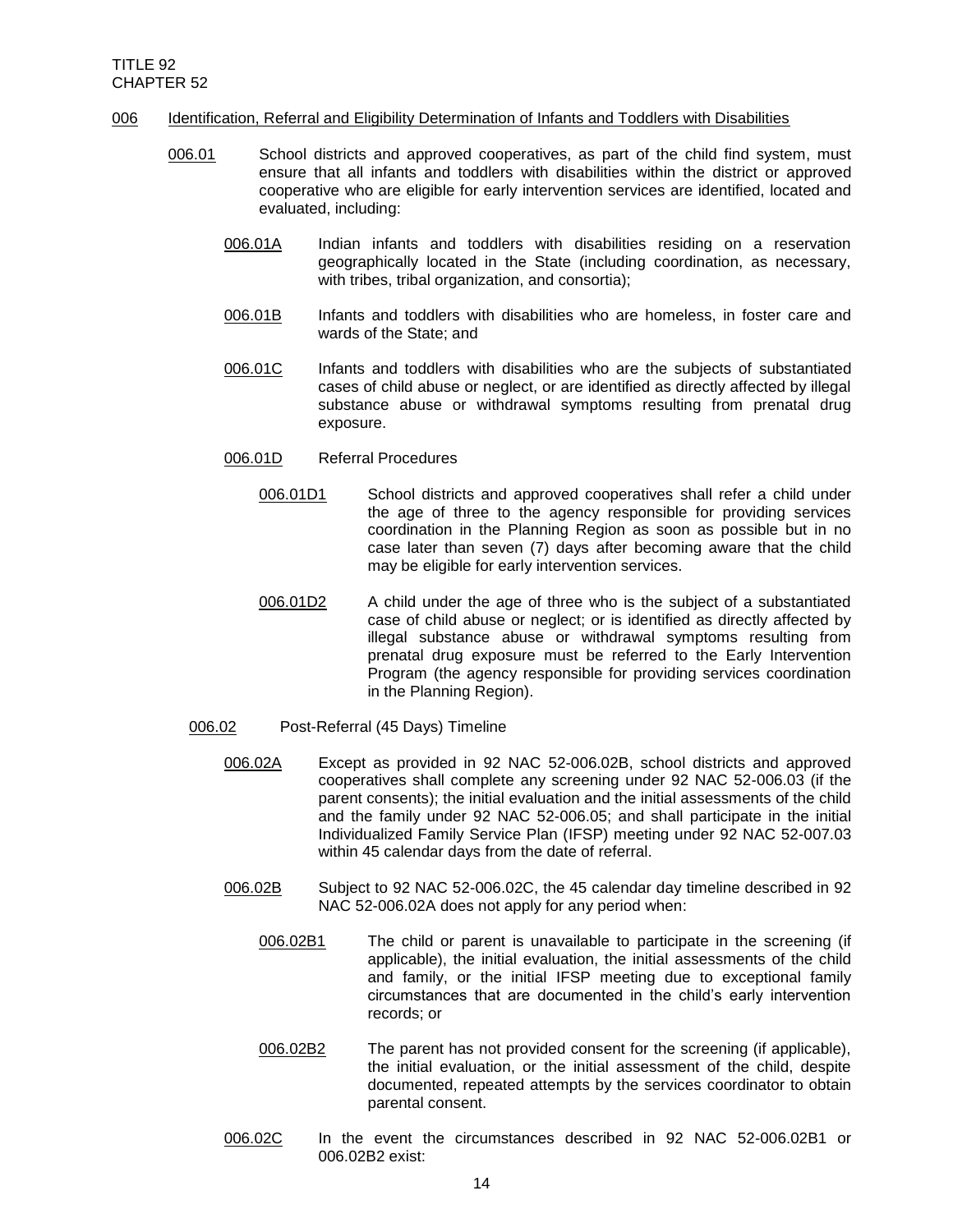- 006.02C1 The services coordinator will document in the child's early intervention records the exceptional family circumstances or repeated attempts by the early intervention service provider to obtain parental consent pursuant to 480 NAC 10.
- 006.02C2 The school district or approved cooperative must complete the screening (if applicable), the initial evaluation, the initial assessments (of the child), and participate in the initial IFSP meeting as soon as possible after the documented exceptional family circumstances described in 92 NAC 52-006.02B no longer exist or parental consent is obtained for the screening (if applicable), the initial evaluation, and the initial assessment of the child; and
- 006.02C3 The services coordinator will develop and implement an interim IFSP, to the extent appropriate pursuant to 480 NAC 10.

## 006.03 Screening

- 006.03A The school district or approved cooperative may adopt procedures consistent with requirements of 92 NAC 52-006.03, to screen children under the age of three who have been referred to the agency responsible for services coordination in the Planning Region to determine whether they are suspected of having a disability. If the school district or approved cooperative proposes to screen a child it must notify the services coordinator who will:
	- 006.03A1 Provide the parent notice pursuant to 480 NAC 10 of the school district's or approved cooperative's intent to screen the child to identify whether the child is suspected of having a disability and include in that notice a description of the parent's right to request an evaluation under 92 NAC 52-006 at any time during the screening process; and
	- 006.03A2 Obtain parental consent pursuant to 480 NAC 10 before the school district or approved cooperative conducts the screening procedures.
- 006.03B If the parent consents to the screening and the screening or other available information indicates that the child is:
	- 006.03B1 Suspected of having a disability, the services coordinator pursuant to 480 NAC 10 will provide notice and obtain parental consent at which time an evaluation and assessment of the child shall be conducted by the school district or approved cooperative.
	- 006.03B2 Not suspected of having a disability, the school district or approved cooperative shall ensure that notice of that determination is provided to the parent under 92 NAC 52-009.03B, and that the notice describes the parent's right to request an evaluation.
- 006.03C If the parent of the child requests and consents to an evaluation at any time during the screening process, evaluation of the child shall be conducted under 92 NAC 52-006, even if the school district or approved cooperative has determined under 92 NAC 52-006.03B2 that the child is not suspected of having a disability.
- 006.03D For every child under the age of three who is referred for early intervention services or screened in accordance with 92 NAC 52-006.03A, the school district or approved cooperative is not required to: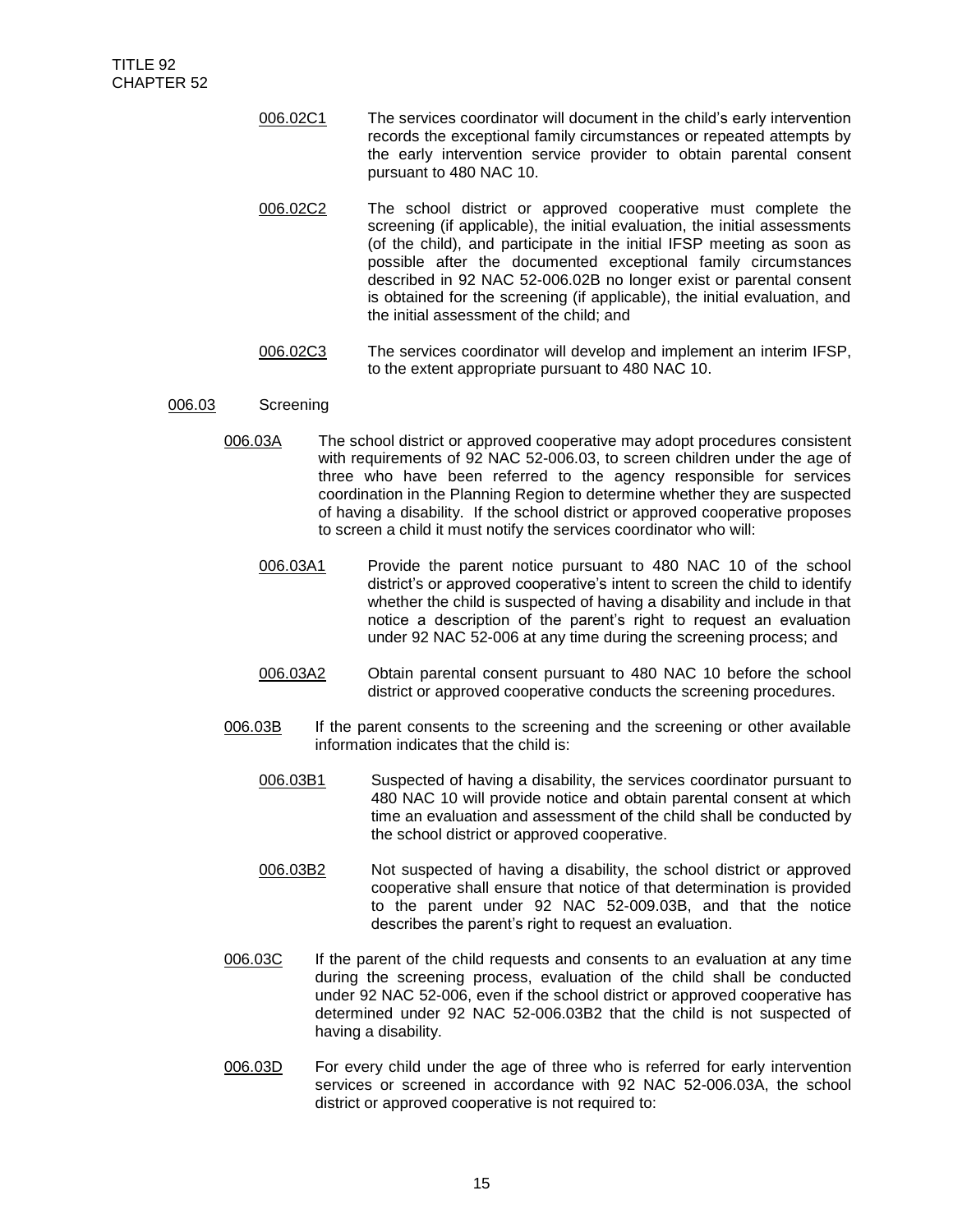- 006.03D1 Provide an evaluation of the child under 92 NAC 52-006 unless the child is suspected of having a disability or the parent requests an evaluation under 92 NAC 52-006.03C; or
- 006.03D2 Make FAPE early intervention services available under 92 NAC 52 to the child unless a determination is made that the child meets the definition of infant or toddler with a disability under 92 NAC 52- 003.15.
- 006.03E The screening must be conducted utilizing appropriate instruments by individuals with training to administer those instruments.
- 006.04 Eligibility for FAPE early intervention services is established when the school district or approved cooperative determines that the infant or toddler is experiencing a developmental delay as described in 92 NAC 52-006.04A or any of the other disabilities described in 92 NAC 51-006.04.
	- 006.04A To qualify for early intervention services in the category of developmental delay, the child shall have either:
		- 006.04A1 A diagnosed physical or mental condition that has a high probability of resulting in a substantial developmental delay in the areas described in 92 NAC 52-006.04A2; and includes conditions such as chromosomal abnormalities; genetic or congenital disorders, sensory impairments; inborn errors of metabolism; disorders reflecting disturbances of the development of the nervous system; congenital infections; severe attachment disorders; and disorders secondary to exposure to toxic substances, including fetal alcohol syndrome; or
		- 006.04A2 A significant developmental delay as defined in 92 NAC 52-006.04B and as measured by appropriate diagnostic instruments and procedures, in function in one or more of the following areas and by reason thereof, needs early intervention services:
			- 006.04A2a Cognitive development;
			- 006.04A2b Physical development, including vision and hearing;
			- 006.04A2c Communication development;
			- 006.04A2d Social or emotional development; or
			- 006.04A2e Adaptive development.
	- 006.04B Significant delay is defined as:
		- 006.04B1 At least 2.0 standard deviations below the mean in one area of development contained in 92 NAC 52-006.04A2a through 006.04A2e; or
		- 006.04B2 At least 1.3 standard deviations below the mean in two areas of development contained in 92 NAC 52-006.04A2a through 006.04A2e.
- 006.05 Evaluation of the Child and Assessment of the Child
	- 006.05A The school district or approved cooperative must ensure that, subject to obtaining parental consent, each child under the age of three who is referred for evaluation or early intervention services and suspected of having a disability, receives: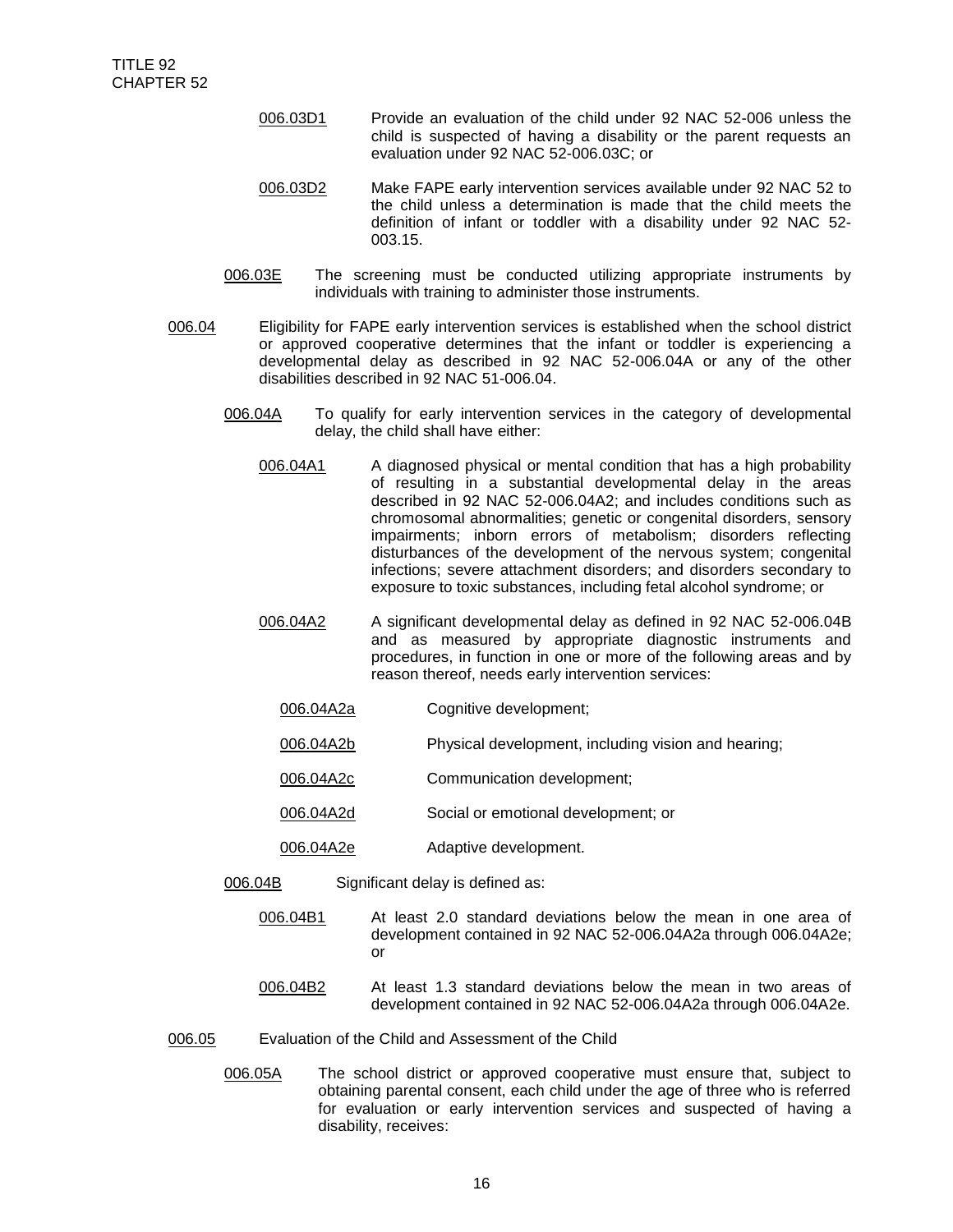- 006.05A1 A timely, comprehensive, multidisciplinary evaluation of the child in accordance with 92 NAC 52-006.06 unless eligibility is established under 92 NAC 52-006.05B; and
- 006.05A2 If the child is determined eligible as an infant or toddler with a disability as defined in 92 NAC 52-003.15, a multidisciplinary assessment of the unique strengths and needs of that infant or toddler and the identification of services appropriate to meet those needs.
- 006.05B A child's medical and other records may be used to establish eligibility (without conducting an evaluation of the child) under 92 NAC 52 if those records indicate that the child's level of functioning in one or more of the developmental areas identified in 92 NAC 52-003.15 constitutes a developmental delay or that the child otherwise meets the criteria for an infant or toddler with a disability under 92 NAC 52-003.15 and 92 NAC 52-006.04.
	- 006.05B1 If the child's eligibility is established under 92 NAC 52-006.05B, the school district or approved cooperative must conduct an assessment of the child in accordance with 92 NAC 52-006.07.
	- 006.05B2 Qualified personnel must use informed clinical opinion when conducting an evaluation and assessment of the child. In addition, the school district or approved cooperative shall ensure that informed clinical opinion may be used as an independent basis to establish a child's eligibility even when other instruments do not establish eligibility; however, in no event may informed clinical opinion be used to negate the results of evaluation instruments used to establish eligibility under 92 NAC 52-006.06.
- 006.05C All evaluations and assessments of the child shall be conducted by qualified personnel, in a nondiscriminatory manner, and selected and administered so as not to be racially or culturally discriminatory.
- 006.05D Unless clearly not feasible to do so, school districts or approved cooperatives must conduct all evaluations and assessments of the child in the native language of the child, in accordance with the definition of native language in 92 NAC 52-003.17.
- 006.06 Procedures for Evaluation of the Child to Determine Eligibility
	- 006.06A In conducting an evaluation, no single procedure may be used as the sole criterion for determining a child's eligibility. Procedures must include:
		- 006.06A1 Administering an evaluation instrument;
		- 006.06A2 Taking the child's history (including interviewing the parent);
		- 006.06A3 Identifying the child's level of functioning in each of the developmental areas in 92 NAC 52-003.15 and 92 NAC 52-006.04.
		- 006.06A4 Gathering information from other sources such as family members, other caregivers, medical providers, social workers, and educators, if necessary, to understand the full scope of the child's unique strengths and needs; and
		- 006.06A5 Reviewing medical, educational, or other records.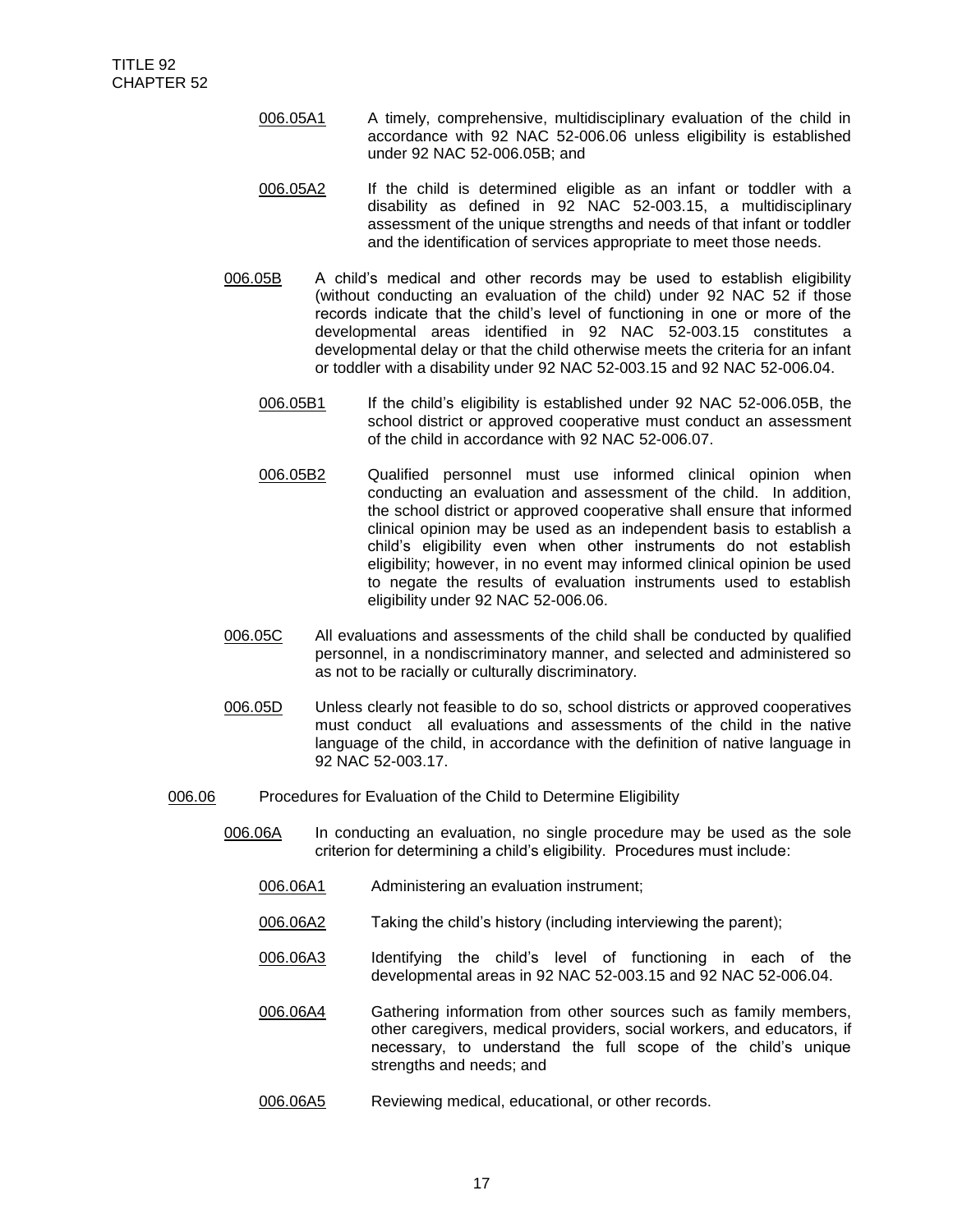- 006.07 Procedures for Assessment of the Child
	- 006.07A An assessment of each infant or toddler with a disability must be conducted by qualified personnel in order to identify the child's unique strengths and needs and the early intervention services appropriate to meet those needs. The assessment of the child must include the following:
		- 006.07A1 A review of the results of the evaluation conducted under 92 NAC 51- 006.06;
		- 006.07A2 Personal observations of the child; and
		- 006.07A3 The identification of the child's needs in each of the developmental areas in 92 NAC 52-003.15 and 92 NAC 52-006.04.
- 006.08 If, based on the evaluation conducted under 92 NAC 52-006, the school district or approved cooperative determines that a child is not eligible, the school district or approved cooperative must provide the parent with prior written notice required in 92 NAC 52-009.03B and include in the notice information about the parent's right to dispute the eligibility determination through dispute resolution mechanisms under 92 NAC 52-009.05 through 009.08, such as requesting a due process hearing or mediation or filing a State complaint.
- 006.09 Multidisciplinary Team Written Report
	- 006.09A The team shall prepare a written report of the results of the child's evaluation and assessment.
		- 006.09A1 The report shall include a statement of:
			- 006.09A1a Whether the child qualifies as an infant or toddler with a disability based on the criteria and definitions contained in 92 NAC 52-006 or 92 NAC 51-006.04;
			- 006.09A1b The basis for making the determination including the results of the evaluation; and
			- 006.09A1c The child's unique strengths and needs in each of the developmental areas: cognitive development; physical development; communication development; social and emotional development and adaptive development;
			- 006.09A1d A listing of the team members that must include the parent and individuals representing two or more separate disciplines pursuant to 92 NAC 52-003.20 and 92 NAC 52-003.16B.
		- 006.09A2 Each team member shall certify in writing whether the report reflects his or her conclusion. If the report does not reflect his or her conclusion, the team member shall submit a separate statement presenting his or her conclusion.
- 006.10 A copy of the multidisciplinary team report shall be given to the parent and services coordinator at no cost consistent with 92 NAC 52-009.02F3.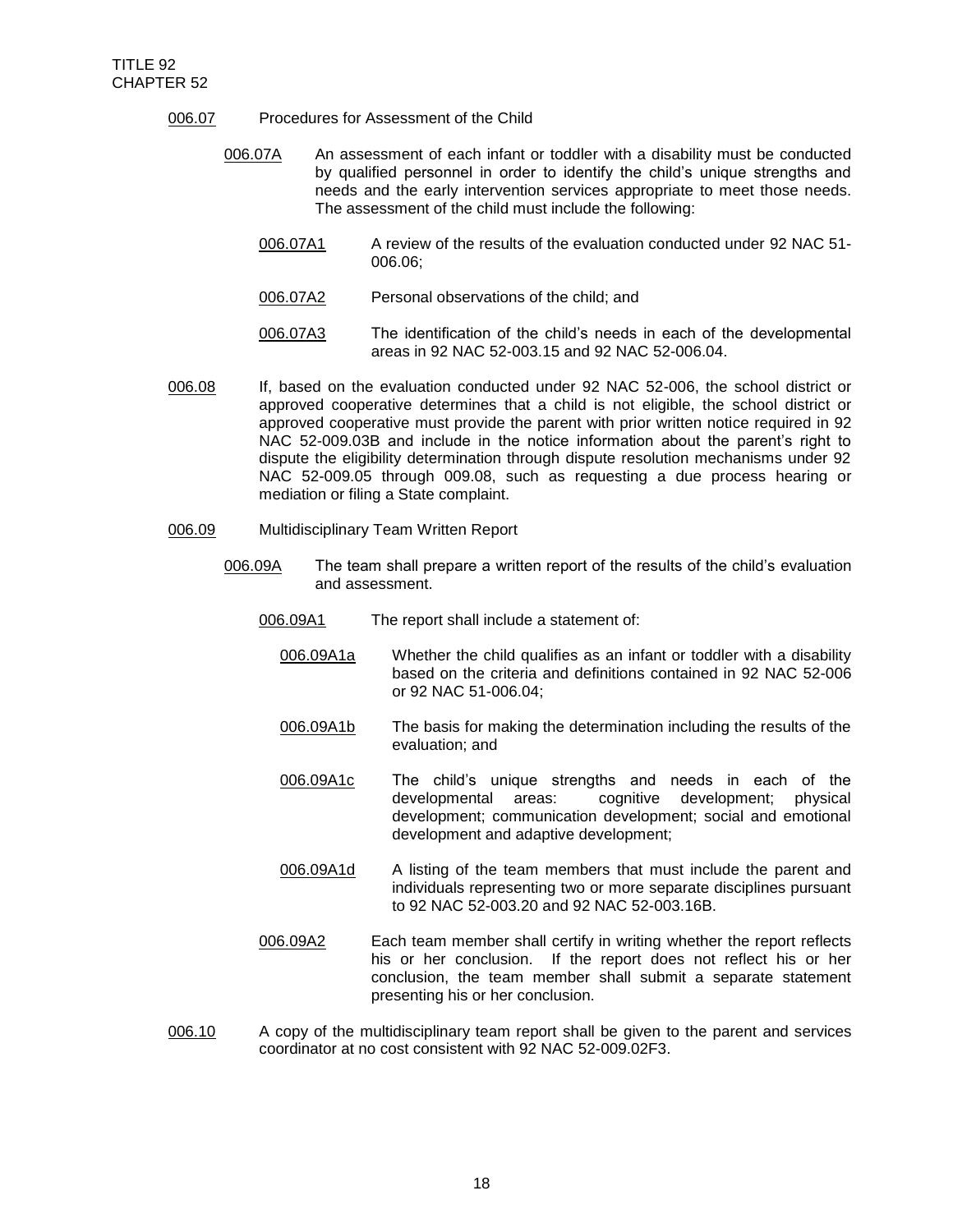## 007 Individual Family Service Plan (IFSP)

- 007.01 For each infant or toddler with a disability, the school district or approved cooperative shall participate in the development, review, and implementation of an Individualized Family Service Plan (IFSP) developed by a multidisciplinary team, which includes the parent.
- 007.02 Procedure for IFSP development, review and evaluation
	- 007.02A For a child referred for early intervention services and determined to be eligible as an infant or toddler with a disability, the school district or approved cooperative shall participate in a meeting to develop the initial IFSP within the 45 calendar day time period described in 92 NAC 52-006.02.
	- 007.02B The school district or approved cooperative shall participate in a review of the IFSP for a child and the child's family every six months, or more frequently if conditions warrant, or if the family requests such a review. The purpose of the periodic review is to determine: the degree to which progress toward achieving the results or outcomes identified in the IFSP is being made; and whether modification or revision of the results, outcomes, or early intervention services identified in the IFSP is necessary.
	- 007.02C The school district or approved cooperative shall participate on at least an annual basis in the meeting to evaluate and revise, as appropriate, the IFSP for a child and the child's family. The results of any current evaluations and other information available from the assessments of the child and family conducted under 92 NAC 52-006 shall be used by the school district or approved cooperative in determining the FAPE early intervention services that are appropriate and will be provided.
	- 007.02D The school district or approved cooperative shall ensure that all IFSP meetings and reviews are conducted in the native language of the family or other mode of communication used by the family, unless it is clearly not feasible to do so.
	- 007.02E The school district or approved cooperative shall provide each FAPE early intervention service as soon as possible but in no case later than 30 days after the parent provides consent for that service. The school district or approved cooperative is not responsible for providing early intervention services that are not FAPE early intervention services.
- 007.03 Initial and Annual IFSP Team Meetings
	- 007.03A The district or approved cooperative shall ensure that the following individuals participate in each initial IFSP meeting and each annual IFSP Team meeting.
		- 007.03A1 A person or persons directly involved in conducting the evaluations and assessments in 92 NAC 52-006;
		- 007.03A2 As appropriate, persons who will be providing FAPE early intervention services under this Chapter to the child or family; and
		- 007.03A3 A representative of the school district or approved cooperative who has the authority to commit resources.
	- 007.03B If a person listed in 92 NAC 52-007.03A1 is unable to attend a meeting, arrangements must be made for the person's involvement through other means, including one of the following: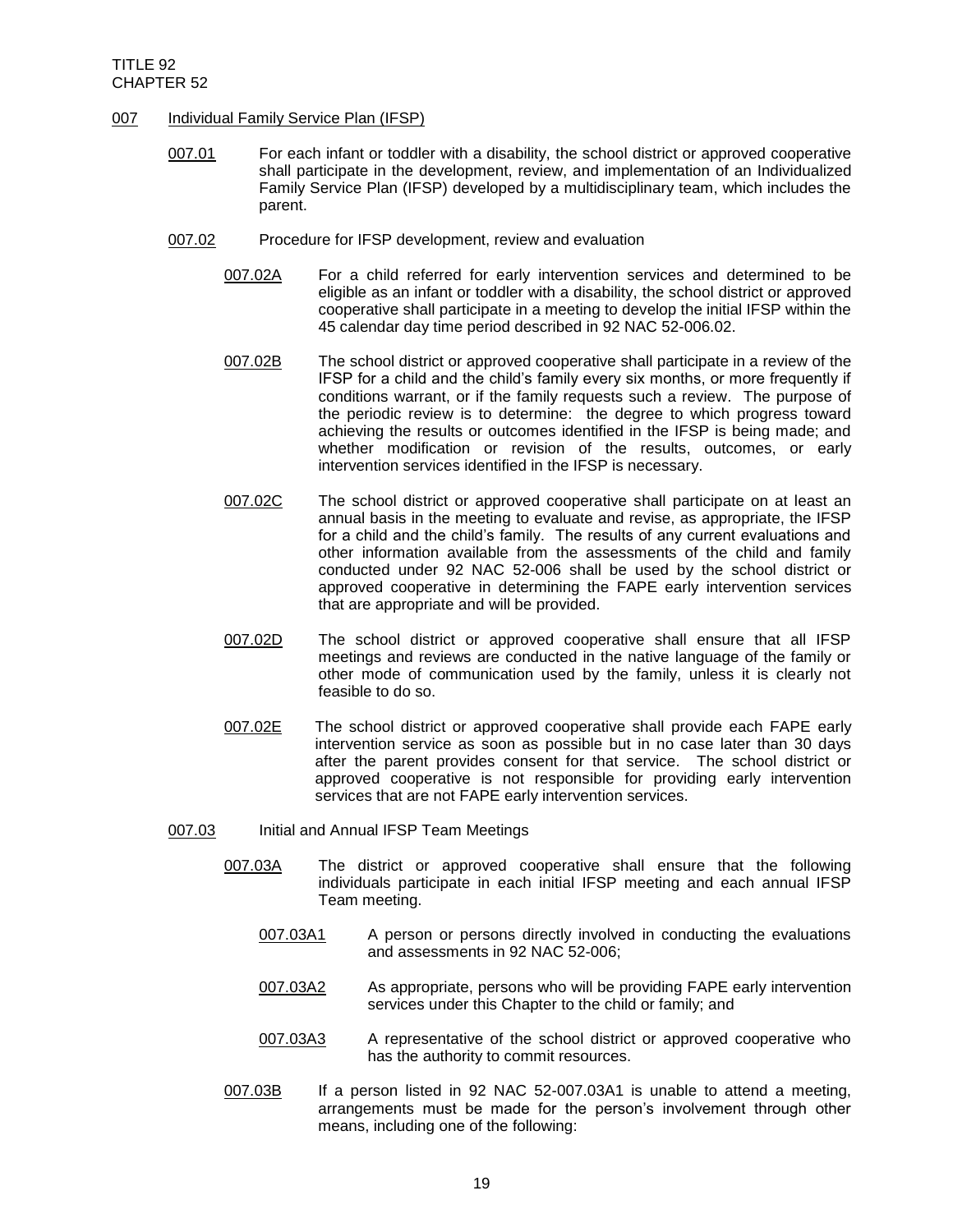- 007.03B1 Participating in a telephone conference call;
- 007.03B2 Having a knowledgeable authorized representative attend the meeting; or
- 007.03B3 Making pertinent records available at the meeting.
- 007.04 The school district or approved cooperative shall provide information to assist in the development of an IFSP. Title 480 NAC 10 requires that the IFSP contains the following components:
	- 007.04A A statement of the infant or toddler with a disability's present levels of physical development (including vision, hearing, and health status), cognitive development, communication development, social or emotional development, and adaptive development based on the information from that child's evaluation and assessments conducted under 92 NAC 52-006.05.
	- 007.04B A statement of the measurable results or measurable outcomes expected to be achieved for the child (including pre-literacy and language skills, as developmentally appropriate for the child) and family and the criteria, procedures, and timelines used to determine:
		- 007.04B1 The degree to which progress toward achieving the results or outcomes identified in the IFSP is being made; and
		- 007.04B2 Whether modifications or revisions of the expected results or outcomes, or early intervention services identified in the IFSP are necessary.
	- 007.04C A statement of the specific early intervention services, based on peer reviewed research (to the extent practicable), that are necessary to meet the unique needs of the child and the family to achieve the results or outcomes identified in 92 NAC 52-007.04B including:
		- 007.04C1 The length, duration, frequency, intensity, and method of delivering the early intervention services;
			- 007.04C1a Frequency and intensity mean the number of days or sessions that a service will be provided, and whether the service is provided on an individual or group basis;
			- 007.04C1b Method means how a service is provided (such as individually or in a group);
			- 007.04C1c Length means the length of time the service is provided during each session of that service (such as an hour or other specified time period);
			- 007.04C1d Duration means projecting when a given service will no longer be provided (such as when the child is expected to achieve the results or outcomes of his or her IFSP).
		- 007.04C2 A statement that each early intervention service is provided in the natural environment for that child or service to the maximum extent appropriate, consistent with 92 NAC 52-003.06, 003.18, and 007.06 or subject to 007.04C3, a justification as to why an early intervention service will not be provided in the natural environment.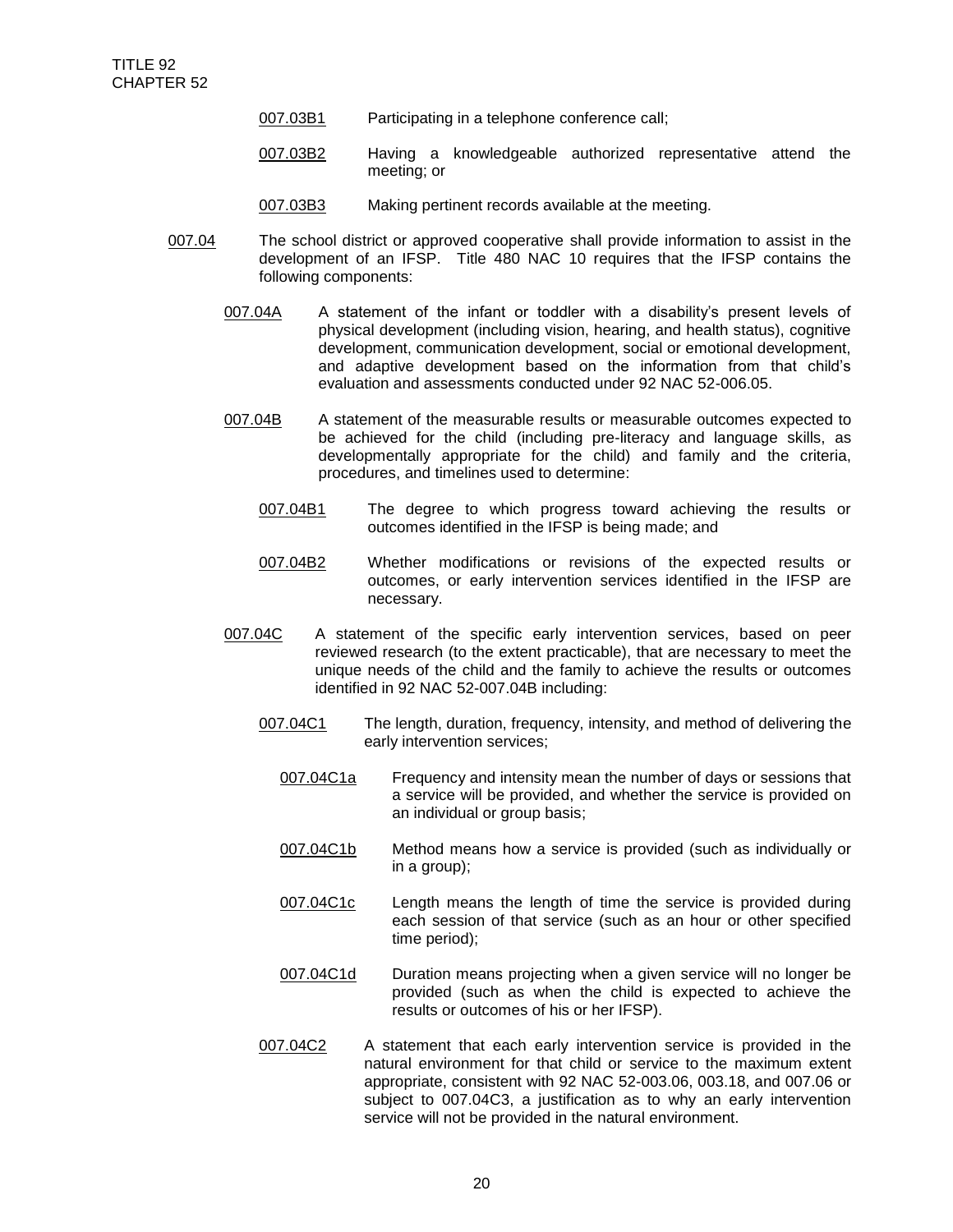- 007.04C3 The determination of the appropriate setting for providing early intervention services to an infant or toddler with a disability, including any justification for not providing a particular early intervention service in the natural environment for that infant or toddler with a disability and service that must be:
	- 007.04C3a Made by the IFSP Team (which includes the parent and other team members);
	- 007.04C3b Consistent with the provisions in 92 NAC 52-003.14 and 92 NAC 52-007.06; and
	- 007.04C3c Based on the child's outcomes that are identified by the IFSP Team in 92 NAC 52-007.04B.
- 007.04C4 The location of the early intervention services;
- 007.04C5 For children who are at least three years of age, an educational component that promotes school readiness and incorporates preliteracy, language, and numeracy skills.
- 007.04D The projected date for the initiation of each early intervention service in 92 NAC 52-007.04C, which date must be as soon as possible after the parent consents to the service, but not later than 30 days of receipt of parental consent, as required in 92 NAC 52-007.02E.

#### 007.05 Interim IFSPs

A school district or approved cooperative may commence FAPE early intervention services for an eligible child and the child's family before the completion of the evaluation and assessments in 92 NAC 52-006.05 through 006.07, if the following conditions are met:

- 007.05A1 Parental consent is obtained by the services coordinator.
- 007.05A2 An interim IFSP is developed that includes:
	- 007.05A2a The name of the services coordinator who will be responsible for implementing the interim IFSP and coordinating with other agencies and persons;
	- 007.05A2b The name of the school district or approved cooperative representative who has the authority to commit district resources; and
	- 007.05A2c The FAPE early intervention services that have been determined to be needed immediately by the child and the child's family.
- 007.05A3 Evaluations and assessments are completed within the 45 calendar day timeline in 92 NAC 52-006.02.
- 007.06 Natural Environments
	- 007.06A To the maximum extent appropriate, FAPE early intervention services provided by the school district or approved cooperative shall be provided in natural environments including home and community settings in which children without disabilities participate.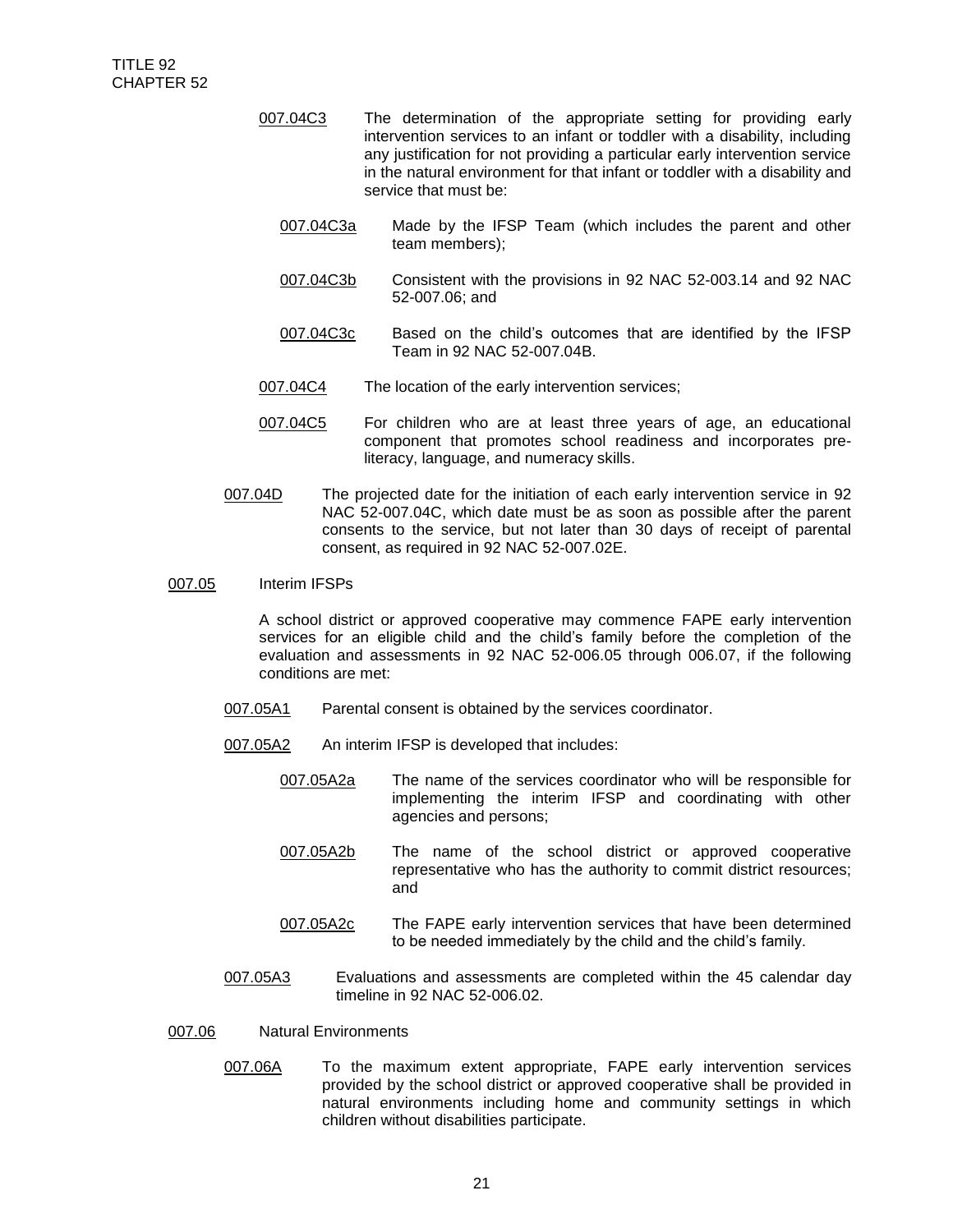- 007.06B The provision of FAPE early intervention services for any infant or toddler may occur in a setting other than a natural environment only when FAPE early intervention cannot be achieved satisfactorily in a natural environment, as determined by the parent and the IFSP Team.
- 007.07 Year Round Continuous Services
	- 007.07A FAPE early intervention services provided by the school district or approved cooperative may not be interrupted or modified or otherwise changed for reasons unrelated to the child's needs such as service provider availability or scheduling.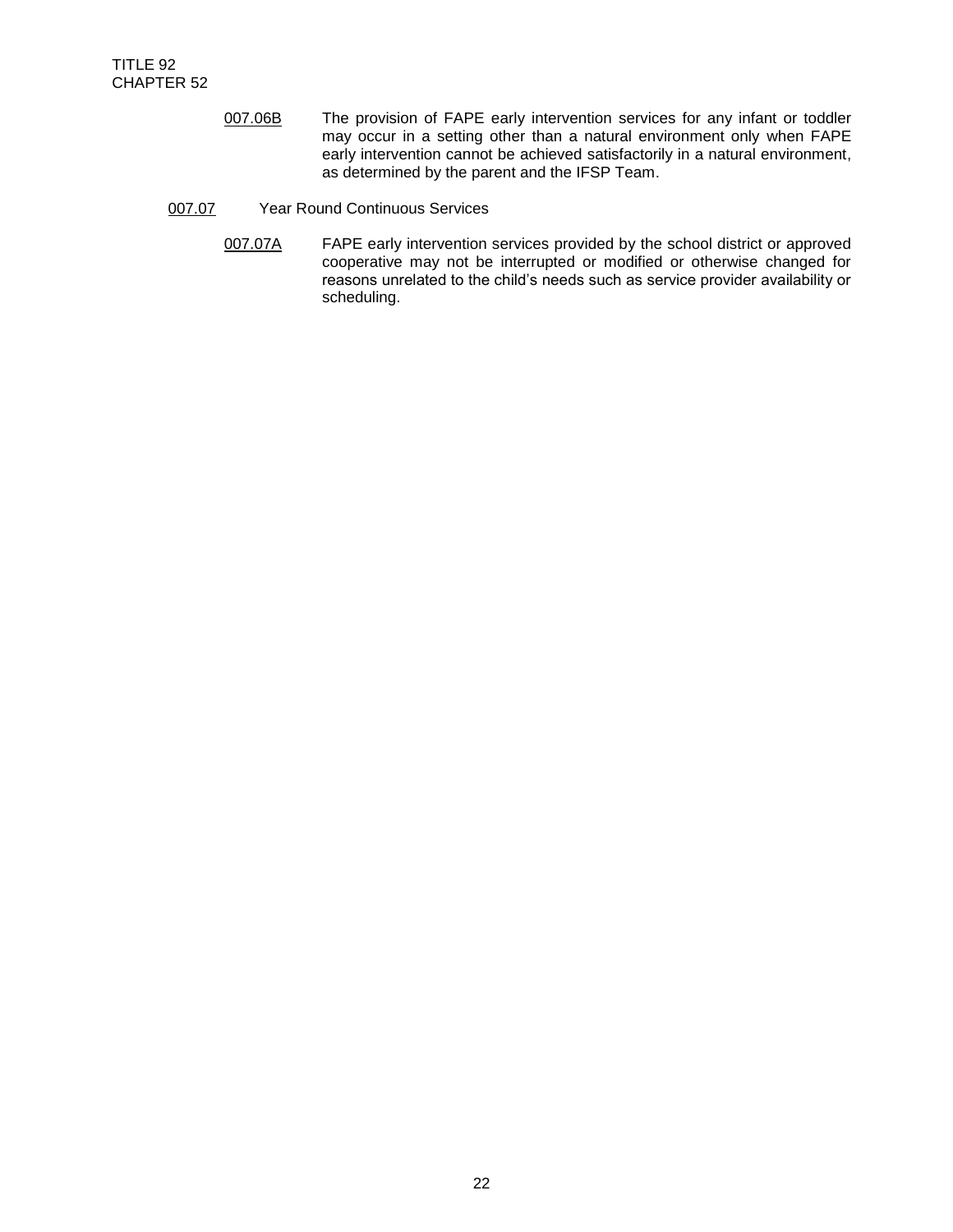## 008 Transition to Preschool and Other Programs for Infants and Toddlers Below Age Three

- 008.01 Transition Planning
	- 008.01A Pursuant to 480 NAC 10, if a toddler with a disability may be eligible for preschool services under 92 NAC 51, the services coordinator, with the approval of the family of the toddler, convenes a conference, among the family, and the school district or approved cooperative not fewer than 90 days, and, at the discretion of all parties, not more than 9 months, before the toddler's third birthday to discuss any services the toddlers may receive under 92 NAC 51; and
	- 008.01B If the school district or approved cooperative determines that a toddler with a disability is not potentially eligible for services under Part B of IDEA, the services coordinator, pursuant to 480 NAC 10 with the approval of the family of that toddler, makes reasonable efforts to convene a conference among the family, and providers of other appropriate services for the toddler to discuss appropriate services that the toddler may receive.
- 008.02 Any child served pursuant to 92 NAC 52 has the right, at any time, to receive FAPE, if qualified, (as that term is defined at 92 NAC 52-003.09) under 92 NAC 51 instead of FAPE early intervention services under 92 NAC 52.
- 008.03 School districts and approved cooperatives shall continue to provide all FAPE early intervention services identified in the toddler with a disability's IFSP under 92 NAC 52- 007 (and consented to by the parent under 92 NAC 52-007.02E) beyond age three until that toddler begins receiving services under 92 NAC 51. This provision does not apply if the school district or approved cooperative has requested parental consent for an evaluation under 92 NAC 51-009.08 and the parent has not provided that consent.
- 008.04 For toddlers with disabilities age three and older, the school district or approved cooperative shall ensure a smooth transition to preschool by:
	- 008.04A Participating in a transition conference, between the parents and the school district or approved cooperative, not fewer than 90 days and, at the discretion of all parties, not more than 9 months before the child will no longer be eligible to receive, or no longer receives, FAPE early intervention services under this section, to discuss any services that the child may receive under 92 NAC 51; and
	- 008.04B Establishing a transition plan in the IFSP not fewer than 90 days and, at the discretion of all parties, not more than 9 months before the child will no longer be eligible to receive, or no longer receives FAPE early intervention services under this section.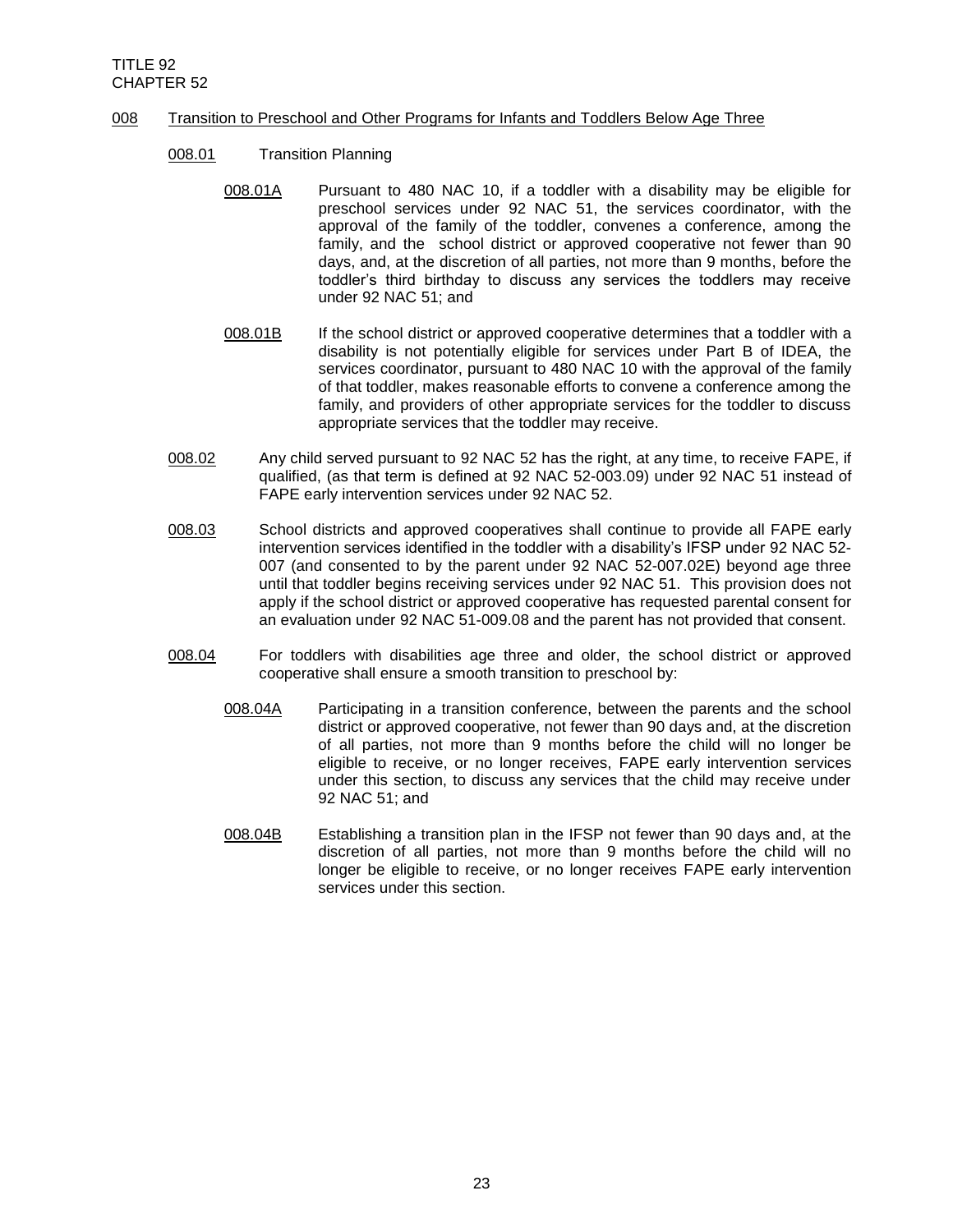- 009 Procedural Safeguards
	- 009.01 Confidentiality and Notice to Parents
		- 009.01A The school district or approved cooperative must ensure that the parents of a child referred for early intervention services are afforded the right to confidentiality of personally identifiable information, including the right to written notice of, and written consent to, the exchange of that information among agencies, consistent with Federal and State laws.
		- 009.01B The parents of infants or toddlers who are referred to, or receive early intervention services, are afforded the opportunity to inspect and review all early intervention records about the child and the child's family that are collected, maintained, or used under 92 NAC 52, including records related to evaluations and assessments, screening, eligibility determinations, development and implementation of IFSPs, provision of FAPE early intervention services, individual complaints involving the child, or any part of the child's early intervention record under 92 NAC 52.
			- 009.01B1 The confidentiality procedures described in 92 NAC 52-009.01B apply to the personally identifiable information of a child and the child's family that:
				- 009.01B1a Is contained in early intervention records collected, used, or maintained by the school district or approved cooperative; and
				- 009.01B1b Applies from the point in time when the child is referred for early intervention services under 92 NAC 52 until the later of when the participating agency is no longer required to maintain or no longer maintains that information under applicable Federal and State laws.

### 009.02 Records

- 009.02A The following definitions apply to 92 NAC 52-009.01 through 009.02M2:
	- 009.02A1 Destruction means physical destruction of the record or ensuring that personal identifiers are removed from a record so that the record is no longer personally identifiable under 92 NAC 52-009.02A4.
	- 009.02A2 Early intervention records mean all records regarding a child that are required to be collected, maintained, or used under 92 NAC 52.
	- 009.02A3 Participating agency means any school district or approved cooperative that collects, maintains, or uses personally identifiable information to implement the requirements in 92 NAC 52.
	- 009.02A4 Personally identifiable information means personally identifiable information as defined in 34 CFR 99.3, as amended, except that the term "student" in the definition of personally identifiable information in 34 CFR 99.3 means "child" as used in 92 NAC 52 and any reference to "school" means school district or approved cooperative as used in 92 NAC 52.

### 009.02B Access Rights

009.02B1 Each participating agency must permit parents to inspect and review any early intervention records relating to their children that are collected, maintained, or used by the agency under 92 NAC 52. The agency must comply with a parent's request to inspect and review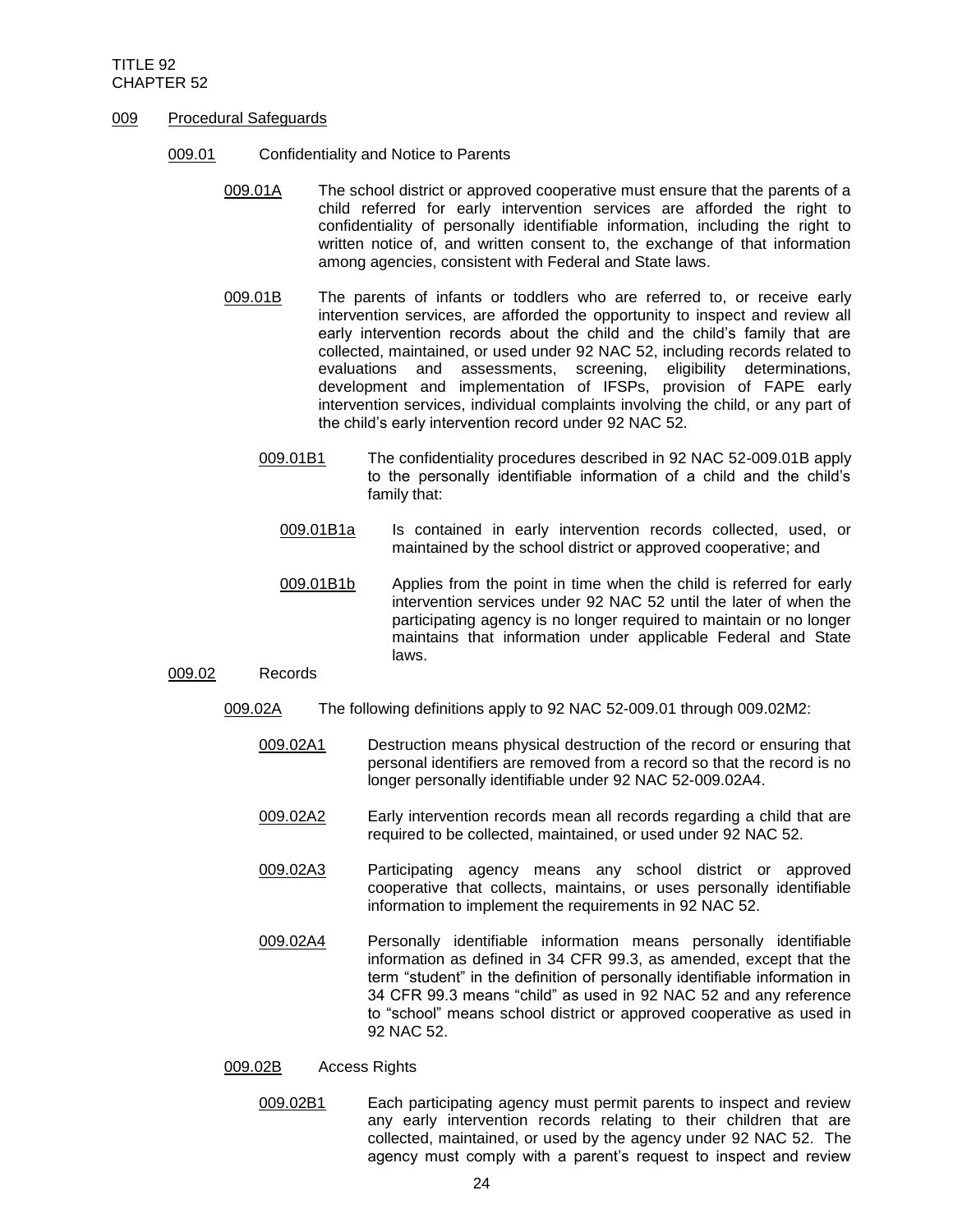records without unnecessary delay and before any meeting regarding an IFSP, or any hearing pursuant to 92 NAC 55, and in no case more than 10 days after the request has been made.

- 009.02B2 The right to inspect and review early intervention records under this section includes:
	- 009.02B2a The right to a response from the participating agency to reasonable requests for explanations and interpretations of the early intervention records.
	- 009.02B2b The right to request that the participating agency provide copies of the early intervention records containing the information if failure to provide those copies would effectively prevent the parent from exercising the right to inspect and review the records; and
	- 009.02B2c The right to have a representative of the parent inspect and review the early intervention records.
- 009.02B3 An agency may presume that the parent has authority to inspect and review records relating to his or her child unless the agency has been provided documentation that the parent does not have the authority under applicable State laws governing such matters as custody, foster care, guardianship, separation, and divorce.

## 009.02C Record of access

- 009.02C1 Each participating agency must keep a record of parties obtaining access to early intervention records collected, maintained, or used under 92 NAC 52 (except access by parents and authorized representatives and employees of the participating agency), including the name of the party, the date access was given, and the purpose for which the party is authorized to use the early intervention records.
- 009.02D Records on more than one child
	- 009.02D1 If any early intervention record includes information on more than one child, the parents of those children have the right to inspect and review only the information relating to their child or to be informed of that specific information.
- 009.02E List of types and locations of information
	- 009.02E1 Each participating agency must provide parents, on request, a list of the types and locations of early intervention records collected, maintained, or used by the agency.
- 009.02F Fees for records
	- 009.02F1 Each participating agency may charge a fee for copies of records that are made for parents if the fee does not effectively prevent the parents from exercising their right to inspect and review those records, except as provided in 92 NAC 52-009.02F3.
	- 009.02F2 A participating agency may not charge a fee to search for or to retrieve information under this Chapter.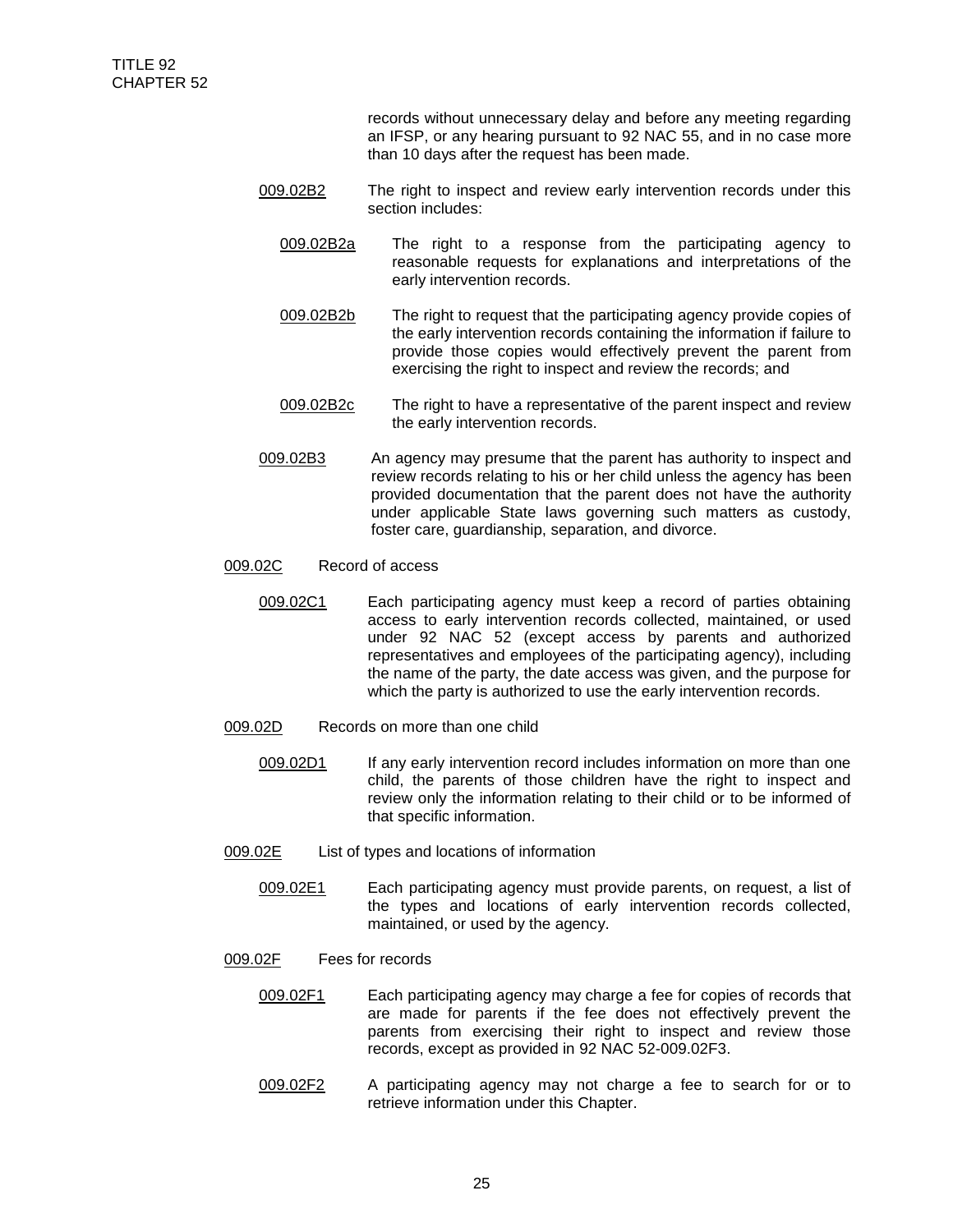- 009.02F3 A participating agency must provide at no cost to parents, a copy of each evaluation, assessment of the child, family assessment, and IFSP as soon as possible but in no case more than seven days after each IFSP meeting.
- 009.02G Amendment of records at a parent's request
	- 009.02G1 A parent who believes that information in the early intervention records collected, maintained, or used is inaccurate, misleading, or violates the privacy or other rights of the child or parent may request that the participating agency that maintains the information amend the information.
	- 009.02G2 The participating agency must decide whether to amend the information in accordance with the request within a reasonable period of time of receipt of the request.
	- 009.02G3 If the participating agency refuses to amend the information in accordance with the request, it must inform the parent of the refusal and advise the parent of the right to a hearing under 92 NAC 52- 009.02H.
- 009.02H Opportunity for a hearing
	- 009.02H1 The participating agency must, on request, provide parents with the opportunity for a hearing to challenge information in their child's early intervention records to ensure that it is not inaccurate, misleading, or otherwise in violation of the privacy or other rights of the child or parents. A parent may request a hearing under the participating agencies' procedures that are consistent with the FERPA hearing requirements in 34 CFR 99.22).

## 009.02I Result of hearing

- 009.0211 If, as a result of the hearing, the participating agency decides that the information is inaccurate, misleading or in violation of the privacy or other rights of the child or parent, it must amend the information accordingly and so inform the parent in writing.
- 009.02I2 If, as a result of the hearing, the agency decides that the information is not inaccurate, misleading, or in violation of the privacy or other rights of the child or parent, it must inform the parent of the right to place in the early intervention records it maintains on the child a statement commenting on the information or setting forth any reasons for disagreeing with the decision of the agency.
- 009.0213 Any explanation placed in the early intervention records of the child under this section must:
	- 009.02l3a Be maintained by the agency as part of the early intervention records of the child as long as the record or contested portion is maintained by the agency; and
	- 009.02l3b If the early intervention records of the child or the contested portion are disclosed by the agency to any party, the explanation must also be disclosed to the party.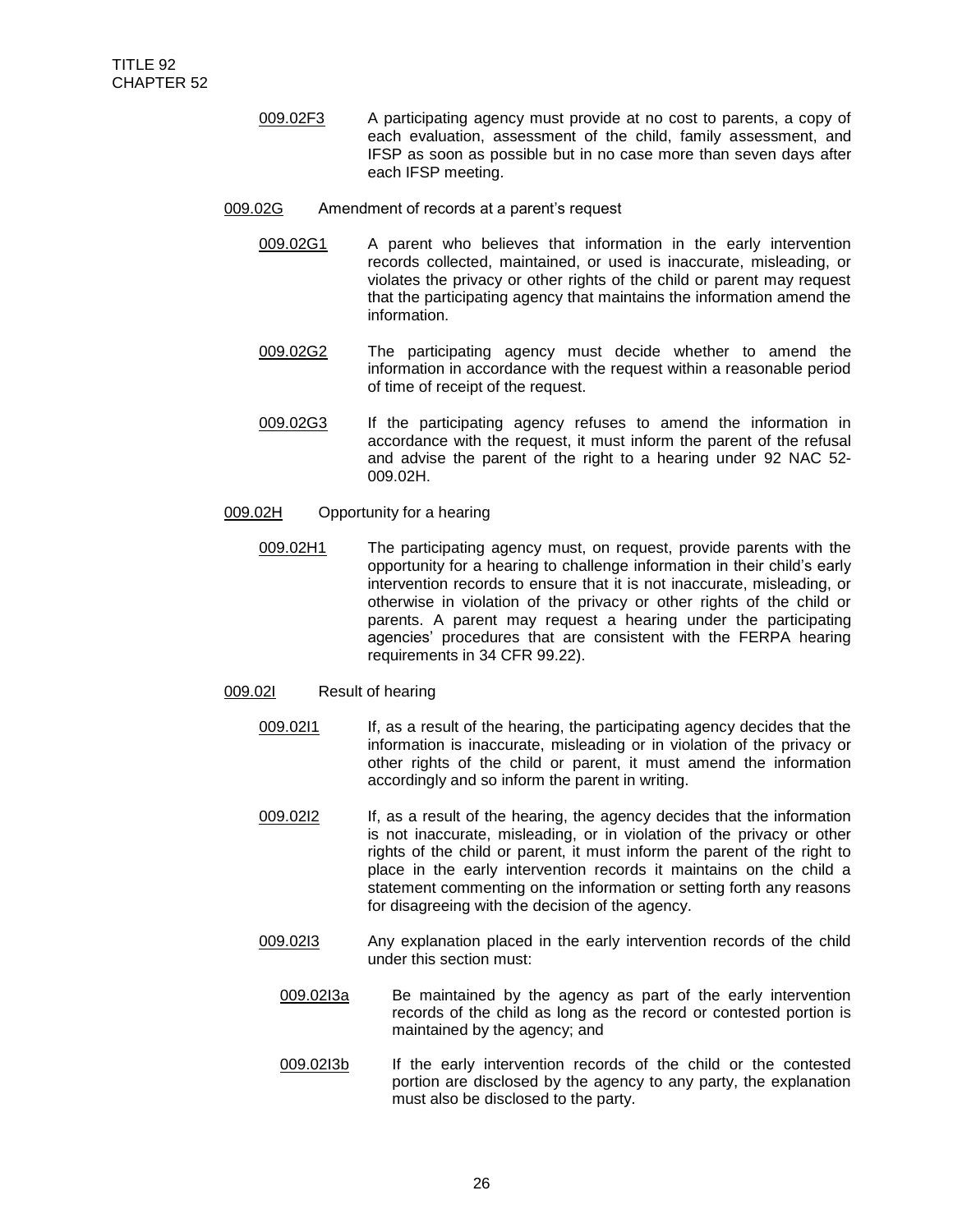- 009.02J Hearing procedures
	- 009.02J1 A hearing held under 92 NAC 52-009.02H must be conducted according to the procedures under 34 CFR 99.22.
- 009.02K Consent prior to disclosure or use
	- 009.02K1 Except as provided in 92 NAC 52-009.02K2, prior parental consent must be obtained before personally identifiable information is:
		- 009.02K1a Disclosed to anyone other than authorized representatives, officials, or employees of participating agencies collecting, maintaining, or using the information under 92 NAC 52, subject to 92 NAC 52-009.02K2; or
		- 009.02K1b Used for any purpose other than meeting a requirement of this Chapter.
	- 009.02K2 A participating agency may not disclose personally identifiable information, as defined in 92 NAC 52-009.02A4, to any party except participating agencies (including the co-lead agencies and early intervention service providers) that are part of the State's early intervention system without parental consent unless authorized to do so pursuant to 34 CFR 303.414(b).
	- 009.02K3 The school district or approved cooperative must provide policies and procedures to be used when a parent refuses to provide consent under 92 NAC 52 (such as a meeting to explain to the parents how their failure to consent affects the ability of their child to receive services under this Chapter) provided that those procedures do not override a parent's right to refuse consent under 92 NAC 52-009.03A.

### 009.02L Safeguards

- 009.02L1 Each participating agency must protect the confidentiality of personally identifiable information at the collection, maintenance, use, storage, disclosure, and destruction stages.
- 009.02L2 One official at each participating agency must assume responsibility for ensuring the confidentiality of any personally identifiable information.
- 009.02L3 All persons collecting or using personally identifiable information must receive training or instruction regarding the State's policies and procedures under 92 NAC 52-009.01 through 009.02M and 34 CFR Part 99.
- 009.02L4 Each participating agency must maintain, for public inspection, a current listing of the names and positions of those employees within the agency who may have access to personally identifiable information.
- 009.02M Destruction of information
	- 009.02M1 The participating agency must inform parents when personally identifiable information collected, maintained, or used under 92 NAC 52 is no longer needed to provide services to the child under Part C of the IDEA, the GEPA provisions in 20 U.S.C. 1232f, and EDGAR, 34 CFR parts 76 and 80.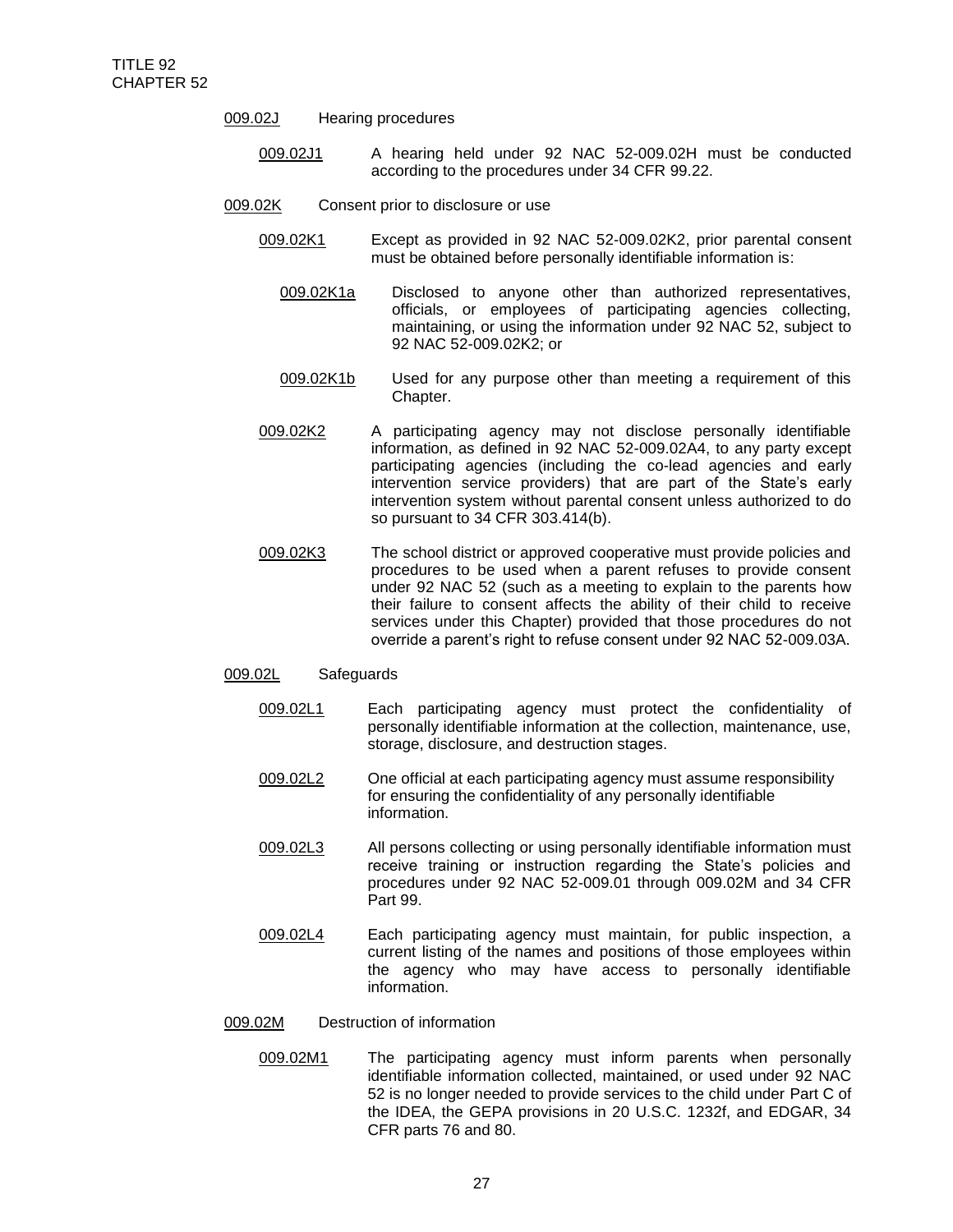009.02M2 Subject to 92 NAC 52-009.02M1, the information must be destroyed at the request of the parents. However, a permanent record of a child's name, date of birth, parent contact information (including address and phone number), names of services coordinator(s) and early intervention service provider(s), and exit data (including year and age upon exit, and any programs entered into upon exiting) may be maintained without time limitation.

#### 009.03 Parental Consent and Notice

- 009.03A Parental consent and ability to decline services
	- 009.03A1 Pursuant to 480 NAC 10, the services coordinator must ensure parental consent is obtained before:
		- 009.03A1a Administering screening procedures under 92 NAC 52-006.03 that are used to determine whether a child is suspected of having a disability;
		- 009.03A1b Initial evaluation and assessments of the child are conducted under 92 NAC 52-006.04 through 006.07; and
		- 009.03A1c FAPE early intervention services are provided to the child under 92 NAC 52.
	- 009.03A2 School districts or approved cooperatives shall ensure parental consent is obtained before:
		- 009.03A2a All evaluation and assessments of the child are conducted pursuant to 92 NAC 52-006.04 through 006.07 except those provided in 009.03A1b;
		- 009.03A2b Public benefits or private insurance is used to pay for FAPE early intervention services if such consent is required under 92 NAC 52- 011.03C and 011.04A; and
		- 009.03A2c Disclosure of personally identifiable information by the school district or approved cooperative consistent with 92 NAC 52- 009.02K.
	- 009.03A3 If a parent does not give consent under 92 NAC 52-009.03A2a the school district or approved cooperative must make reasonable efforts to ensure that the parent:
		- 009.03A3a Is fully aware of the nature of the evaluation and assessment of the child or FAPE early intervention services that would be available; and
		- 009.03A3b Understands that the child will not be able to receive the evaluation, assessment, or early intervention service unless consent is given.
	- 009.03A4 The school district or approved cooperative may not use the due process hearing procedures under 92 NAC 55 to challenge a parent's refusal to provide any consent that is required under 92 NAC 52- 009.03A2.
	- 009.03A5 The parents of an infant or toddler with a disability -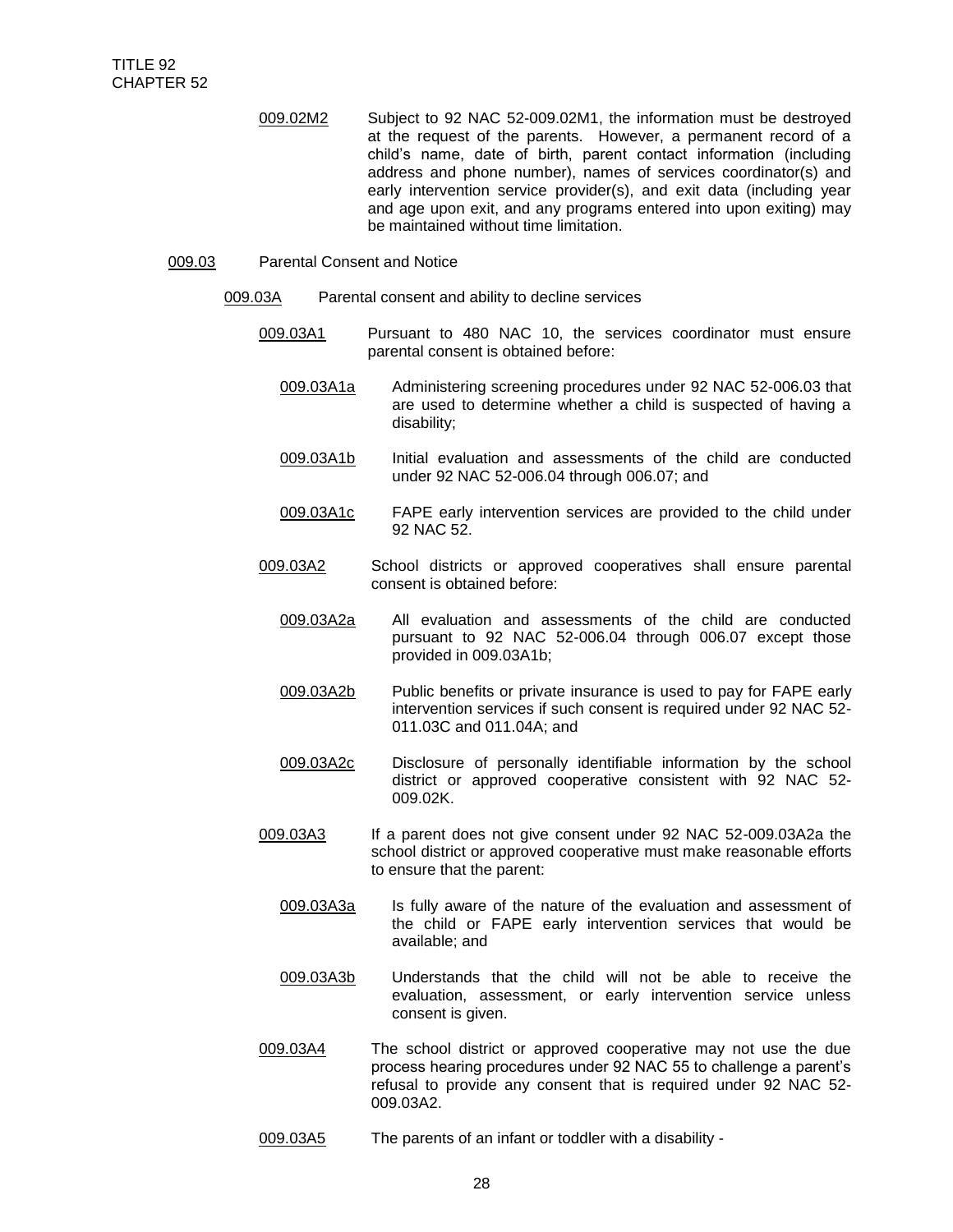- 009.03A5a Determine whether they, their infant or toddler with a disability, or other family members will accept or decline any early intervention service at any time, in accordance with State law; and
- 009.03A5b May decline a service after first accepting it, without jeopardizing other FAPE early intervention services under 92 NAC 52.
- 009.03B Prior written notice and procedural safeguards notice
	- 009.03B1 Except for initial evaluation and assessment, prior written notice must be provided by the school district or approved cooperative to parents a reasonable time before the school district or approved cooperative proposes or refuses, to initiate or change the identification, evaluation, or placement of their infant or toddler, or the provision of FAPE early intervention services to the infant or toddler with a disability and that infant's or toddler's family.
	- 009.03B2 The notice must be in sufficient detail to inform parents about:
		- 009.03B2a The action that is being proposed or refused;
		- 009.03B2b The reasons for taking the action; and
		- 009.03B2c All procedural safeguards that are available under 92 NAC 52-009, including a description of mediation in 92 NAC 52-009.05, how to file a State complaint in 92 NAC 52-009.06 and a due process complaint in the provisions adopted under 92 NAC 55, and any timelines under those procedures.
	- 009.03B3 The notice must be written in language understandable to the general public; and provided in the native language, as defined in 92 NAC 52- 003.17, of the parent or other mode of communication used by the parent, unless it is clearly not feasible to do so.
		- 009.03B3a If the native language or other mode of communication of the parent is not a written language, the school district or approved cooperative must take steps to ensure that:
			- 009.03B3a(1) The notice is translated orally or by other means to the parent in the parent's native language or other mode of communication;
			- 009.03B3a(2) The parent understands the notice; and
			- 009.03B3a(3) There is written evidence that the requirements of 92 NAC 52-009.03B3a have been met.

## 009.04 Surrogate Parents

- 009.04A The school districts or approved cooperatives must ensure that the rights of a child under 92 NAC 52 are protected when no parent (as defined in 92 NAC 52-003.20) can be identified); the school district or approved cooperative, after reasonable efforts, cannot locate a parent; or the child is a ward of the State under the laws of Nebraska.
- 009.04B The duty of the school district or approved cooperative under 92 NAC 52-009.04A, includes the assignment of an individual to act as a surrogate for the parent. This assignment process must include a method for determining whether a child needs a surrogate parent; and assigning a surrogate parent to the child.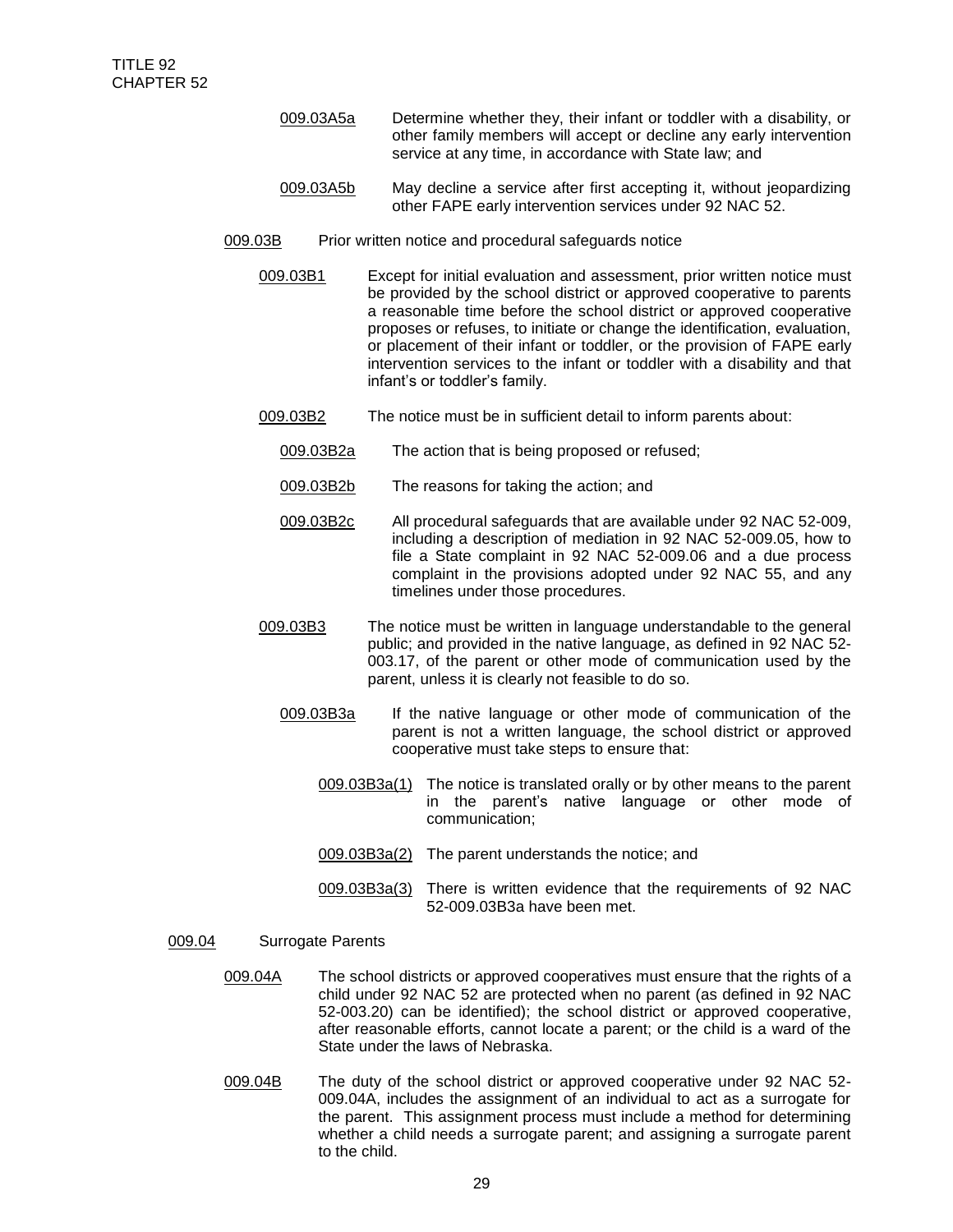- 009.04B1 In implementing the provisions under this section for children who are wards of the State or placed in foster care, the school district or approved cooperative must consult with the public agency that has been assigned care of the child.
- 009.04C In the case of a child who is a ward of the State, the surrogate parent, instead of being appointed by the school district or approved cooperative under 92 NAC 52-009.04B may be appointed by the judge overseeing the infant or toddler's case provided that the surrogate parent meets the requirements in 92 NAC 52-009.04D1 and 009.04E.
- 009.04D The school district or approved cooperative may select a surrogate parent in any way permitted under State law.
	- 009.04D1 School districts or approved cooperatives must ensure that a person selected as a surrogate parent:
		- 009.04D1a Is not an employee of the co-lead agencies or any other public agency or early intervention service provider that provides early intervention services, education, care, or other services to the child or any family member of the child;
		- 009.04D1b Has no personal or professional interest that conflicts with the interest of the child he or she represents; and
		- 009.04D1c Has knowledge and skills that ensure adequate representation of the child.
- 009.04E A person who is otherwise qualified to be a surrogate parent under 92 NAC 52-009.04D1 is not an employee of the school district or approved cooperative solely because he or she is paid by the school district or approved cooperative to serve as a surrogate parent.
- 009.04F The surrogate parent has the same rights as a parent for all purposes under 92 NAC 52.
- 009.04G The school district or approved cooperative must make reasonable efforts to ensure the assignment of a surrogate parent not more than 30 days after the school district or approved cooperative determines that the child needs a surrogate parent.

### 009.05 Mediation

- 009.05A Parties to disputes involving any matter under 92 NAC 52, including matters arising prior to the filing of a due process complaint, may resolve disputes through a mediation process at any time.
- 009.05B The mediation process:
	- 009.05B1 Is voluntary on the part of the parties;
	- 009.05B2 Is not be used to deny or delay a parent's right to a due process hearing, or to deny any other rights afforded under 92 NAC 52; and
	- 009.05B3 Is conducted by a qualified and impartial mediator who is trained in effective mediation techniques.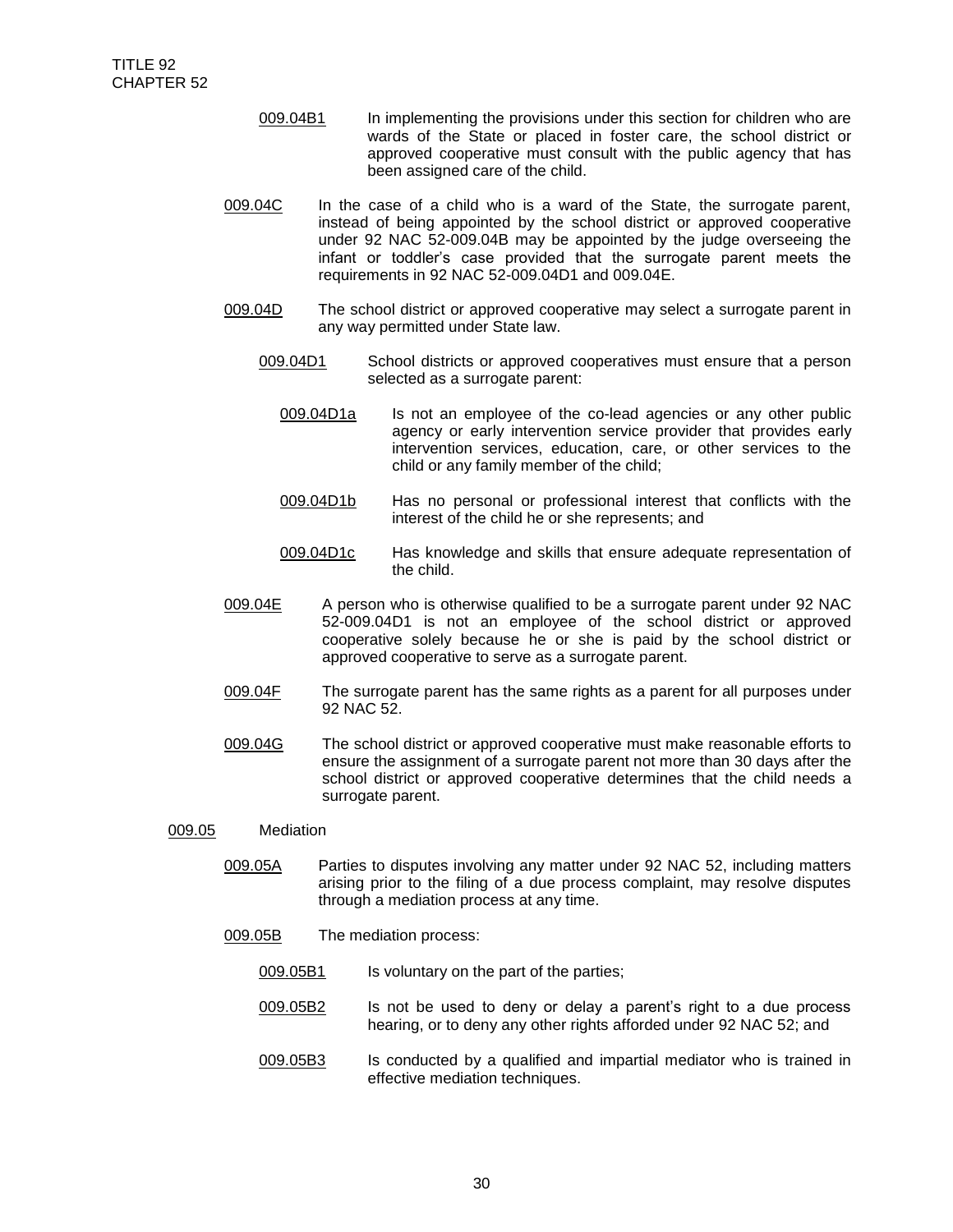- 009.05C Mediation Process Requirements
	- 009.05C1 The Nebraska Department of Education maintains a list of individuals who are qualified mediators and are knowledgeable in laws and regulations relating to the provision of FAPE early intervention services.
	- 009.05C2 The Nebraska Department of Education assigns mediators on a random, rotational or other impartial basis.
	- 009.05C3 The Nebraska Department of Education bears the cost of the mediation process including the costs of meetings described in 92 NAC 52-009.05E.
	- 009.05C4 Each session in the mediation process must be scheduled in a timely manner and must be held at a location that is convenient to the parties in the dispute.
	- 009.05C5 If the parties resolve a dispute through the mediation process, the parties must execute a legally binding agreement that sets forth that resolution and that:
		- 009.05C5a States that all discussions that occurred during the mediation process will remain confidential and may not be used as evidence in any subsequent due process hearing or civil proceeding; and
		- 009.05C5b Is signed by both the parent and a representative of the school district or approved cooperative who has the authority to bind such school district or approved cooperative.
	- 009.05C6 A written signed mediation agreement under 92 NAC 52-009.05C5 is enforceable in any State court of competent jurisdiction or in a district court of the United States.
	- 009.05C7 Discussions that occur during the mediation process must be confidential and may not be used as evidence in any subsequent due process hearing or civil proceeding of any Federal court or State court of Nebraska.
	- 009.05D An individual who serves as a mediator under 92 NAC 52:
		- 009.05D1 May not be an employee of the co-lead agencies or an early intervention provider that is involved in the provision of early intervention services or other services to the child; and
			- 009.05D1a A person who otherwise qualifies as a mediator is not an employee of the co-lead agencies or an early intervention provider solely because he or she is paid by the co-lead agencies or provider to serve as a mediator.
		- 009.05D2 Must not have a personal or professional interest that conflicts with the person's objectivity.
	- 009.05E School districts and approved cooperatives may offer to parents that choose not to use the mediation process an opportunity to meet, at a time and location convenient to the parents, with a disinterested party: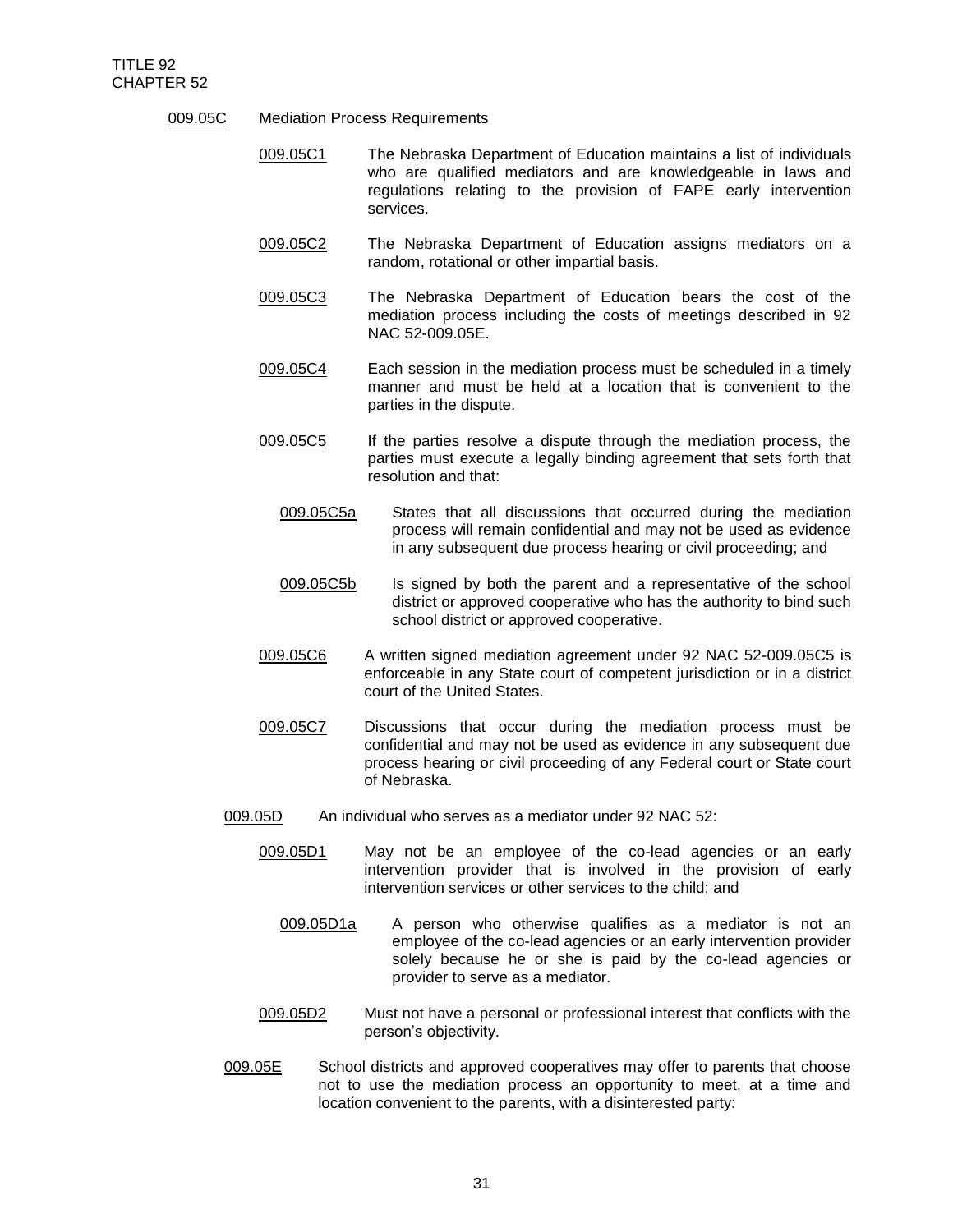- 009.05E1 Who is under contract with an appropriate alternative dispute resolution entity, or a parent training and information center or community parent resource center established under section 671 or 672 of the IDEA; and
- 009.05E2 Who would explain the benefits of, and encourage the use of, the mediation process to the parents.

### 009.06 Complaints

- 009.06A An organization or individual may file a signed written complaint under the procedures described in 92 NAC 52-009.06.
- 009.06B The complaint must include:
	- 009.06B1 A statement that a public agency has violated a requirement of 92 NAC 52;
	- 009.06B2 The facts on which the statement is based;
	- 009.06B3 The signature and contact information for the complainant; and
	- 009.06B4 If alleging violations with respect to a specific child:
		- 009.06B4a The name and address of the residence of the child;
		- 009.06B4b The name of the school district or approved cooperative serving the child;
		- 009.06B4c A description of the nature of the problem of the child, including facts relating to the problem; and
		- 009.06B4d A proposed resolution of the problem to the extent known and available to the party at the time the complaint is filed.
	- 009.06B5 The complaint must allege a violation that occurred not more than one year prior to the date that the complaint is received.
	- 009.06B6 The party filing the complaint must forward a copy of the complaint to the public agency serving the child at the same time the party files the complaint with the Nebraska Department of Education.
- 009.06C Within 60 days of receipt of a complaint meeting the requirements of 92 NAC 52-009.06B the Nebraska Department of Education will:
	- 009.06C1 Carry out an independent on-site investigation, if the Nebraska Department of Education determines that an investigation is necessary;
	- 009.06C2 Give the complainant the opportunity to submit additional information, either orally or in writing, about the allegations in the complaint;
	- 009.06C3 Provide the public agency with an opportunity to respond to the complaint, including, at a minimum:
		- 009.06C3a At the discretion of the Nebraska Department of Education, a proposal to resolve the complaint; and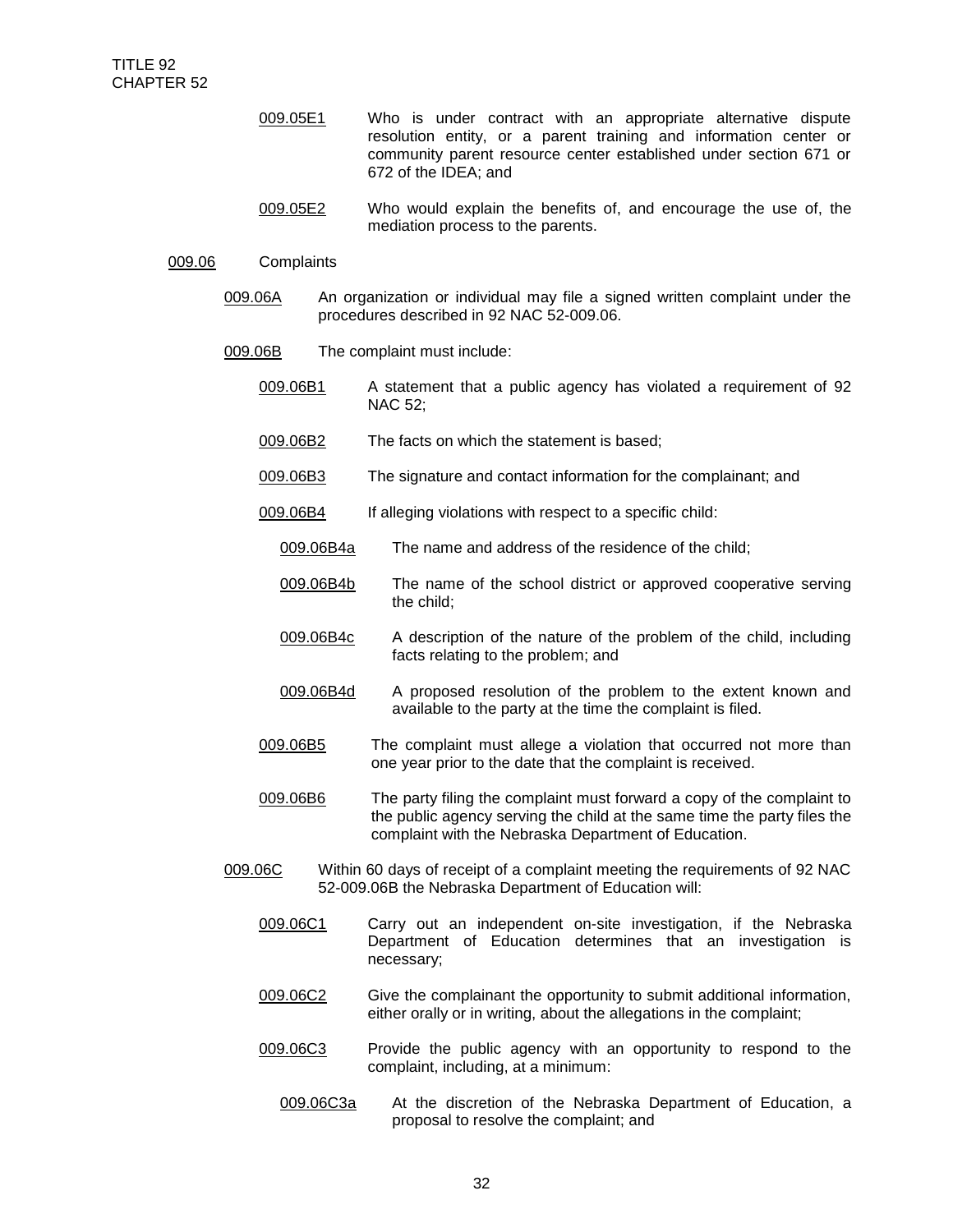- 009.06C3b An opportunity for a parent who has filed a complaint and the public agency to voluntarily engage in mediation, consistent with 92 NAC 52-009.05;
- 009.06C4 Review all relevant information and make an independent determination as to whether the public agency is violating a requirement of 92 NAC 52; and
- 009.06C5 Issue a written decision to the complainant that addresses each allegation in the complaint and contains:
	- 009.06C5a Findings of fact and conclusions; and
	- 009.06C5b The reasons for the Nebraska Department of Education's final decision.
	- 009.06C5c If the Nebraska Department of Education finds a failure to provide appropriate services the final decision must include corrective actions appropriate to address the needs of the infant or toddler with a disability who is the subject of the complaint and the infant's or toddler's family including technical assistance activities, negotiations, and corrective actions to achieve compliance.
- 009.06D The Nebraska Department of Education will permit an extension of the time limit under 92 NAC 52-009.06C only if:
	- 009.06D1 Exceptional circumstances exist with respect to a particular complaint; or
	- 009.06D2 The parent or individual and the public agency involved agree to extend the time to engage in mediation pursuant to 92 NAC 52- 009.06C3b.
- 009.06E Complaints which are also the subject of a due process hearing
	- 009.06E1 If a written complaint is received that is also the subject of a due process hearing under 92 NAC 55, or contains multiple issues of which one or more are part of that hearing, the Nebraska Department of Education shall set aside any part of the complaint that is being addressed in the due process hearing until the conclusion of the hearing. However, any issue in the complaint that is not a part of the due process hearing must be resolved using the time limit and procedures described in 92 NAC 52-009.06C and D.
	- 009.06E2 If an issue raised in a complaint filed under 92 NAC 52-009.06 has previously been decided in a due process hearing involving the same parties the due process hearing decision is binding on that issue and the Nebraska Department of Education must inform the complainant to that effect.
	- 009.06E3 A complaint alleging a public agency's failure to implement a due process hearing decision must be resolved by the Nebraska Department of Education.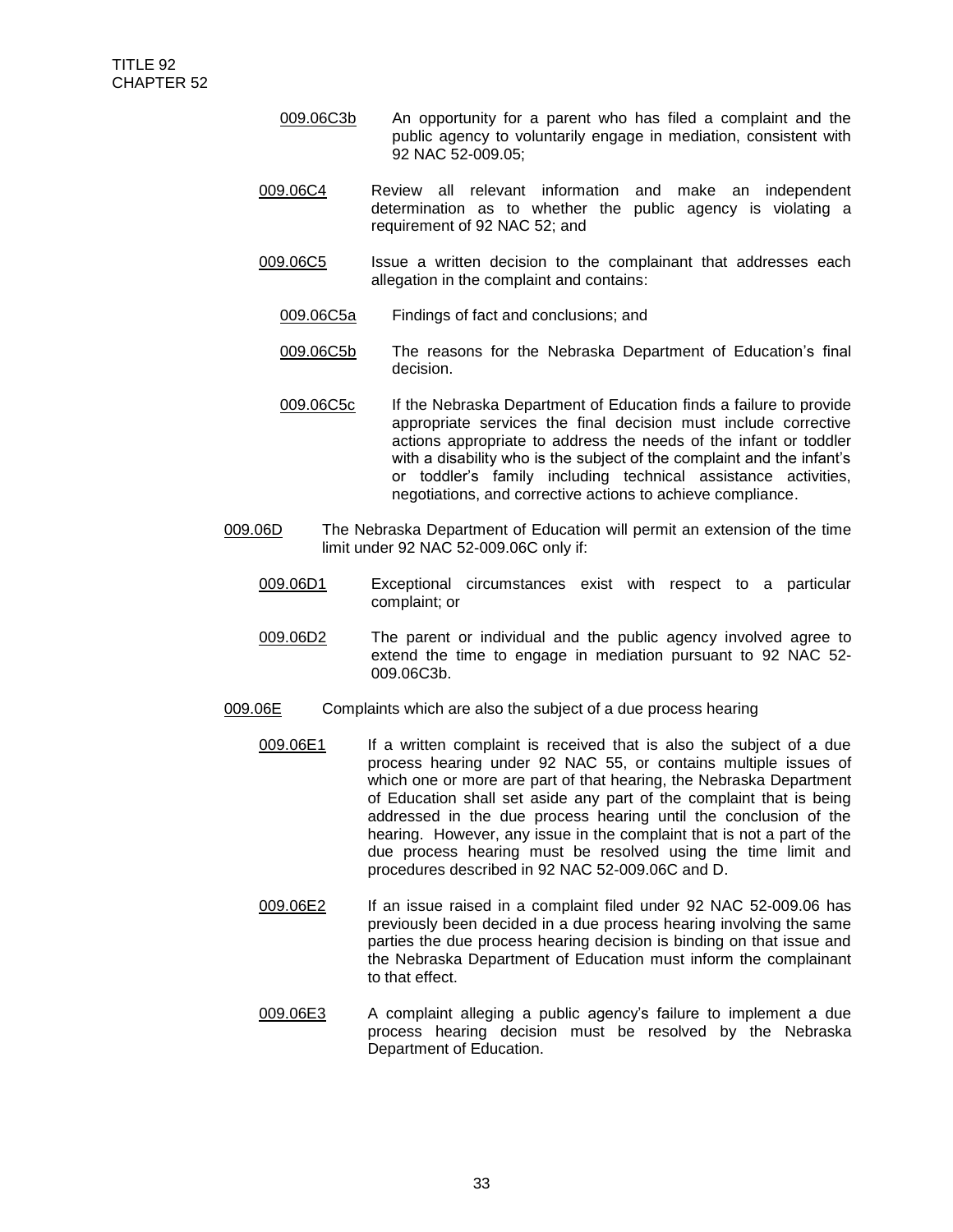- 009.07 Due Process Complaint
	- 009.07A A parent, school district, approved cooperative, or Co-Lead agency may file a due process complaint under 92 NAC 55 relating to the proposal or refusal of a school district or approved cooperative to initiate or change the identification, evaluation, or placement of an infant or toddler under 92 NAC 52 or the provision of FAPE early intervention services to the infant or toddler with a disability and that infant's or toddler's family under 92 NAC 52.
	- 009.07B The due process complaint must allege a violation of 92 NAC 52 that occurred not more than two years before the date the parent or school district or approved cooperative knew, or should have known, about the alleged action that forms the basis of the due process complaint.
		- 009.07B1 The time limitation in 92 NAC 52-009.07B does not apply to a parent if the parent was prevented from filing a due process complaint due to the following:
			- 009.07B1a Specific misrepresentations by a Co-Lead agency or school district or approved cooperative that it had resolved the problem forming the basis of the due process complaint; or
			- 009.07B1b A Co-Lead agency's, school district's, or approved cooperative's failure to provide the parent information that was required under 92 NAC 52 to be provided to the parent.
	- 009.07C The school district or approved cooperative shall inform the parent of any free or low-cost legal or other relevant services available in the area if the parent requests the information or if the parent or school district or approved cooperative files a due process complaint under this subsection.
	- 009.07D Whenever a due process complaint is received the parents or the early intervention service provider involved in the dispute have the opportunity for an impartial due process hearing, consistent with the procedures in 92 NAC 55.
	- 009.07E During the pendency of any proceeding involving a due process complaint under 92 NAC 55, unless the school district or approved cooperative and parents of an infant or toddler with a disability otherwise agree, the child must continue to receive the appropriate FAPE early intervention services in the setting identified in the IFSP that was consented to by the parents.
	- 009.07F If the due process complaint under 92 NAC 55 involves an application for initial services under 92 NAC 52, the child must receive those services that are not in dispute.

## 009.08 Resolution Process

- 009.08A The Resolution Meeting
	- 009.08A1 Within 15 days of receiving notice of the parent's due process complaint, and prior to the initiation of a due process hearing, the school district or approved cooperative must convene a meeting with the parent and the relevant member or members of the IFSP Team who have specific knowledge of the facts identified in the due process complaint that: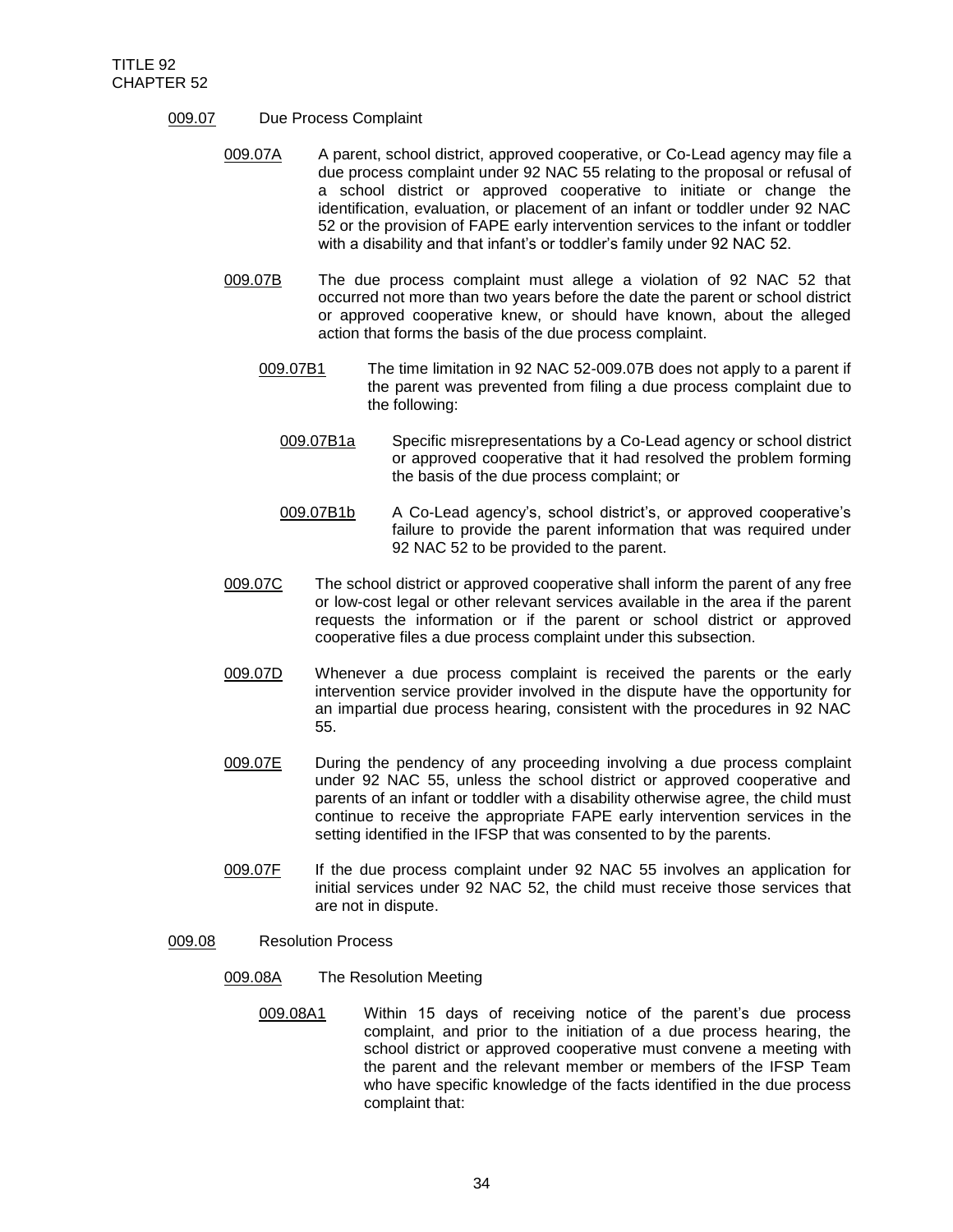- 009.08A1a Includes a representative of the school district or approved cooperative who has decision-making authority on behalf of that agency; and
- 009.08A1b May not include an attorney of the school district or approved cooperative unless the parent is accompanied by an attorney.
- 009.08A2 The purpose of the resolution meeting is for the parent of the child to discuss the due process complaint, and the facts that form the basis of the due process complaint so that the school district or approved cooperative has the opportunity to resolve the dispute that is the basis for the due process complaint.
- 009.08A3 The meeting described in 92 NAC 52-009.08A1 and 009.08A2 need not be held if:
	- 009.08A3a The parent and school district or approved cooperative agree in writing to waive the meeting; or
	- 009.08A3b The parent and school district or approved cooperative agree to use the mediation process described in 92 NAC 52-009.05.
- 009.08A4 The parent and the school district or approved cooperative must determine the relevant members of the IFSP Team to attend the meeting.
- 009.08B Resolution Period
	- 009.08B1 If the school district or approved cooperative has not resolved the due process complaint to the satisfaction of the parties within 30 days of the receipt of the due process complaint, the due process hearing may occur.
	- 009.08B2 Except as provided in 92 NAC 52-009.08C, the timeline for issuing a final decision under 92 NAC 55 begins at the expiration of the 30-day period in 92 NAC 52-009.08B1.
	- 009.08B3 Except where the parties have jointly agreed to waive the resolution process or to use mediation, notwithstanding 92 NAC 52-009.08B1 and 009.08B2, the failure of the parent filing a due process complaint to participate in the resolution meeting will delay the timelines for the resolution process and due process hearing until the meeting is held.
	- 009.08B4 If the school district or approved cooperative is unable to obtain the participation of the parent in the resolution meeting after reasonable efforts have been made, including documenting its efforts, the school district or approved cooperative may, at the conclusion of the 30-day period, request that the hearing officer dismiss the parent's due process complaint.
	- 009.08B5 If the school district or approved cooperative fails to hold the resolution meeting specified in 92 NAC 52-009.08A within 15 days of receiving notice of a parent's due process complaint or fails to participate in the resolution meeting, the parent may seek the intervention of a hearing officer to begin the due process hearing timeline.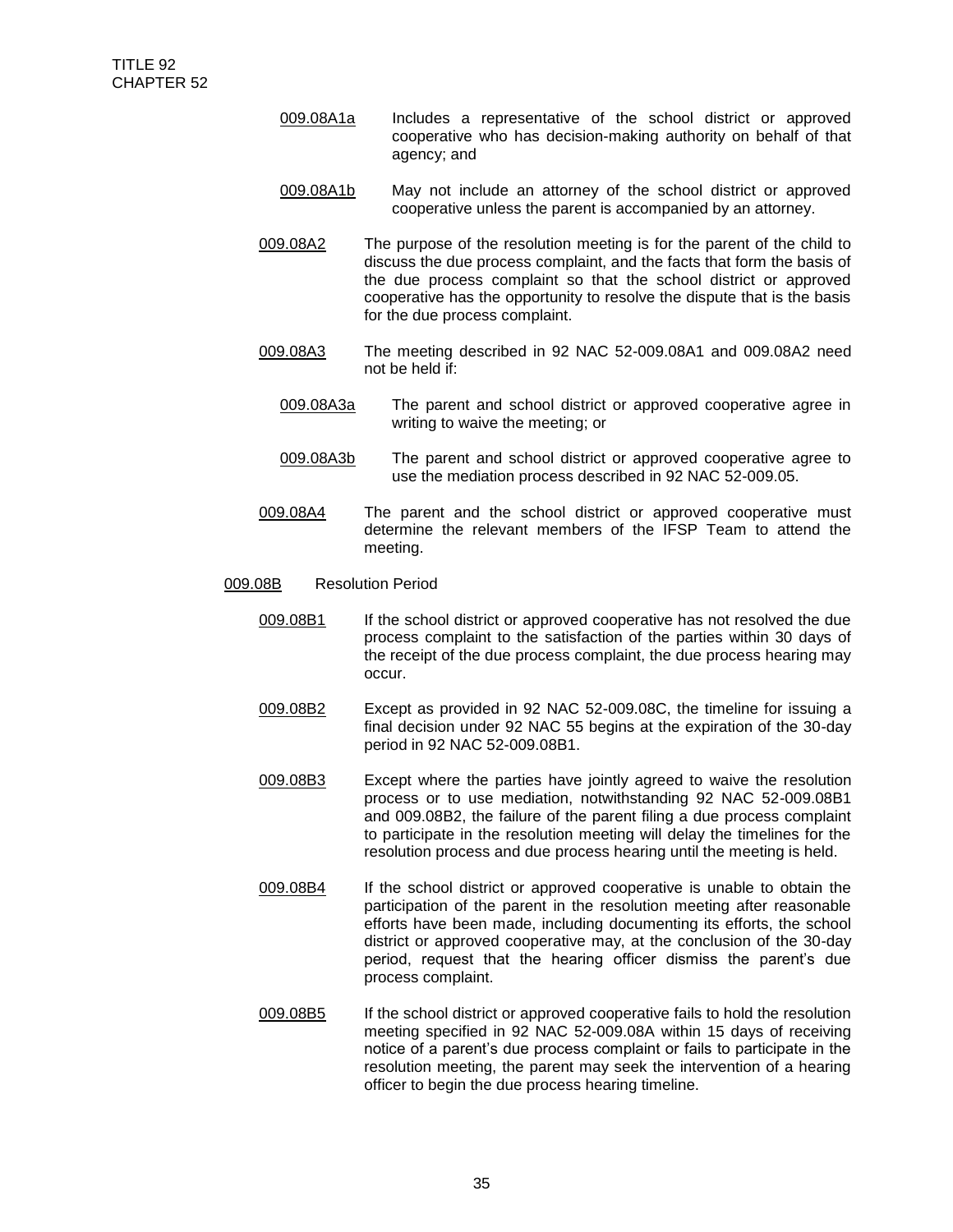- 009.08C The 45-day timeline for the due process hearing described in 92 NAC 55 starts the day after one of the following events:
	- 009.08C1 Both parties agree in writing to waive the resolution meeting;
	- 009.08C2 After either the mediation or resolution meeting starts but before the end of the 30-day period, the parties agree in writing that no agreement is possible; or
	- 009.08C3 If both parties agree in writing to continue the mediation at the end of the 30-day resolution period, but later, the parent or school district or approved cooperative withdraws from the mediation process.
- 009.08D If a resolution to the dispute is reached at the meeting described in 92 NAC 52-009.08A1 and 009.08A2, the parties must execute a legally binding agreement that is:
	- 009.08D1 Signed by both the parent and a representative of the school district or approved cooperative who has the authority to bind the agency; and
	- 009.08D2 Enforceable in any State court of competent jurisdiction or in a district court of the United States.
- 009.08E If the parties execute an agreement pursuant to 92 NAC 52-009.08D, a party may void the agreement within three business days of the agreement's execution.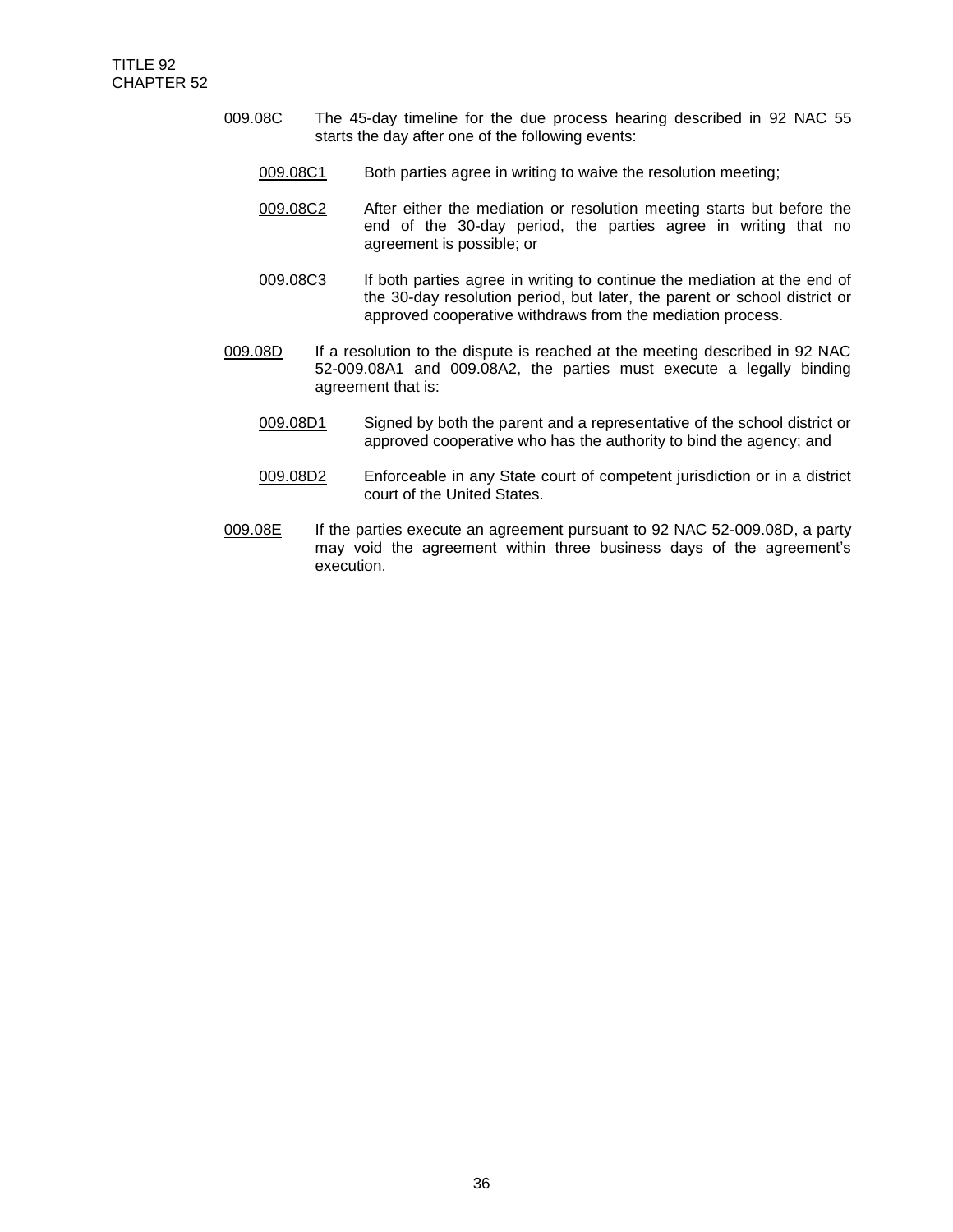## 010 Qualifications of Early Intervention Personnel for Program Approval and Reimbursement

010.01 School districts and approved cooperatives that provide FAPE early intervention services shall ensure that all personnel necessary to carry out the school district's or approved cooperative's responsibilities under 92 NAC 52 are appropriately and adequately prepared and trained as required by 92 NAC 51-010, including those personnel that have content knowledge and skills to serve infants and toddlers with disabilities.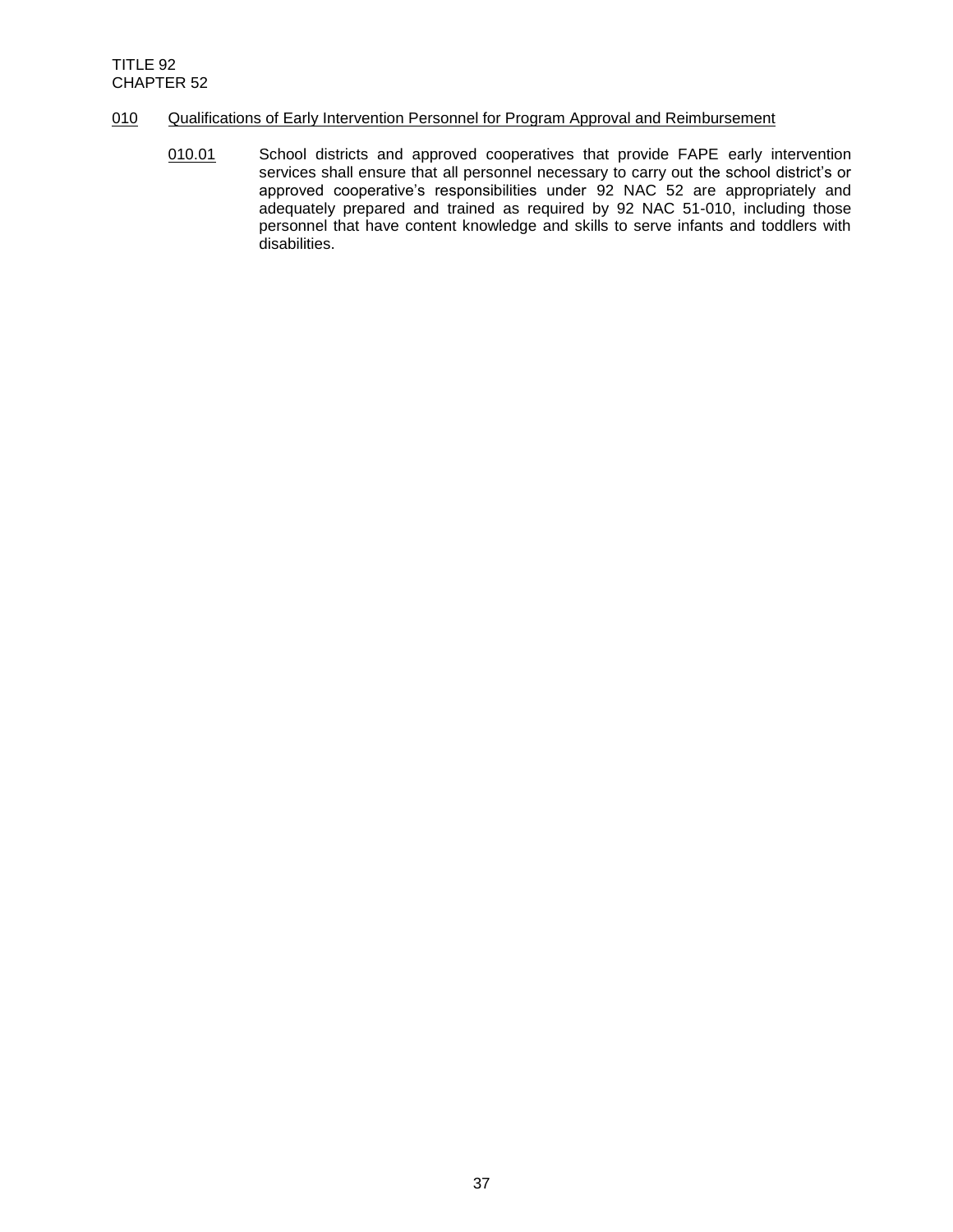- 011 Use of Funds for FAPE early intervention services
	- 011.01 General Information
		- 011.01A Pursuant to the provision of 92 NAC 51-011, IDEA Part B funds are available to provide FAPE services to infants and toddlers with verified disabilities from date of diagnosis until August 31 following their third birthday.
	- 011.02 General Limitation in Budget Development
		- 011.02A Except as provided in 92 NAC 52-007.05, only infants and toddlers with a verified disability shall receive FAPE early intervention services. This shall include the initial evaluation of an infant or toddler with a suspected disability regardless of the outcome of the verification decision.
		- 011.02B Pursuant to Neb. Rev. Stat. §79-1126, an infant or toddler with a disability under the age of three (or any subset of infants and toddlers with disabilities under the age of three), the school district or approved cooperative may not charge the parents of the infant or toddler with a disability for any services that are part of FAPE for that infant or toddler and the child's family, and those FAPE services must meet the requirements of both Parts B and C of the Individuals with Disabilities Education Act (IDEA).
		- 011.02C Special Education Assurances and the IDEA Consolidated Application of a school district for providing services to infants and toddlers with disabilities shall be submitted annually via the NDE website to the Office of Special Education. Any amendment to the Assurances or the IDEA Consolidated Application shall be subject to the same review as the initial assurances and funding application.
			- 011.02C1 The fiscal year for FAPE early intervention services shall be September 1 to August 31.
		- 011.02D The allowable and reimbursable costs for FAPE early intervention services as budgeted within the IDEA Consolidated Application are restricted to the items specified in 92 NAC 51-011.01B, which shall be documented and are subject to audit.
	- 011.03 Use of Public Benefits or Public Insurance to Pay for FAPE early intervention services
		- 011.03A A school district or approved cooperative may not use the public benefits or insurance of a child or parent to pay for FAPE early intervention services unless the school district or approved cooperative provides written notification, consistent with 92 NAC 52-011.03C, to the child's parents, and the school district or approved cooperative meets the no-cost protections identified in 92 NAC 52-011.03B.
		- 011.03B With regard to using the public benefits or insurance of a child or parent to pay for FAPE early intervention services, the school district or approved cooperative:
			- 011.03B1 May not require a parent to sign up for or enroll in public benefits or insurance programs as a condition of receiving FAPE early intervention services and must obtain consent prior to using the public benefits or insurance of a child or parent if that child or parent is not already enrolled in such a program;
			- 011.03B2 Must obtain consent, consistent with 92 NAC 52-003.04 and 92 NAC 52-009.03A2b to use a child's or parent's public benefits or insurance to pay for FAPE early intervention services if that use would: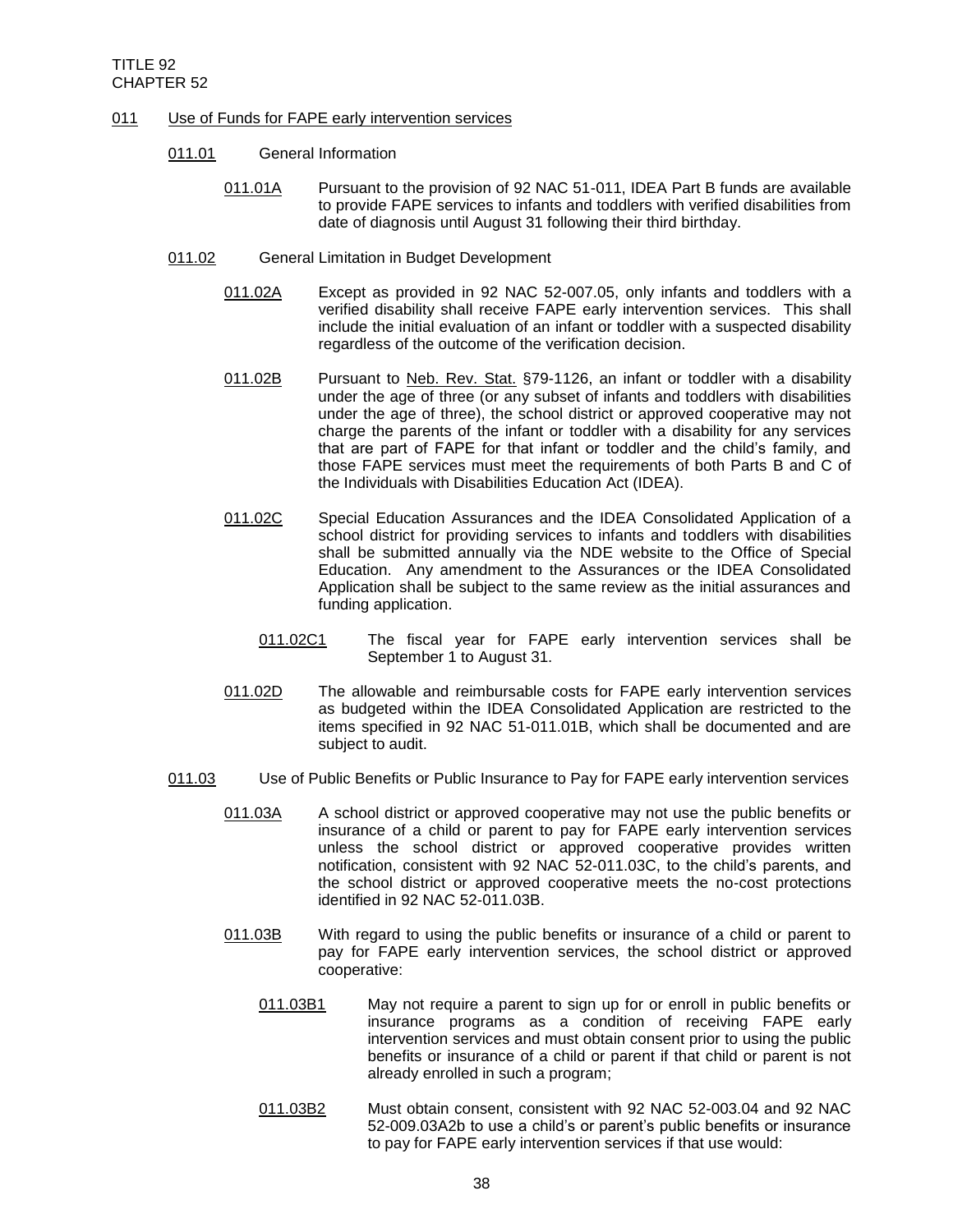- 011.03B2a Decrease available lifetime coverage or any other insured benefit for that child or parent under that program;
- 011.03B3b Result in the child's parents paying for services that would otherwise be covered by the public benefits or insurance program;
- 011.03B3c Results in any increase in premiums or discontinuation of public benefits or insurance for that child or that child's parents; or
- 011.03B3d Risk loss of eligibility for the child or that child's parents for home and community-based waivers based on aggregate health-related expenditures.
- 011.03B3 If the parent does not provide consent under 92 NAC 52-011.03B1 or 011.03B2, the school district or approved cooperative must still make available those FAPE early intervention services on the IFSP to which the parent has provided consent.
- 011.03C Prior to using a child's or parent's public benefits or insurance to pay for FAPE early intervention services, the school district or approved cooperative must provide written notification to the child's parents that includes:
	- 011.03C1 A statement that parental consent must be obtained under 92 NAC 52-009.02K, if that provisions applies, before the school district, approved cooperative, or EIS provider discloses, for billing purposes, a child's personally identifiable information to the Department of Health and Human Services that is responsible for the administration of the public benefits or insurance program (e.g., Medicaid);
	- 011.03C2 A statement of the no-cost protection provisions in 92 NAC 52- 011.03B and that if the parent does not provide the consent under 92 NAC 52-011.03B, the school district or approved cooperative must still make available those FAPE early intervention services on the IFSP for which the parent has provided consent;
	- 011.03C3 A statement that the parents have the right under 92 NAC 52- 009.02K, if that provision applies, to withdraw their consent to disclosure of personally identifiable information to DHHS, the agency that is responsible for the administration of the public benefits or insurance program (e.g., Medcaid), at any time; and
	- 011.03C4 A statement of the general categories of costs that the parent would incur as a result of participating in a public benefits or insurance program (such as co-payments or deductibles, or the required use of private insurance as the primary insurance).
- 011.04 Use of private insurance to pay for Part C services
	- 011.04A The school district or approved cooperative may not use the private insurance of a parent or toddler with a disability to pay for FAPE early intervention services unless the parent provides parental consent, consistent with 92 NAC 52-003.04 and 92 NAC 52-009.03A2b, to use private insurance to pay for FAPE early intervention services for his or her child.
		- 011.04A1 Parental consent must be obtained:
			- 011.04A1a When the school district or approved cooperative or EIS provider seeks to use the parent's private insurance or benefits to pay for the initial provision of an early intervention service in the IFSP; and